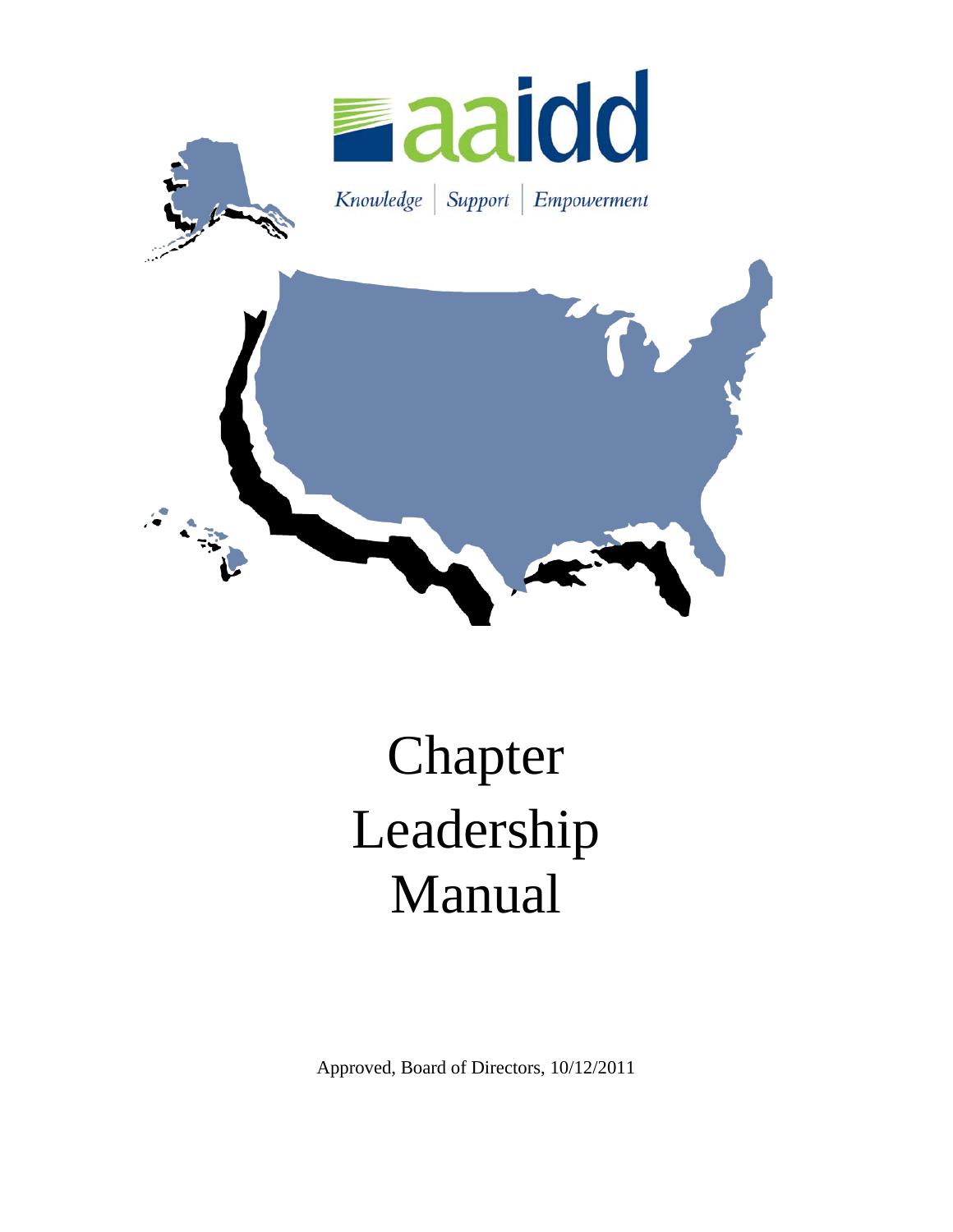### AAIDD Chapter Leadership Manual

# **Table of Contents**

| <b>Appendices</b><br>А.<br>В.<br>F.,<br>I.<br>J. |  |
|--------------------------------------------------|--|
| Κ.<br>L.                                         |  |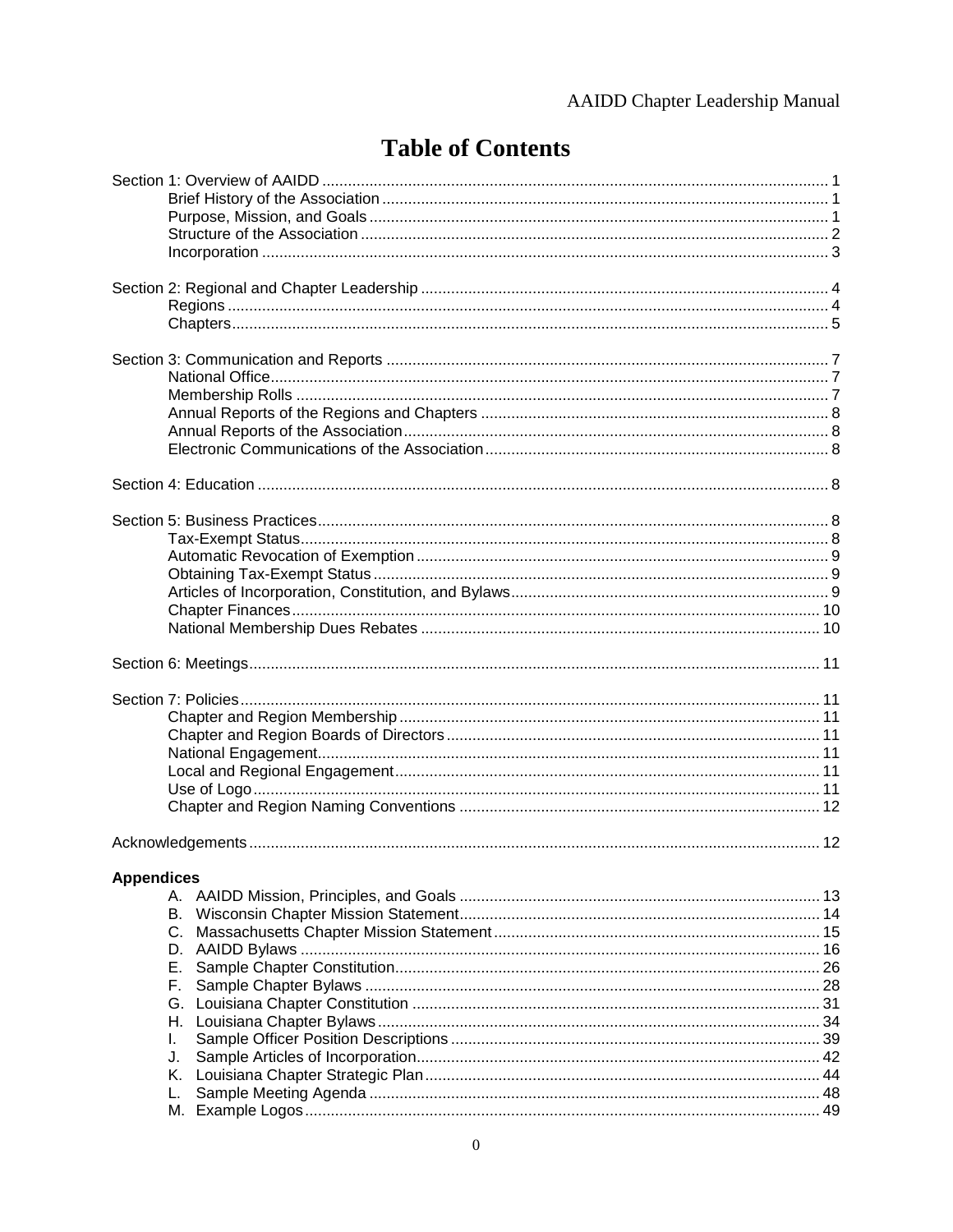# Section 1: Overview of AAIDD

### *Brief History of the Association*

In June 1876, inspired by the Centennial Exposition, the founding conference of the American Association on Intellectual and Developmental Disabilities (AAIDD) was held at the Pennsylvania Training School in Media, Pennsylvania. The name chosen by the six participating physicians was the Association of Medical Officers of American Institutions for Idiotic and Feeble-Minded Persons.

Though the immediate goal of the Association was to promote the development of institutions, according to the first constitution the long-range purposes were "to discuss all questions relating to the causes, conditions, and statistics of idiocy, and to the management, training and education of idiots and feeble-minded persons." As understanding and sensitivity to people with intellectual and developmental disabilities has increased, the wording of the Association's purposes has changed. However, through its more than 130-year history, AAIDD has actively pursued these original ideals.

In 1906, the Association changed its name to the American Association for the Study of the Feebleminded, and in 1933 the name was changed to the American Association on Mental Deficiency. The Association's name was again changed in 1987 to the American Association on Mental Retardation and yet again in 2007 to American Association on Intellectual and Developmental Disabilities. The professional composition of the Association has also changed significantly since its earlier years, when medical officers dominated the membership. By the turn of the century, the proliferation of services for people with intellectual and developmental disabilities resulted in an increasingly diversified professional membership, and in 1947 divisions were established representing administration, education, medicine, psychology, and social work.

Later, more Divisions and Special Interest Groups (SIGS) were established representing communication disorders, community services, general, gerontology, legal process and advocacy, leisure and recreation, nursing, nutrition and dietetics, occupational and physical therapy, religion, and vocational rehabilitation. Additionally, an Assembly of Regions was established to represent geographic interests.

Today, AAIDD represents a wide variety of professionals and other interested individuals from of the United States, Canada, and the rest of the world. Members are united by the ideal that each person with disabilities has the right to develop personal potential to the maximum extent possible, to satisfy his or her individual needs and preferences, and to become an independent and useful member of the community.

### *Purpose, Mission, and Goals*

The *purpose* of AAIDD, as articulated in its Bylaws, is:

- To provide a professional organization promoting cooperation among those involved in supports, services, education, training, advocacy, and research in the field of intellectual and developmental disabilities.
- To promote health and wellness in order to reduce the incidence and prevalence of primary, secondary and tertiary disabilities.
- To support the highest standard of supports, service, education, training, and research in the field.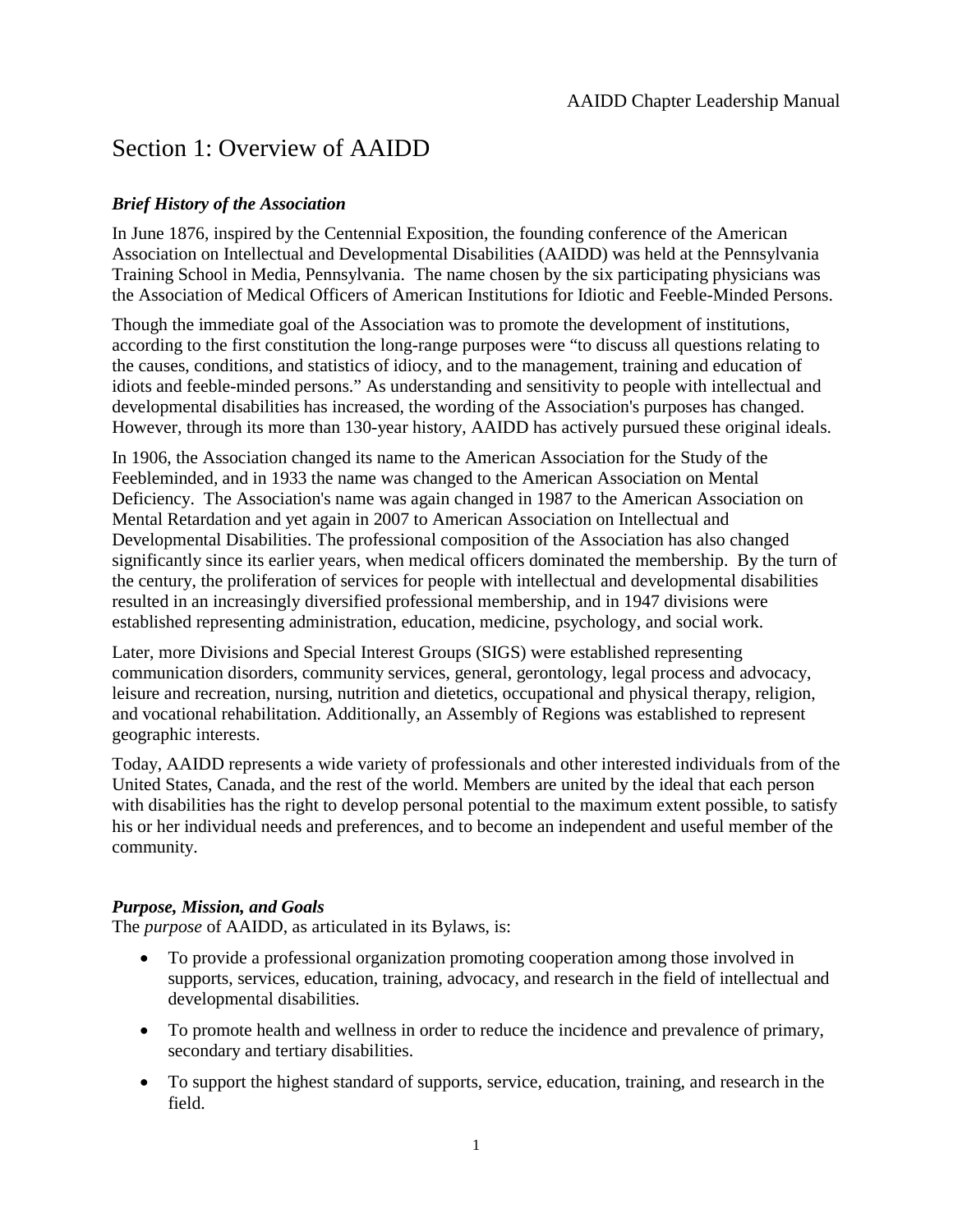- To encourage research and to disseminate knowledge in the field.
- To encourage student interest and to support the recruitment, retention, and development of those who work in the field.
- To advance progressive public policies in support of people with intellectual and developmental disabilities, their families, and those who work on their behalf.
- To promote individualized community services and supports for people with intellectual and developmental disabilities.

The *mission* of AAIDD is to promote progressive policies, sound research, effective practices, and universal human rights for people with intellectual and developmental disabilities.

The *goals* of AAIDD are to:

- Enhance the capacity of professionals who work with individuals with intellectual and developmental disabilities.
- Participate in the development of a society that fully includes individuals with intellectual and developmental disabilities.
- Build an effective, responsive, well managed, responsibly-governed, and sustainable organization.

See *Appendix A* for AAIDD's mission, principles, and goals.

### *Structure of the Association*

AAIDD is a membership organization, governed by a Board of Directors elected by the membership and including four Officers, four Directors-at-Large, and the Immediate Past President. Components of the Association include:

- The *Assembly of Regions*, which represents the geographical regions of North America.
- The *Conference of Professional Interests*, which represents the many different professions represented in our multidisciplinary organization.
- *Divisions*, which typically represents disciplinary, profession-specific, or special interests. Members of each professional interest division elect a president to a two-year term. The presidents of the Divisions make up the Conference of Professional Interests.
- Regional, state, and provincial *Chapters*. Each region participates in the Assembly of Regions. The chairperson and a number of delegates (one per 500 members) represent each region.
- *Standing Committees*. The composition criteria and the charges for standing committees are articulated in the bylaws. The current standing committees are the Awards & Fellowship Committee and the Nominations and Elections Committee.
- *Action Networks or Groups* are described in the Bylaws as groups that represent interest areas of concern to AAIDD members.
- Other groups, including task forces, ad hoc committees, etc.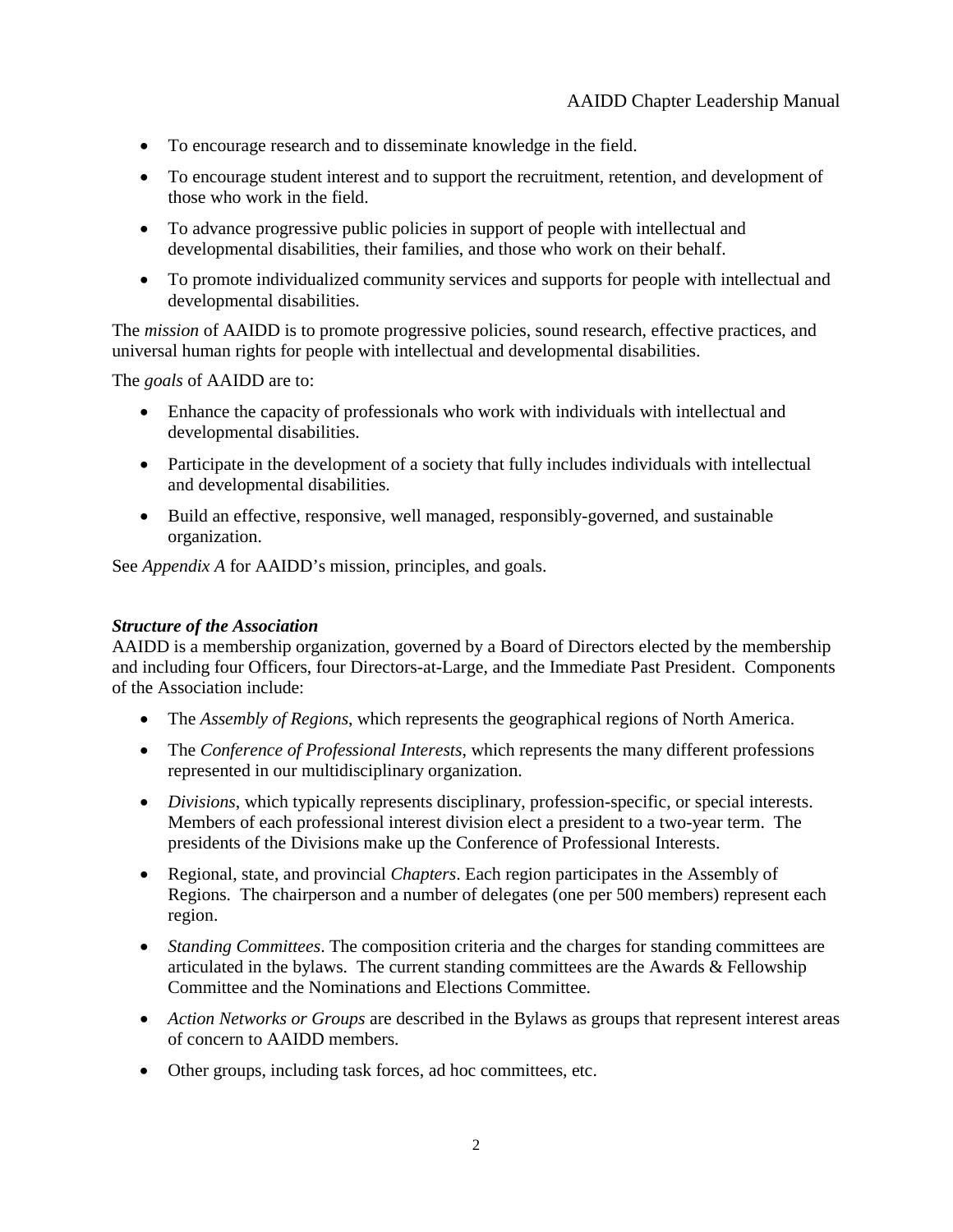The day-to-day activities needed to support and maintain the Association are carried out by the national office personnel. The Chief Executive supervises these activities in accordance with the policies and directives of the Board of Directors. The Chief Executive is the only staff person authorized to enter into contracts on behalf of the Association or encumber the Association's resources. The President of the Association oversees the work of the Chief Executive.

The Chief Executive oversees the general management of the national office; administers all requests for services; communicates with the Association officers, board members, and leaders; and delegates duties and responsibilities to other personnel, as appropriate. AAIDD's membership services, chapter support, publications programs, education and training programs, governmental affairs, and participation in litigation issues are managed from the national office, utilizing employees and contractors.

Although they receive honoraria for their services, the editors of journals produced by the Association, the *American Journal on Intellectual and Developmental Disabilities* (AJIDD) and *Intellectual and Developmental Disabilities* (IDD**)** are not employees of the Association; however, for administrative purposes, their activities are coordinated by the National Office.

The major operational functions of the Association are:

- Finance and Human Resources: Executes financial controls, keeps accurate records, provides budget projections, and monitors resources and expenditures.
- Membership: Provides services to members; maintains membership records; manages recruitment and retention campaigns; provides timely reports; and serves as liaison to chapters, regions, and divisions.
- Publications: Provides for production, promotion, and fulfillment services for books, tools, journals, monographs, and other publications.
- Policy: Engages in activities that promote progressive public policy consistent with the mission of the organization.
- Education and Training: Develops and manages nationwide training, outreach, and conferences.
- Communications and Outreach: Engages partners, policy makers, and others in the work of the Association, and in marketing and public relations.

### *Incorporation*

AAIDD is established as a nonprofit corporation (i.e., incorporated) under the laws of the State of Pennsylvania. The Board of Directors is established as the authority to operate AAIDD in accordance with the Amended and Restated Articles of Incorporation (adopted January 2007) and the Amended and Restated Bylaws (adopted January 2007).

The Association's business is conducted in accordance with its Articles of Incorporation and Bylaws, the applicable laws of the United States, Pennsylvania, and the District of Columbia, its board policies, and generally accepted business practices.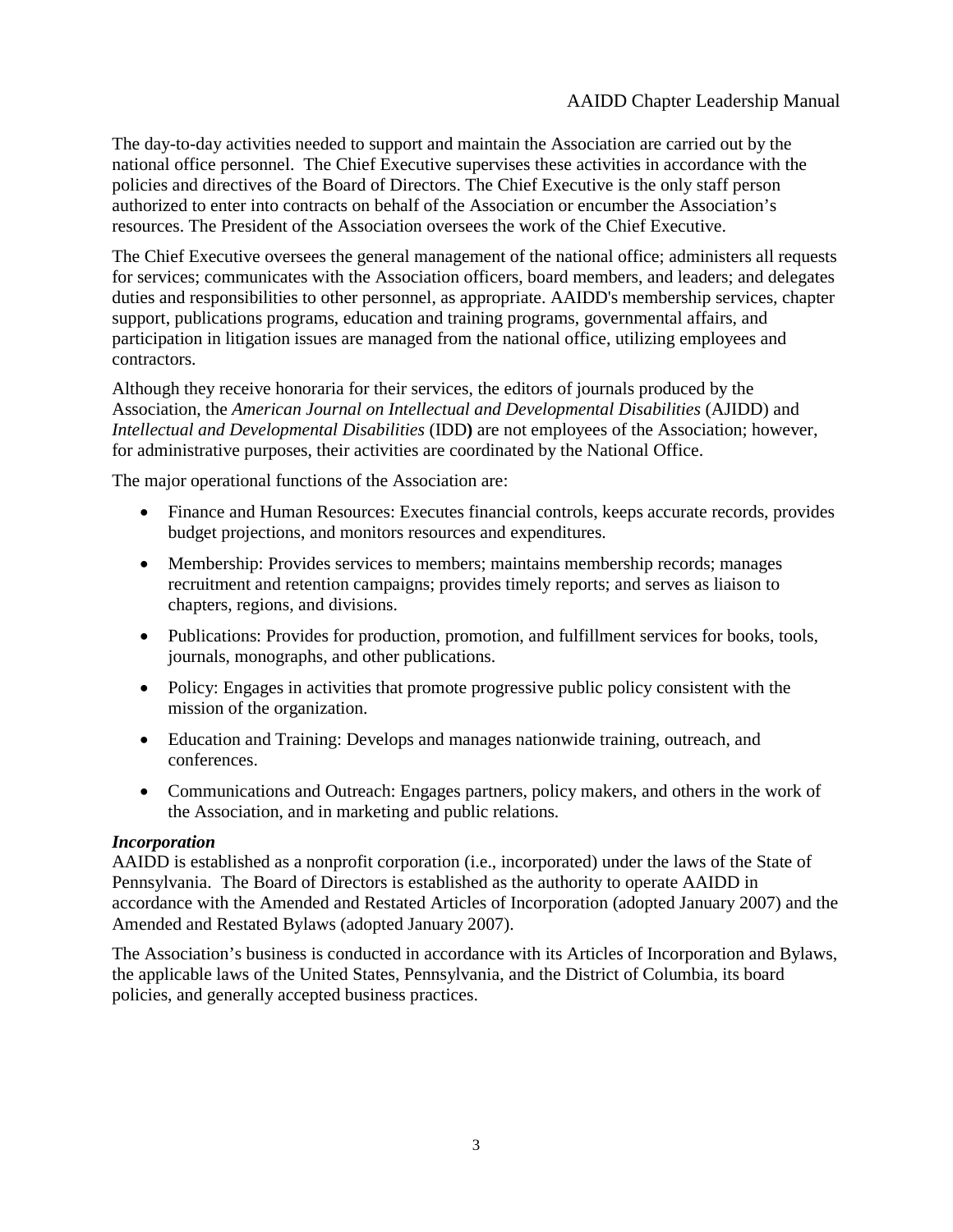# **Section 2: Region and Chapter Leadership**

As the policies and procedures relating to Regions and Chapters are interrelated, some information is presented for both.

### *Regions*

AAIDD is organized into 10 regions and further, within these Regions, into state and provincial Chapters. The purpose of the Region is coordinate educational and other activities within its geographic range and to promote the interests of the Association.

Most AAIDD Regions have a governance structure. Two Regions (I and VII) have formally disbanded this structure and in these Regions the activities of state Chapters are not coordinated with a regional structure.

Chapter representatives attend regional meetings and the Assembly of Geographic Regions meetings at the Association's annual and mid-winter leadership meetings. Regional committees may be established to conduct the work of the Region, such as communication and education.

Each active Region submits an annual report to the National Board of Directors that outlines current goals and objectives, summarizes activities and major accomplishments; describes future goals; and, if appropriate, makes recommendations for specific actions by the Board. These annual reports are made available to all active Chapters and Regions (see *Section 3: Communication and Reports*).

| <b>Region</b>              | <b>Included States &amp; Provinces</b>                                                                                                                            |
|----------------------------|-------------------------------------------------------------------------------------------------------------------------------------------------------------------|
| I. Northwest               | Alaska, British Columbia, Hawaii, Idaho, Northwest Territory, Oregon,<br>Washington, Yukon Territory                                                              |
| II. West Coast             | California, Nevada                                                                                                                                                |
| <b>IV.</b> Mountain States | Alberta, Arizona, Colorado, Montana, New Mexico, Saskatchewan, Utah,<br>Wyoming                                                                                   |
| V. South Central           | Arkansas, Kansas, Louisiana, Missouri, Oklahoma, Texas                                                                                                            |
| VI. Great Lakes            | Illinois, Indiana, Michigan, Ohio, Ontario, Wisconsin                                                                                                             |
| VII. Southeastern          | Alabama, Florida, Georgia, Kentucky, Mississippi, North Carolina, Puerto<br>Rico, South Carolina, Tennessee, Virgin Islands                                       |
| <b>VIII.</b> North Central | Iowa, Manitoba, Minnesota, Nebraska, North Dakota, South Dakota                                                                                                   |
| IX. Mid-Eastern            | Bermuda, Delaware, District of Columbia, Maryland, New Jersey,<br>Pennsylvania, Virginia, West Virginia                                                           |
| X. Northeastern            | Connecticut, Maine, Massachusetts, New Brunswick, New Hampshire, New<br>York, Newfoundland, Quebec, Nova Scotia, & Prince Edward Island, Rhode<br>Island, Vermont |

*Note: There is no Region III; what were Regions I & III were merged long ago.*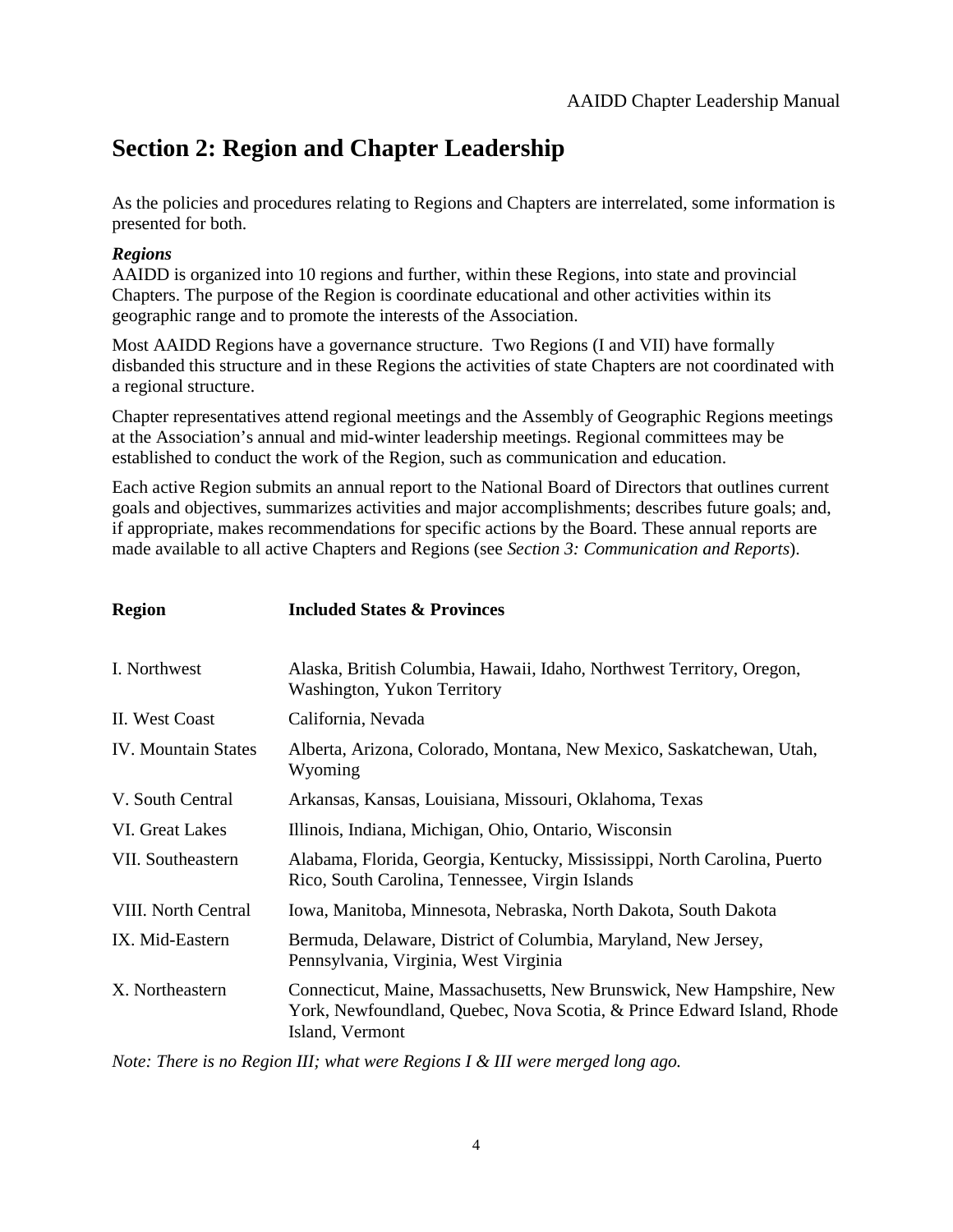Each Region with a governance structure participates in the Assembly of Regions. The Bylaws of the Association provide the following purpose of the Assembly:

*The Assembly shall coordinate geographic activities of the Corporation and shall promote membership and membership services at the regional, state, provincial, local, and international levels. Each entity represented on the Assembly shall prepare an action plan to advance the respective geographic interests and the mission of the Corporation. The Assembly shall meet at least annually. The Assembly shall respond to requests from the Board, serve in an advisory capacity to the Board, and may make recommendations to the Board on any issue.* 

### *Chapters*

The purpose of Chapters is to promote the interests of the Association and the Association's activities (see *Section 1: Purpose, Mission, and Goals*). A Chapter may also include in its mission other important elements that demonstrate its unique contributions and aspirations related to the overall goals of the Association (see *Appendices B and C* for examples of Chapter mission statements).

Chapters formally operate with Articles of Incorporation, Constitutions, and Bylaws, often under their own IRS 501(c)3 designation (see *Section 5: Business Practices*). Finally, Chapters operate under the auspices of the organizing documents of the National Association (see *Appendix D* for the AAIDD Bylaws) and within the scope of its policies (see *Section 7: Policies*).

### *Chapter Leader Roles and Elections*

The Chapter Bylaws will establish the specific officers, the election process, terms of office, succession, requirements of election and procedures for filling a vacancy. Each Chapter has flexibility in how it is organized and functions as a group. The specific duties of each Chapter officer are dictated by the Chapter's Bylaws and needs of the community it serves.

A Chapter will typically have the following officers: President/Chairperson, Presidentelect/Chairperson-elect, Vice President/Vice Chairperson, Secretary, Treasurer, and Immediate Past President/Chairperson. There may be additional officers as dictated by the needs of a particular Chapter. See *Appendix I* for sample officer position descriptions and *Section 7: Policies* for information on eligibility for office.

A typical chapter will also have several standing committees (identified in the Bylaws) and special committees (as needed). Special committees may be appointed to revise Bylaws, create/revise strategic a plan, explore topics of strategic interest, conduct audits, etc. Although some committees are composed primarily of Board members, other volunteers may serve on most of the committees.

The Standing Committees might include the following:

*Nominations, Elections, and Awards* is usually chaired by the Immediate Past President. This committee prepares a slate of candidates for the positions of elective officers and Board members for the Chapter; conducts the election; and solicits recommendations for special awards, making the final selections.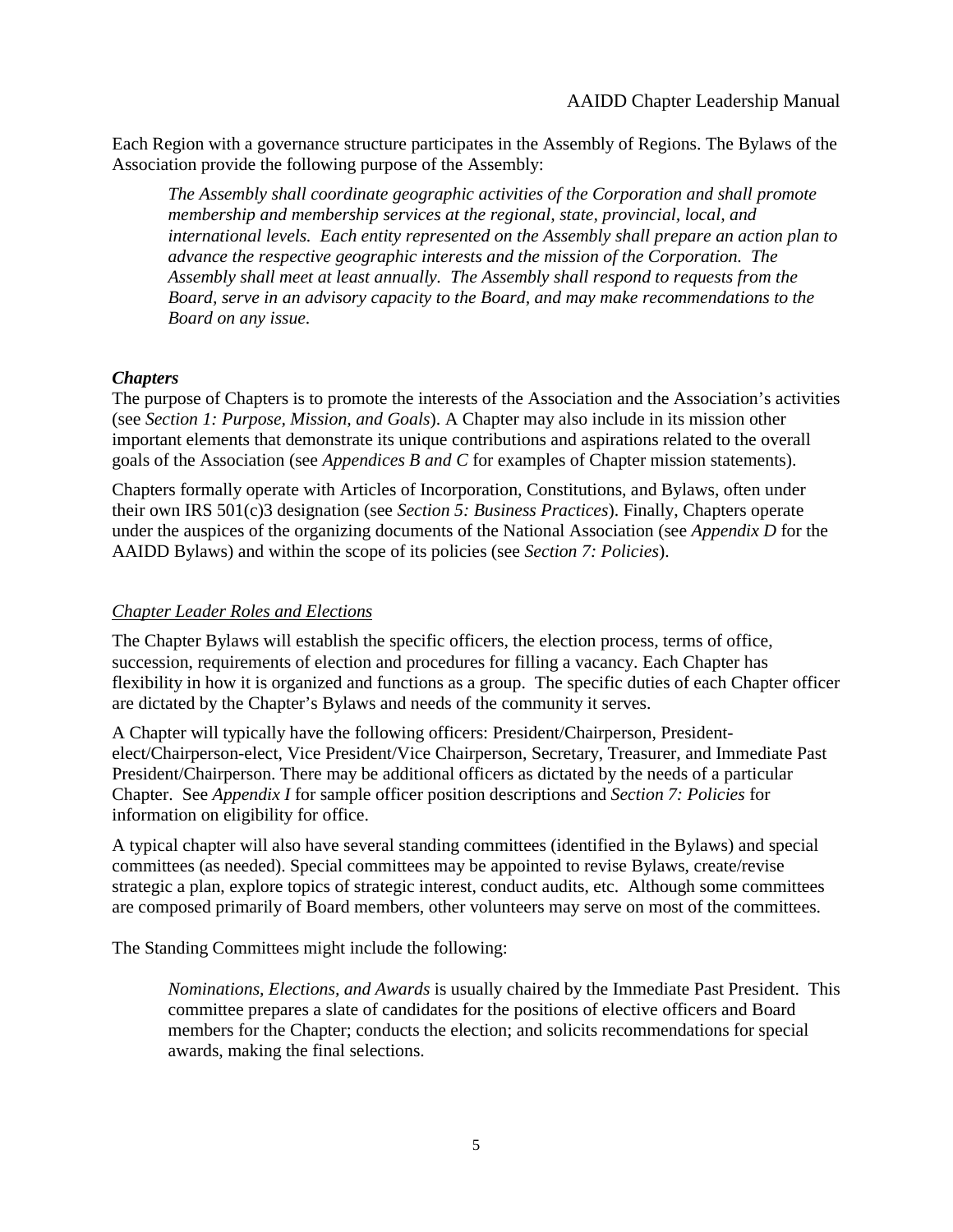*Executive*, typically as stipulated in the Chapter Bylaws, is the Committee of officers authorized to act on behalf of the Board of Directors between meetings and in the absence of the Board.

*Education* organizes and sponsors activities that promote professional development, skill enhancement, and information dissemination on issues affecting individuals with disabilities.

*Communications* prepares and implements a publications (websites, emails, listservs, newsletters, etc.) program and makes recommendations to the Board regarding public relations promotion, marketing, and communications.

*Legislative and Social Issues* identifies current issues at the state level that are significantly related to AAIDD's purposes and formulates appropriate actions and activities.

*Annual Meeting* is responsible for the program and all arrangements for the Chapter's Annual Conference. This committee is typically chaired by the President-elect.

*Membership* implements strategies for promoting membership in AAIDD, including retention of existing members and providing information to prospective members.

### *Chapter Activities*

The activities that a Chapter engages in serve to to promote the interests of the Association and the Association's activities, and may include the following:

*Education*. One of the foremost contributions of the AAIDD Chapters around the country has been the provision of unique and locally relevant educational opportunities in-person via trainings and conferences and electronically through webinars and conference calls.

*Communication and Networking*. Chapter publications (websites, emails, listservs, newsletters, etc.) are a platform to provide relevant information, which might include information on state and regional initiatives, notices for educational opportunities and opportunities for service, and member accomplishments.

Communications increase a Chapter's profile, making people aware of its existence, mission, and goals. A Chapter must be mindful that its communications are thoughtful, coherently represent the mission of the Chapter and reasons for espousing particular views, well informed, reliable, and credible. Members consistently rate networking as a highly valued benefit of membership and meeting attendance. Chapters can provide forums for networking among the current leaders and the next generation of leaders in their states.

*Strategic Planning*. A strategic plan promotes a consistent organizational focus and direction. A strategic plan also enhances continuity for achieving the Chapter's mission during officer and Board member turnover and helps the Chapter's Board decide how to utilize its resources. Strategic plans should represent the diverse interests of the Chapter. See *Appendix K* for an example strategic plan.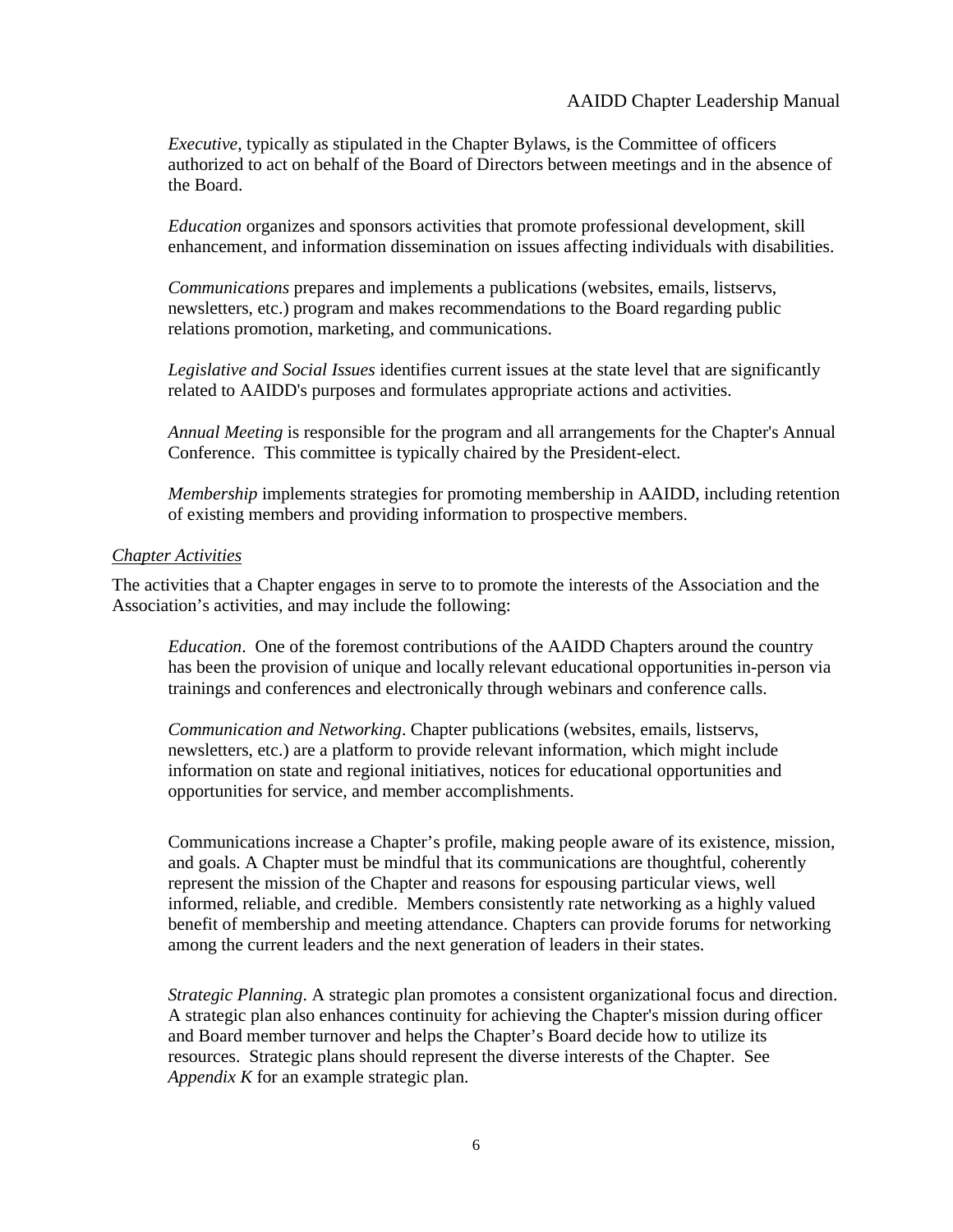*Legislation and Social Issues*. Chapters may take a position on issues important to people in their state and educate key policymakers on those issues. The typical ways of letting your elected representatives and government officials know who you are and what your positions are include in person visits, testimony, letters, emails, and telephone calls.

*Membership.* The Association will cease to exist without dedicated members. State Chapters have a role to play in recruiting, retaining, involving, and recognizing members of the Association. Chapters are encouraged to promote AAIDD membership as part of their educational and communication offerings.

Members who become involved and are recognized for that involvement are more likely to continue as members. Chapters are encouraged to provide and promote opportunities for members to serve on committees and to participate in initiatives.

# **Section 3: Communications and Reports**

### *National Office*

The National Office of AAIDD maintains the official records of the Association, including corporate and financial documents, membership rolls, and official publications of the corporation. Contact the National Office at:

AAIDD, 501 3rd Street, NW Suite 200, Washington, DC 20001-2760 Telephone: 202-387-1968 or toll free 800-424-3688 Fax: 202-387-2193 Website: [www.aaidd.org](http://www.aaidd.org/)

### *Membership Rolls*

The National Office maintains the membership rolls of the Association and will provide officers of Regions and Chapters with such contact information (typically names and email or postal mail addresses) for their geographic membership as necessary to promote the interests of the Association and the Association's activities.

Such contact information can be provided routinely via a monthly email or on an occasional basis upon request. Contact the National Office to establish a delivery schedule.

### *Annual Reports of the Regions and Chapters*

### *Narrative Report*

Each active Region and Chapter must submit an annual report (period covering January–December) to the National Board of Directors that outlines current goals and objectives; summarizes activities and major accomplishments; describes future goals; lists current officers; and, if appropriate, makes recommendations for specific actions by the Board. These reports help the National Board of Directors evaluate the status of Chapters and Regions.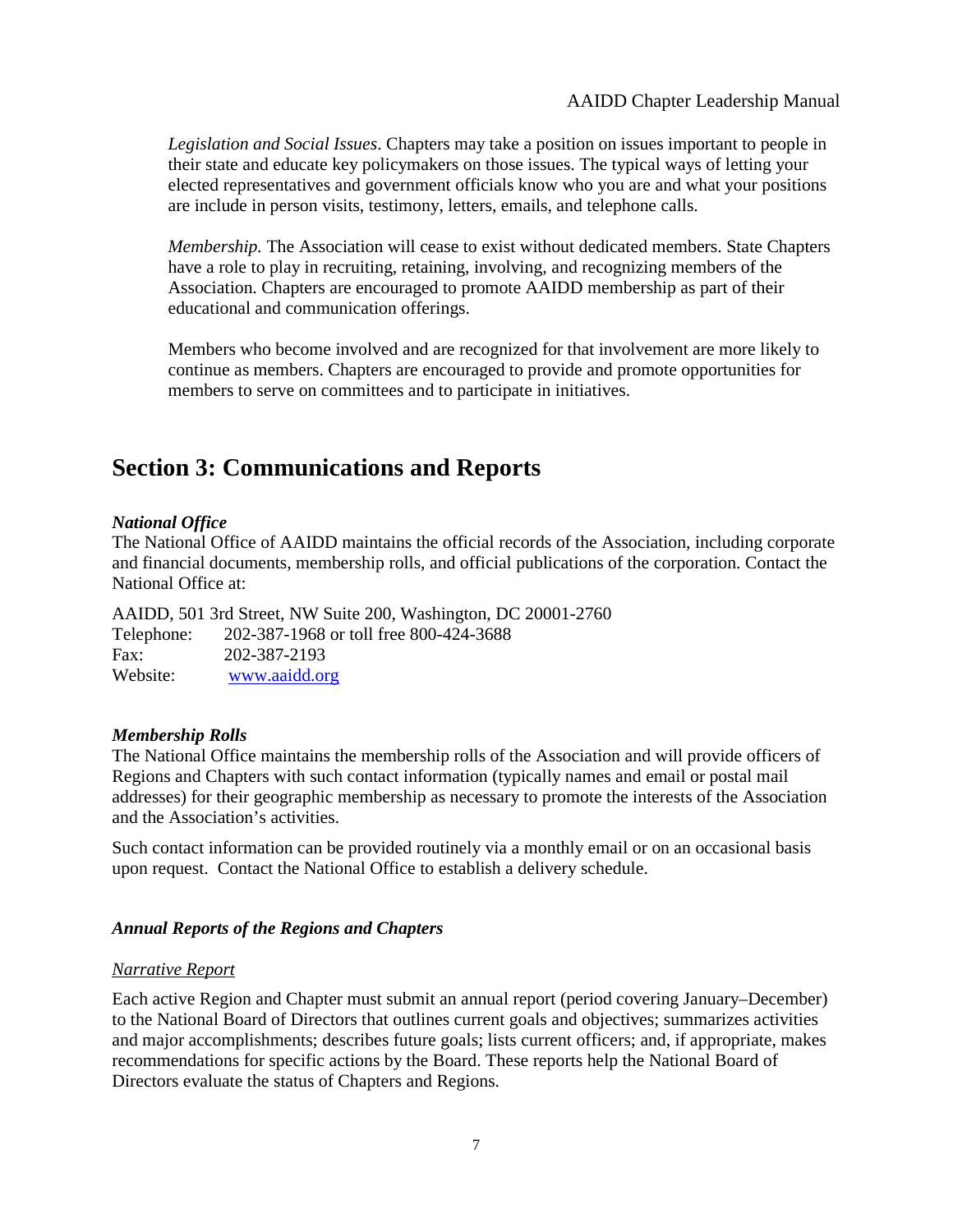The format is provided by the National Office via email in January or February of each year, with an April due date. These annual reports are made available to the Assembly of Geographic Regions at the Association's Annual Meeting and subsequently via email to Chapters and Regions.

#### *Financial Report*

Each active Region and Chapter is expected to submit a financial report (period covering January– December) to the National Office that provides a breakdown of income and expenses. The format is provided by the National Office via email in January or February of each year with an April due date.

Active Regions and Chapters will receive rebates on the membership fees paid by members in their geographic area (\$3Region/\$2 Chapter) if the certain conditions are met (see *Section 5: Business Practices)*.

#### *Annual Reports of the Association*

The Association produces an annual report on is major activities and financial status that is made available to the general public on the website.

### *Electronic Communications of the Association*

AAIDD maintains a number of mechanisms to communicate with its membership and the general public. As appropriate, these mechanisms may be used by Chapters and Regions to promote the interests of the Association and the Association's activities (e.g., advertise trainings, issue calls for proposals, solicit award nominations).

### **Section 4: Education**

One of AAIDD's major goals is to enhance the capacity of professionals who work with individuals with intellectual and developmental disabilities. The National Office coordinates an Annual Meeting and other in-person trainings; promotes online learning; hosts webinars and conference calls; and publishes journals, books, and tools designed to enhance professional knowledge and skills.

Chapters that provide or promote educational opportunities within their states advance the interests of the Association. In-person educational events also provide additional networking opportunities.

The National Office will help promote such activities via its electronic platforms upon request. If invited, the Executive Director or a Board Member will be very pleased to attend a Chapter's Annual Meeting.

### **Section 5: Business Practices**

### *Tax-Exempt Status*

AAIDD has been recognized as tax-exempt by the IRS; however **none** of its Chapters or Regions are authorized to use the Association's tax identification number (TIN), "do business as (dba)" AAIDD, nor "operate under the umbrella" of AAIDD for tax purposes.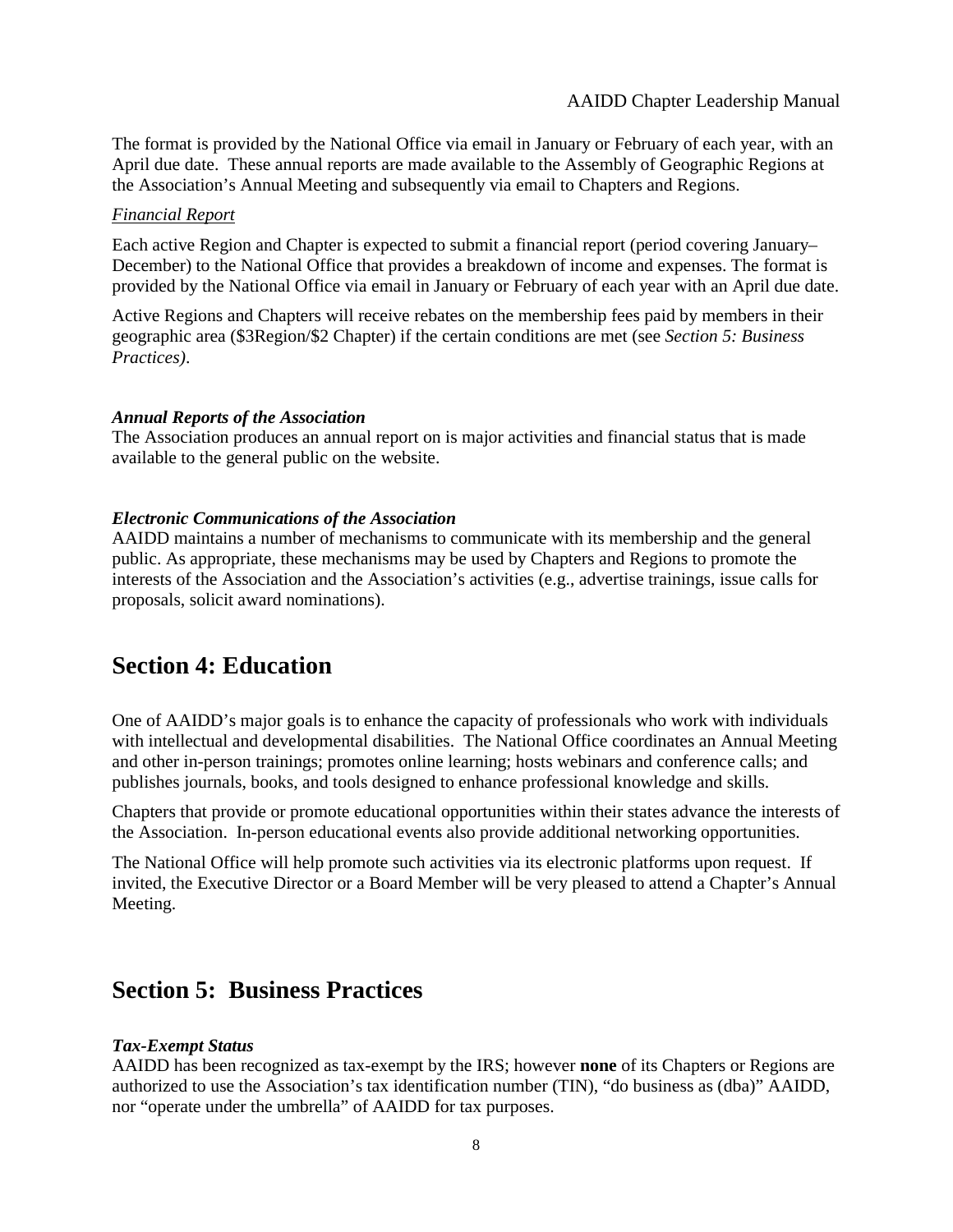**It is not mandatory for Chapters to apply for tax-exempt recognition nor to maintain a taxexempt status**. Chapters may earn up to \$25,000 gross revenue per year without paying taxes. All tax-exempt organizations are required to file a form 990 annually with the IRS in order to maintain tax exempt status. Filing this return is the responsibility of the Chapter.

### *Automatic Revocation of Exemption*

Congress passed the Pension Protection Act in 2006, requiring most tax-exempt organizations to file an annual information return or notice with the IRS. Each month, the Internal Revenue Service updates the listing of organizations that under the law have automatically lost their tax-exempt status because they have not filed as legally required for the past three years. Unfortunately, as a result of this Act, a number of Chapters and Regions have had their tax-exempt status revoked and had to reapply.

### *Obtaining Tax-Exempt Status*

The steps for applying for tax-exempt status are provided here; for further information Chapters should consult a tax professional or legal counsel. Most Chapters apply for exemption under a 501  $(c)(3)$  status.

Secure and complete the following, available from the IRS at [www.irs.gov.](http://www.irs.gov/)

- Form SS-4. The SS-4 form is used for applying for the TIN. Every exempt organization is required to have an identification number.
- Form 1023 (Application for Recognition of Exemption under Section 501(c)(3) of the Internal Revenue Code).
- Instructions for Form 1023.

Secure required attachments for the application (do not submit original documents because they will not be returned):

- Articles of Incorporation
- Conflict of Interest Policy
- Financial Documents

A completed SS-4 form must accompany the actual application for Recognition of Exemption.

A check for the application fee must accompany the application.

The application will be considered by the IRS, who will either issue a favorable determination letter or deny the exemption. If your application is denied, you will be advised of your right to appeal. The protest must be submitted within 30 days from the date of the denial letter.

After receiving the federal exemption letter, contact the state Department of Revenue to determine if the Chapter qualifies for state sales tax-exempt status. The state will likely require the same information that was supplied to obtain federal exemption.

### *Articles of Incorporation, Constitution, and Bylaws*

The organizing documents of most Chapters are these: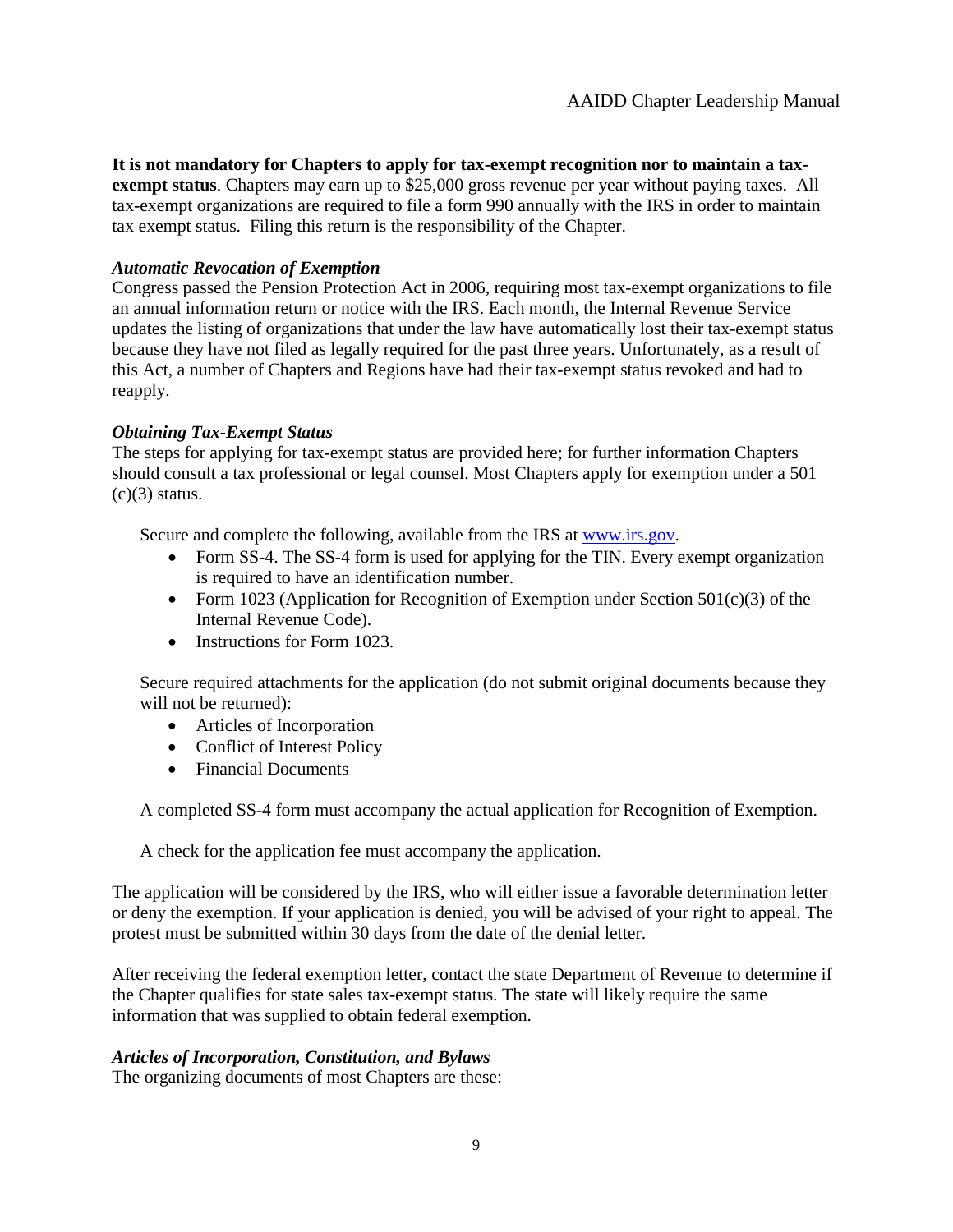The *Articles of Incorporation* are the organizing document of an organization—sometimes called the Charter or Certificate of Incorporation—that is filed with a state government agency for the purpose of getting legal recognition as a corporation. Although laws vary from state to state, the purposes of the corporation and the rights and liabilities of directors are typical provisions required in the document. Official forms are prescribed in many states (see *Appendix J* for a sample Articles of Incorporation).

*Bylaws* are the internal rules and regulations of an organization (see *Appendices D, F, and H* for examples of Bylaws).

A *Constitution* is a type of organizing document. Like Bylaws, the Constitution depicts the rules by which the entity will operate and the restrictions, powers, and duties of its officers and board members. Unlike Bylaws, Constitutions often describe the belief system, founding or guiding principles, and moral direction of the organization (see *Appendices E and G* for examples of Constitutions).

### *Chapter Finances*

Fiscal management is a serious responsibility shared by all Chapter officers, not just the Treasurer. If each officer is knowledgeable and able to make sound decisions, he or she can provide leadership to the Chapter in the most beneficial way. Failure to fulfill this responsibility may leave officers personally liable for financial losses or poor management decisions that may occur during their term.

Chapters and Regions are financially independent from the National Association. Chapter income typically includes training revenue, donations, membership rebates from the National membership dues, and interest/investment income.

Most Chapters find a simple savings or checking account adequate for their purposes. Chapters are strongly encouraged to have several board members as signatories for accounts to assure uninterrupted access to funds during leadership transition periods.

### *National Membership Dues Rebates*

The National Office maintains records of membership numbers on a geographic basis and calculates rebates based on those numbers. Rebates are provided at the rate of \$3/member to the relevant Region and \$2/member to Chapters on an annual basis if the following criteria are met:

- A completed financial report is submitted,
- evidence of a bank account in the name of the Chapter or Region is presented, and
- the individual identified to receive a rebate check on behalf of the Region or Chapter is both a member of AAIDD and an Officer for the Region or Chapter.

Rebate funds are held in anticipation of payment for three years, after which the funds are forfeited to the National Office. For example, to collect a rebate on membership dues for the year 2000, a Chapter or Region must meet the above criteria within three years of the close of that year. The National Office will issue rebates in the form of a bank check made out to the Chapter or Region.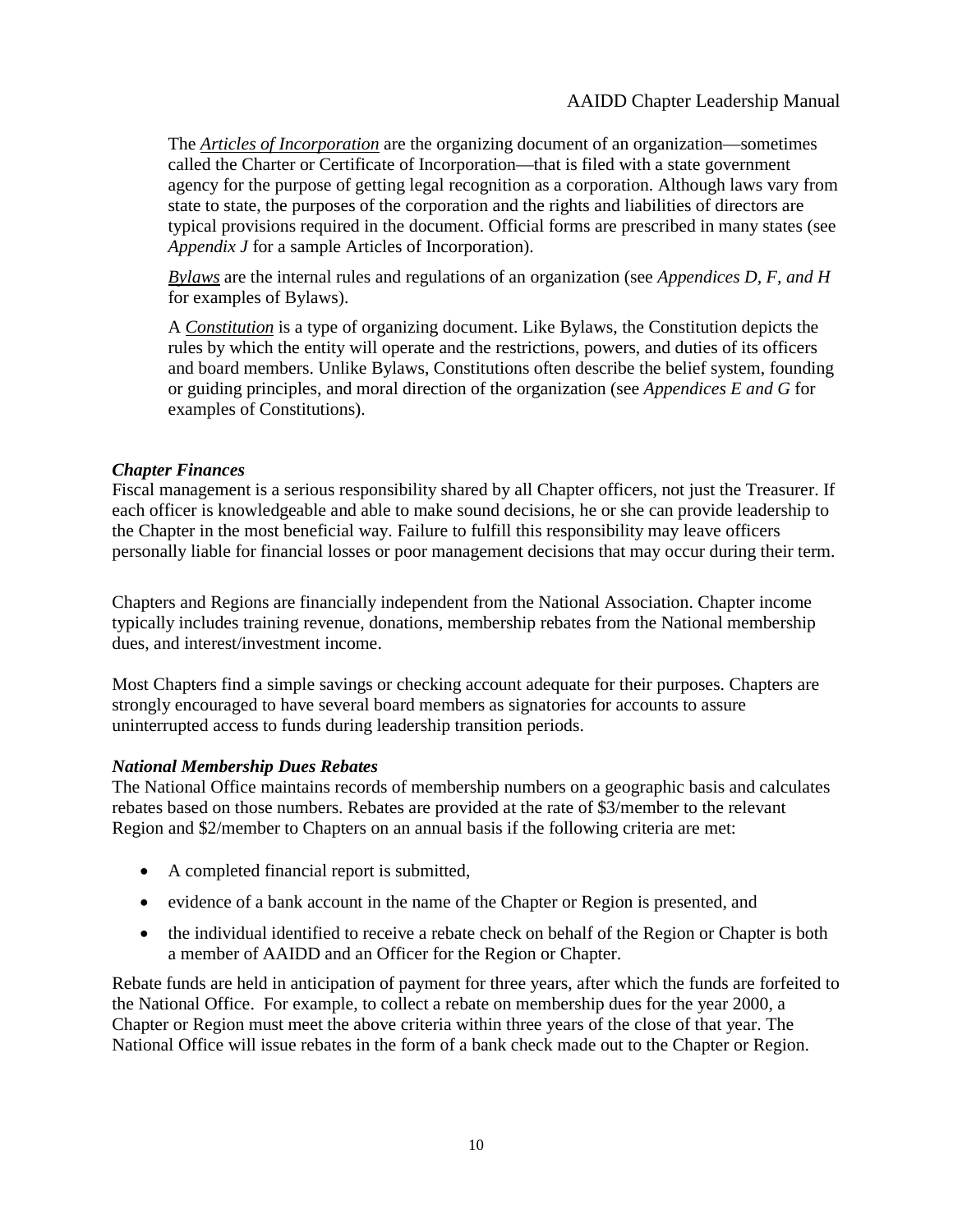# **Section 6: Meetings**

The Bylaws will outline the minimum number of meetings for the Board of Directors and the membership of the Chapter. Chapters are encouraged to adopt a schedule that meets the needs of members and is predictable (e.g., third Tuesday of the month at 11 am, or annually in September). Meetings may be designated as "open" or "closed" within the parameters of the organizing documents of the Chapter or Region.

The Bylaws may outline a list of agenda topics for board meetings as well as mechanisms for archiving and making minutes of those meetings available to members of the Chapter or Region.

The Bylaws will specify what percentage of members must be present to achieve a quorum for voting on official business of the corporation. See *Appendices D, F, and H* for examples of Bylaws and *Appendix L* for a sample meeting agenda.

# **Section 7: Policies**

### *Chapter and Region Membership*

Membership of a Chapter shall be composed exclusively of members of the National Association who reside in or primarily conduct their professional business in a particular state.

Membership of a Region shall be composed exclusively of members of the National Association who reside in or primarily conduct their professional business in a particular geographic region.

### *Chapter and Region Boards of Directors*

The membership of Chapter and Region Boards shall be composed exclusively of members of the National Association who reside in or primarily conduct their professional business in the relevant geographic state or region.

### *National Engagement*

Chapter are empowered to present to the National Board of Directors, Member Forum, or Assembly of Geographic Interests any recommendations and opportunities for cooperation on subjects that may advance the interests of the Association and the Chapter.

### *Local and Regional Engagement*

Chapters are empowered to co-sponsor and support programs offered by other groups that are consistent with the purpose of the Association. Chapters must ensure that such support is accurately represented as stemming from the Chapter rather than the National Association.

### *Use of Logo*

Chapters and Regions are permitted to modify the logo of the National Association with the name of Chapter or Region. See *Appendix M* for examples of acceptable modifications.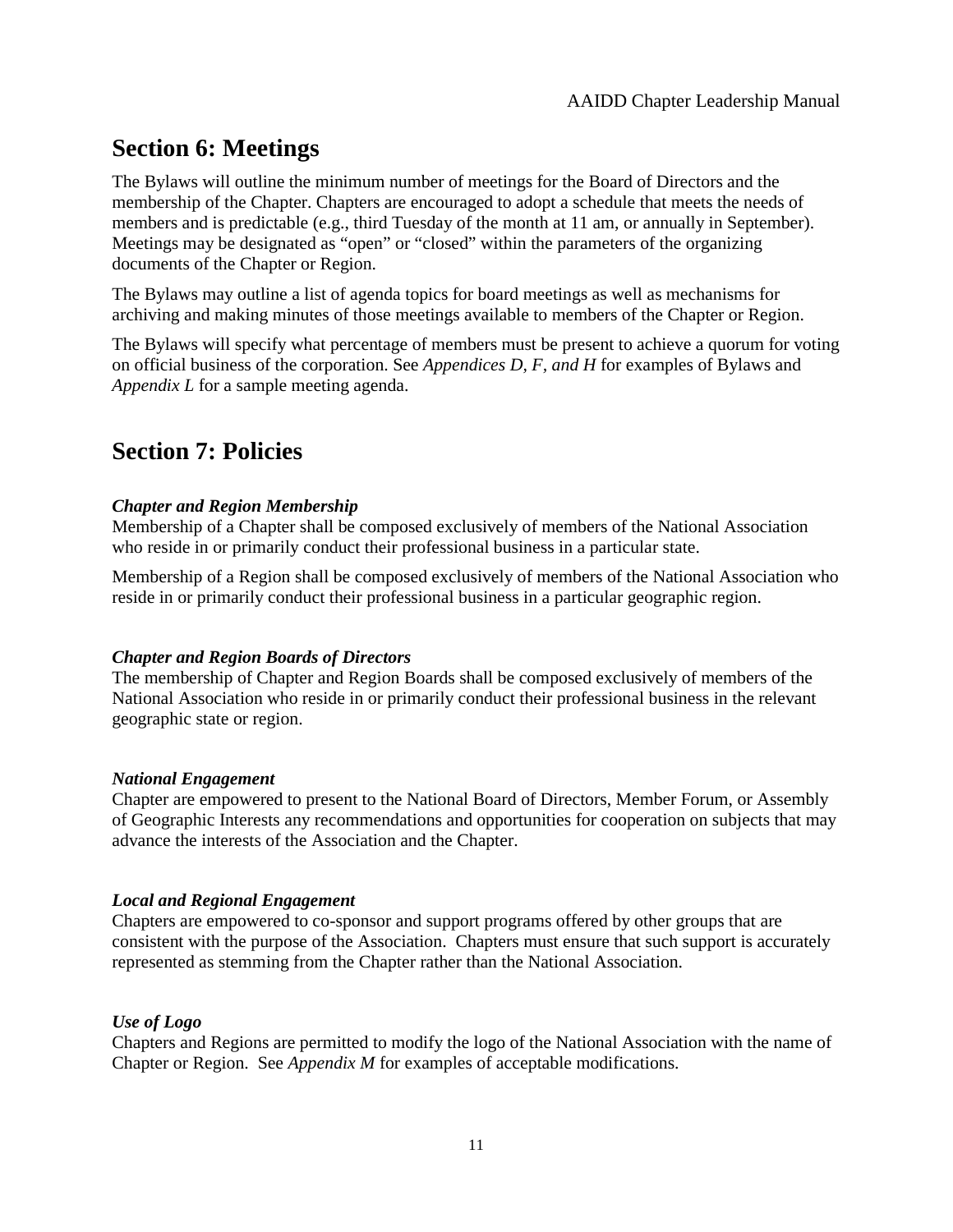### *Chapter and Region Naming Conventions*

The naming convention of Chapters and Regions is "AAIDD–[State Name] Chapter" and "AAIDD– Region [Number]."

# **Acknowledgements**

This manual represents the work of many people. Individuals who should be particularly acknowledged for their contributions are:

Pat Craig, Texas Chapter Linda Draayers, Wisconsin Chapter Sharon Gomez, Louisiana Chapter Barbara Mazzella, Massachusetts Chapter Susan Palmer, Kansas Chapter Jennifer Wagner, Maryland Chapter

The authors note that this leadership manual was developed to assist Chapters better understand the elements necessary for maintaining an active and thriving Chapter and to provide a useful reference tool on the structure and organizational framework of AAIDD.

This manual is intended to provide basic information on Chapter operations with the recognition that there is much variability in the structure and administrative resources across Regions and states. The intent here is to provide context on what constitutes critical content areas for successful operations as each Chapter formulates its own sustainable environment.

Chapter Presidents and Boards are encouraged to use information on the AAIDD website [\(www.aaidd.org\)](http://www.aaidd.org/) for additional tools and to assure consistent application of AAIDD policies.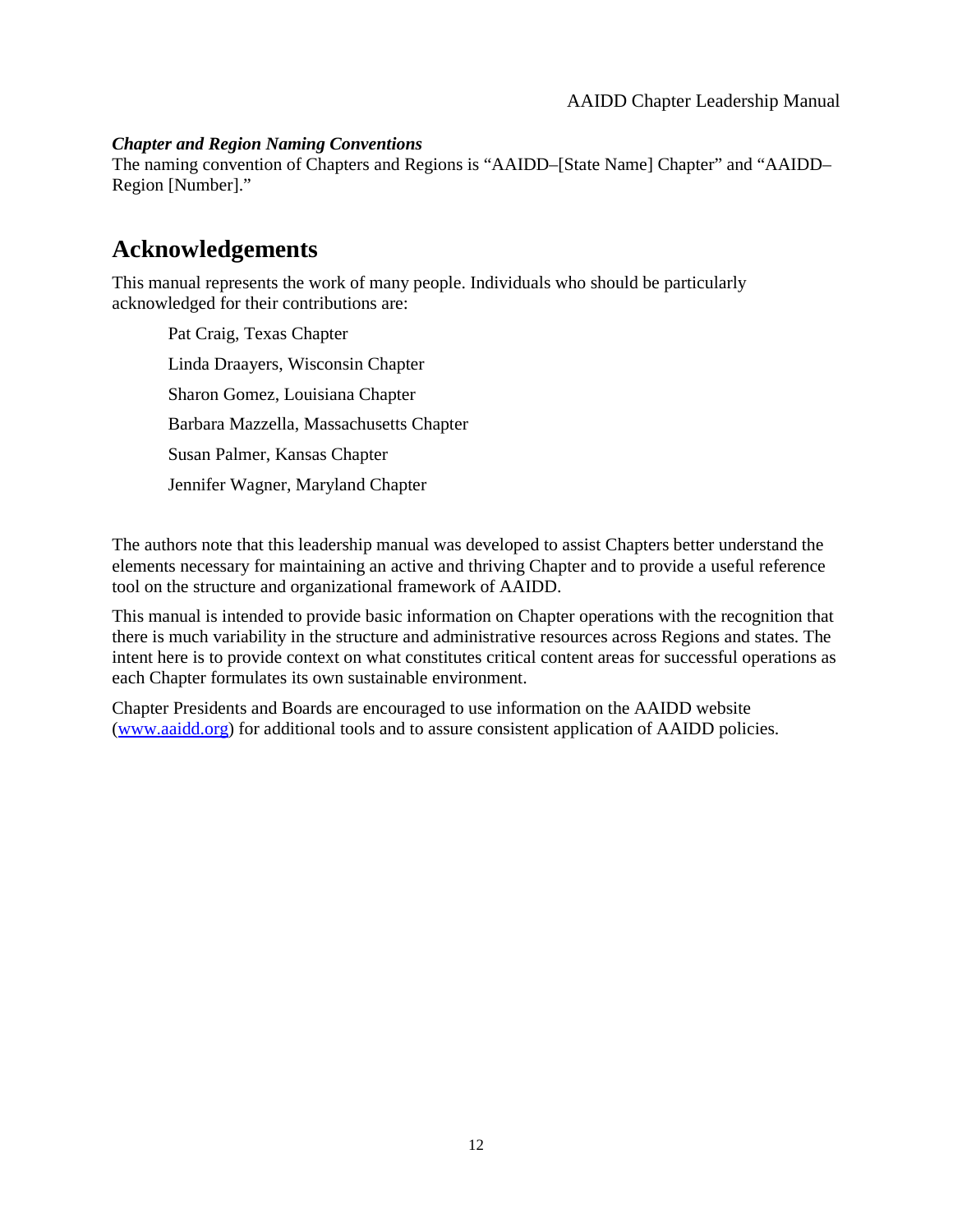### **AAIDD Mission, Principles, and Goals**

### **AAIDD's Mission**

AAIDD promotes progressive policies, sound research, effective practices, and universal human rights for people with intellectual and developmental disabilities.

### **AAIDD's Principles**

AAIDD has adopted a 13-point set of principles (or core values) relative to its mission:

- Achieving full societal inclusion and participation of people with intellectual and developmental disabilities.
- Advocating for equality, individual dignity and other human rights.
- Expanding opportunities for choice and self-determination.
- Influencing positive attitudes and public awareness by recognizing the contributions of people with intellectual disabilities.
- Promoting genuine accommodations to expand participation in all aspects of life.
- Aiding families and other caregivers to provide support in the community.
- Increasing access to quality health, education, vocational, and other human services and supports.
- Advancing basic and applied research to prevent or minimize the effects of intellectual disability and to enhance the quality of life.
- Cultivating and providing leadership in the field.
- Seeking a diversity of disciplines, cultures, and perspectives in our work.
- Enhancing skills, knowledge, rewards and conditions of people working in the field.
- Encouraging promising students to pursue careers in the field of disabilities.
- Establishing partnerships and strategic alliances with organizations that share our values and goals.

### **AAIDD's Goals**

AAIDD's goals are to

- 1. Enhance the capacity of professionals who work with individuals with intellectual and developmental disabilities.
- 2. Participate in the development of a society that fully includes individuals with intellectual and developmental disabilities.
- 3. Build an effective, responsive, well managed, responsibly-governed, and sustainable organization.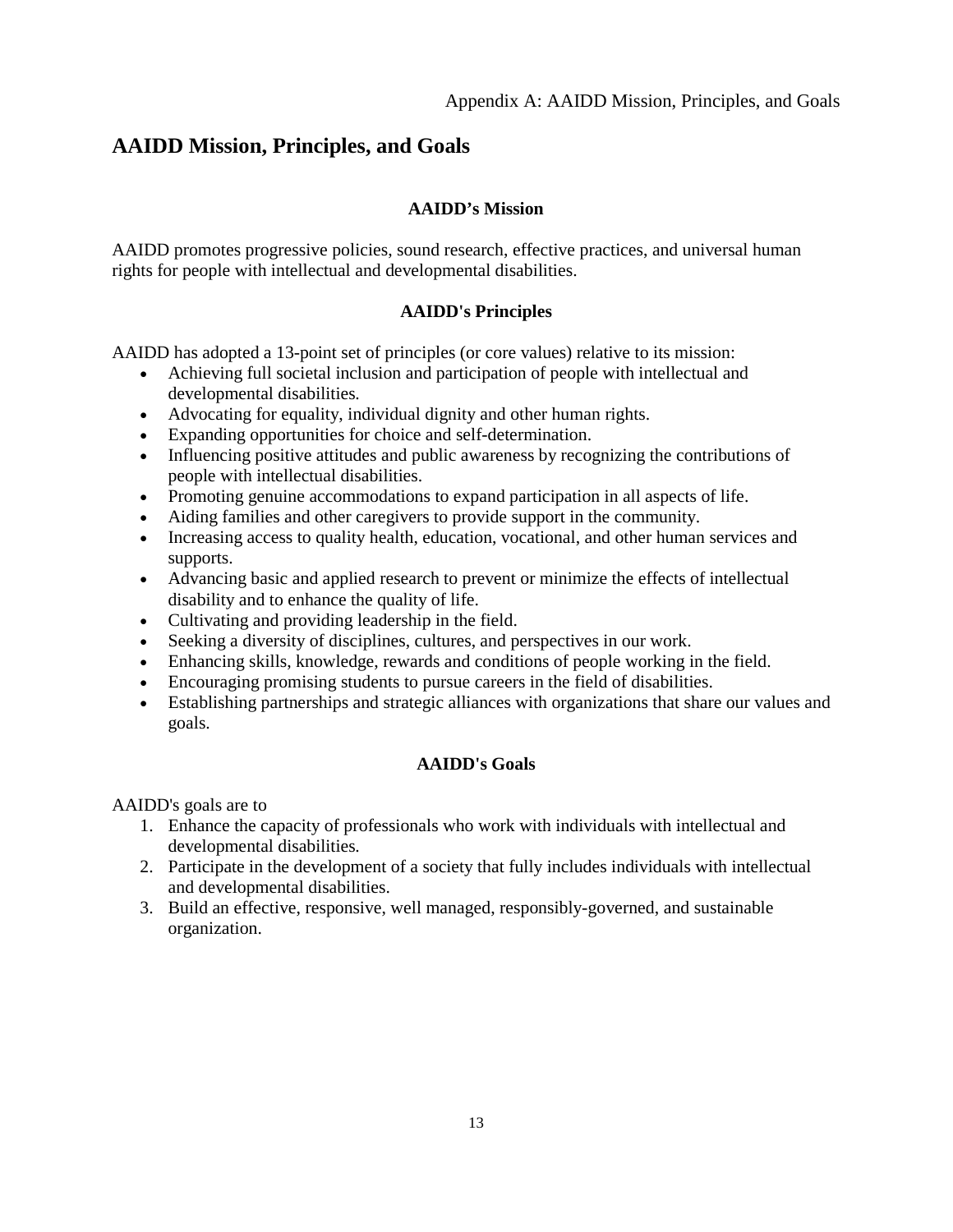### **Mission Statement of the Wisconsin Chapter**

### **American Association on Intellectual and Developmental Disabilities Wisconsin Chapter**

### **Mission Statement**

WI AAIDD promotes activities that support people who work in the field, so that the quality of life for people with intellectual and developmental disabilities is enhanced.

To accomplish this mission, the association commits its individuals and collective resources to:

Support the National office of AAIDD in pursuing their mission and principles;

Increase the perception of WI AAIDD as a resource organization and source of expertise, thereby influencing public policy;

Increase collaboration with other professional groups;

And

To provide continuing education and training opportunities to members and others in the field of intellectual and developmental disabilities.

> Adopted by the WI AAIDD Board of Directors June 1999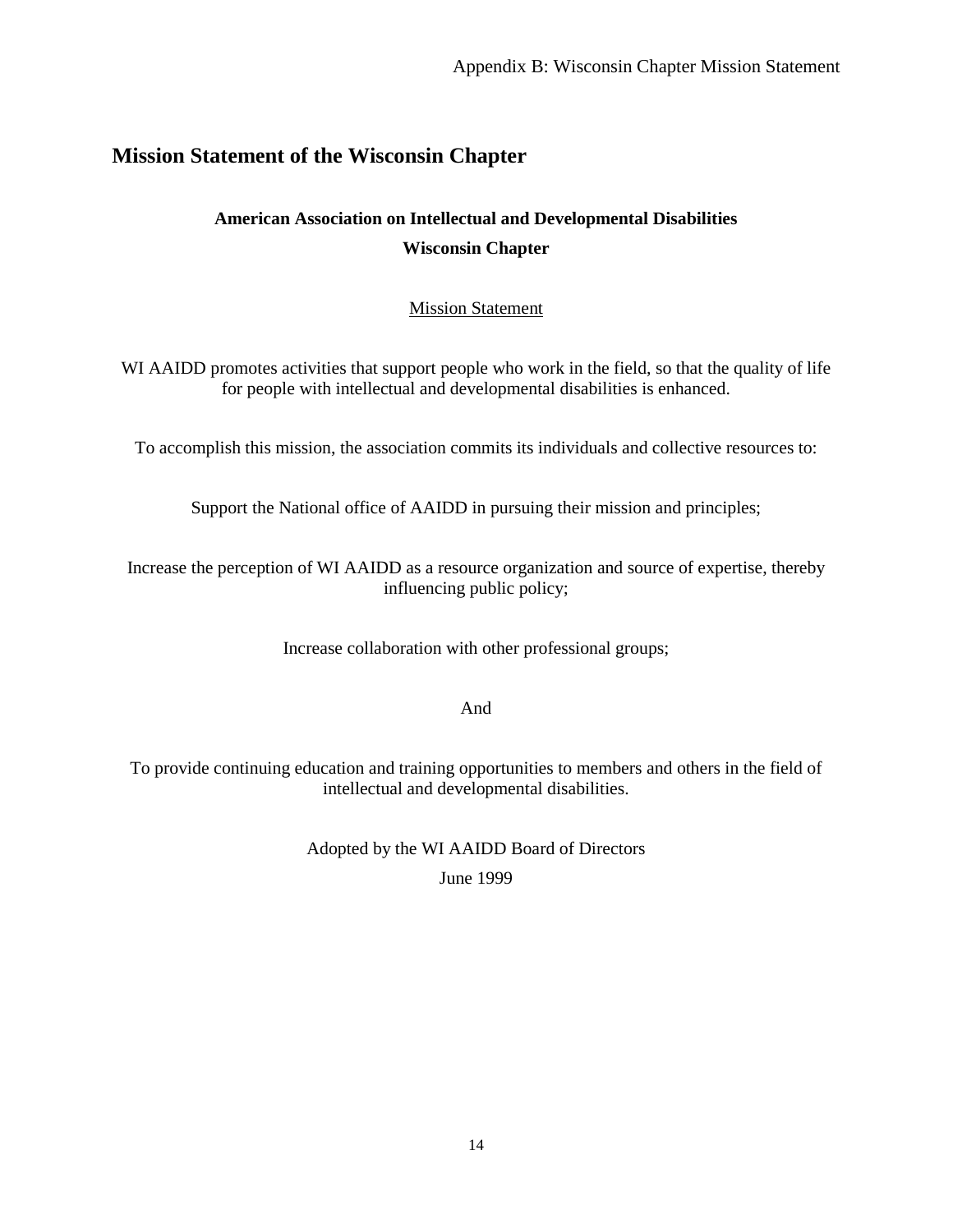## **Mission Statement of the Massachusetts Chapter**

### **American Association on Intellectual and Developmental Disabilities Massachusetts Chapter**

Mission Statement

AAIDD Massachusetts Chapter is a vibrant and energetic chapter that is committed to working with families, individuals with disabilities, professionals and advocates regarding policies, procedures and issues that are relevant to Massachusetts citizens.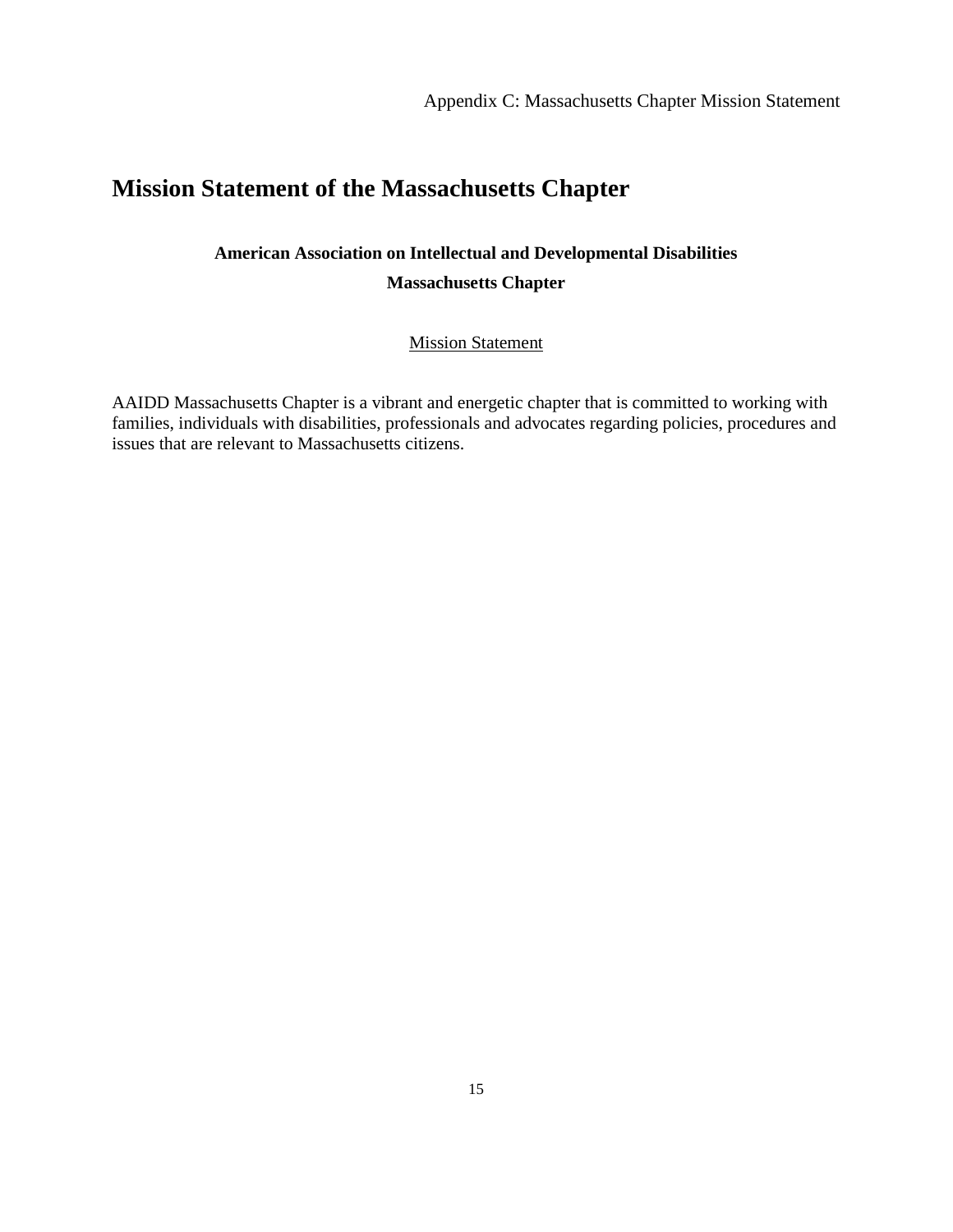# **AAIDD Bylaws**

### AMENDED AND RESTATED BYLAWS

### OF

### AMERICAN ASSOCIATION ON INTELLECTUAL AND DEVELOPMENTAL DISABILITIES

### **ARTICLE I**

### **NAME**

Name. The name of the Corporation shall be "American Association on Intellectual and Developmental Disabilities."

### **ARTICLE II**

### **PURPOSES**

Purposes. The purposes of the Corporation are as stated in its Articles of Incorporation. In furtherance of said purposes, the Corporation shall:

- a. Provide a professional organization promoting cooperation among those involved in supports, services, education, training, advocacy and research in the field of intellectual and developmental disabilities.
- b. Promote health and wellness in order to reduce the incidence and prevalence of primary, secondary and tertiary disabilities.
- c. Support the highest standard of supports, service, education, training, and research in the field.
- d. Encourage research and to disseminate knowledge in the field.
- e. Encourage student interest and to support the recruitment, retention and development of those who work in the field.
- f. Advance progressive public policies in support of people with intellectual and developmental disabilities, their families, and those who work on their behalf.
- g. Promote individualized community services and supports for people with intellectual and developmental disabilities.

### **ARTICLE III**

### **MEMBERSHIP**

a. Definition of Membership. The members of this Corporation are those persons meeting the qualifications and having membership rights only as specifically provided for in these Bylaws. The members of this Corporation, as described herein, shall have no rights in any aspect of the governance of this Corporation other than as specifically set forth in these Bylaws.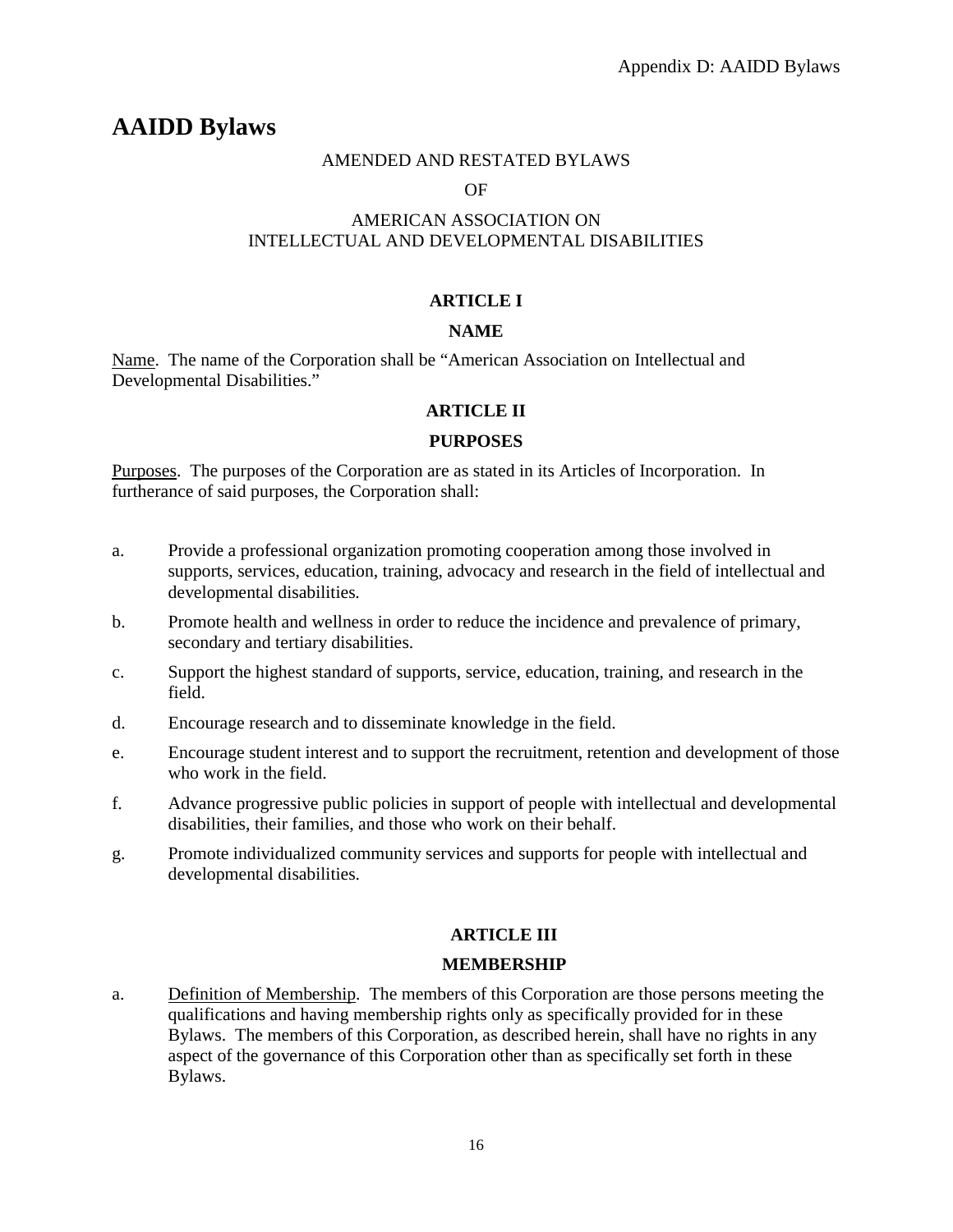- b. Qualifications of Membership. Membership in the Corporation shall consist of professional people and others interested in the study, habilitation, care, and support of people with intellectual and developmental disabilities.
- c. Membership Categories. The Board of Directors shall determine membership categories of the Corporation. All members in these categories shall have the rights and privileges of membership in respective categories as defined by the Board.
- d. Fellows. Fellows shall be individuals who have had at least seven (7) years of continuous Active membership in the Corporation at the time of their nomination. Fellows shall have participated in the professional and business affairs of the Corporation and shall have made meritorious contributions to the field in one or more of the following areas:
	- i. Contributions to service excellence by developing, managing, improving or advancing programs, services and supports.
	- ii. Contributions to progressive public disability policy through skillful and diligent advocacy.
	- iii. Contributions to the field through academic achievements, research, publications, and presentation of professional papers.

Any Active Members desiring promotion to Fellow status shall apply and present supporting evidence to the Committee on Awards and Fellowship. The applicant shall become a Fellow if the Committee's recommendation for promotion is approved by the Board of Directors.

- e. Active Members. Active Members shall be individuals regularly engaged in the field of intellectual and developmental disabilities or closely allied fields.
- f. Separation from Membership. A member in any category may be separated from membership for conduct which tends to injure the Corporation, is contrary to, or destructive of its purposes, or infringes the rules of professional conduct as approved by the Board of Directors. Charges of such conduct shall not be entertained unless submitted in writing to the Board by two Corporation members. Upon receiving the charges, the Board shall notify the member, giving him or her the opportunity to respond to the charges. A member shall not be separated from membership except by two-thirds (2/3) vote of the full Board. Restoration of membership shall require approval by a majority vote of the Board.
- g. Resignation. A member may resign in good standing, provided that he or she is not in arrears for dues payment or other obligations and has not been notified of a charge of misconduct pursuant to Section III.f above. A member will not be considered in arrears for dues if prorata payment is made to the date of resignation. A person who has resigned in good standing may be reinstated without prejudice.
- h. Dues. Membership dues shall be set by the Board of Directors. Any increase in dues for any membership category or any special assessment shall require approval by a two-thirds (2/3) vote of the Board of Directors.
- i. Initiative Petition. Any member or group of members may petition the Board to request that it take action on any matter within its authority. The Board shall act on all such petitions. If the Board fails to take favorable action on the petition at the meeting immediately following its submission, the matter shall be submitted to a direct vote of the membership of the Corporation if the petitioners then obtain the valid signatures of five percent (5%) of the voting membership of the Corporation. The direct vote of the membership shall be conducted by mail and/or electronic ballot, and if a majority of the members casting ballots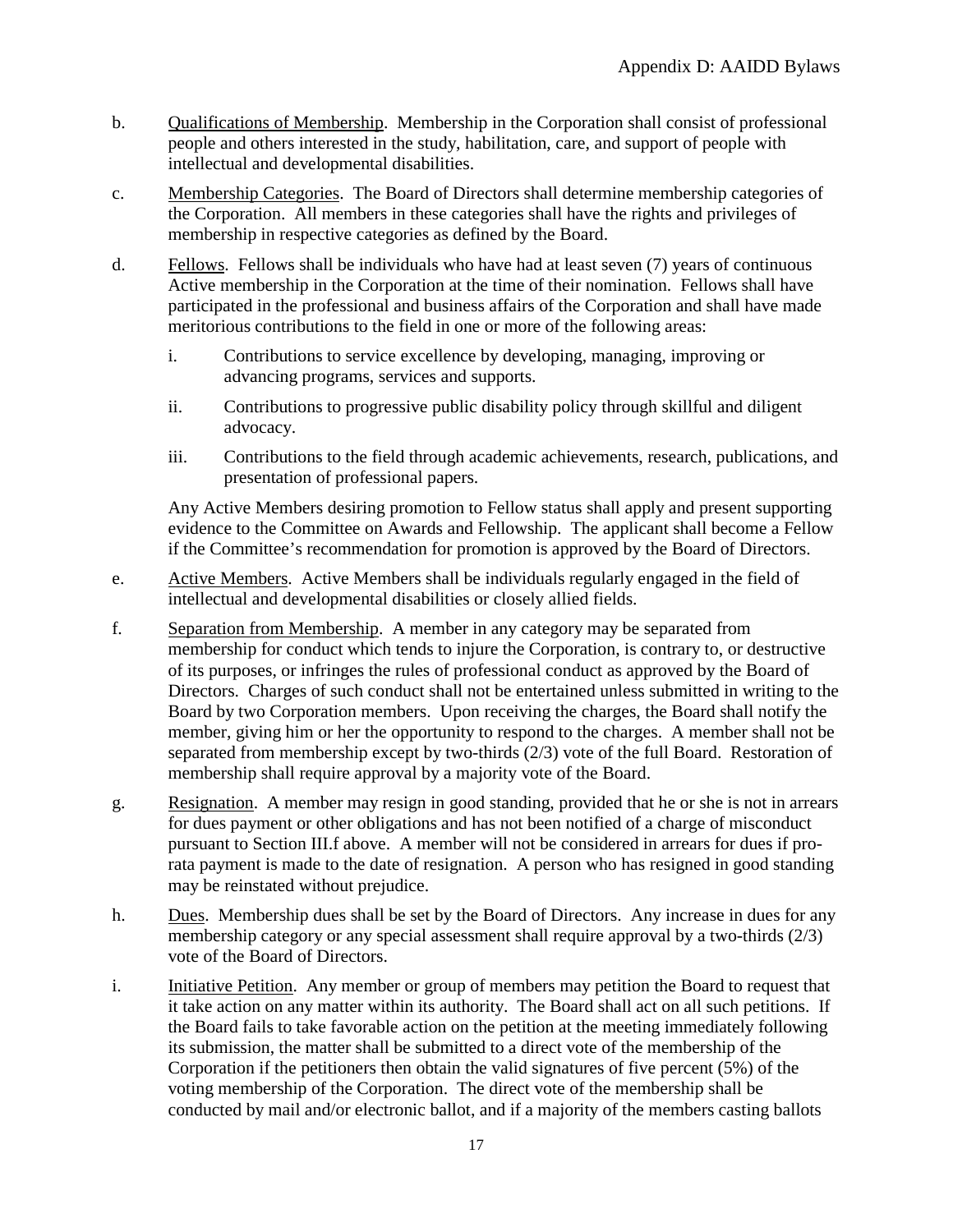vote in favor of the proposal, it shall have the same effect as if it had been approved by the Board of Directors. The provisions of this Section III.i regarding voting by the membership shall not apply to amendments to the Articles of Incorporation or to the Bylaws of the Corporation.

### **ARTICLE IV**

### **BOARD OF DIRECTORS**

- a. Management by Board of Directors. The affairs of the Corporation shall be managed by a Board of Directors. The Board of Directors shall direct and supervise the activities of the Corporation to promote the Corporation's purposes.
- b. Policies and Powers. The Board of Directors shall develop policies and take actions to advance the goals of the Corporation and to manage the Corporation's affairs. All powers which are not otherwise delegated in these Bylaws are reserved to the Board.
- c. Composition of Board of Directors . The membership of the Board of Directors shall consist of the President, President-elect, Vice President, Secretary-Treasurer, the immediate past President of the Corporation, and four (4) Directors elected by the membership at large.
- d. Term of Directors. Directors elected at large shall serve for terms of four (4) years and shall not be eligible for immediate re-election. Directors-at-large shall be elected in staggered terms so that one director is elected each year. The term of each of the remaining Directors shall coincide with each Director's term as executive officer.
- e. Standing Rules. The Board shall adopt Standing Rules for the Corporation by majority vote. Standing Rules may be amended or repealed by majority vote of the Board.
- f. Record of Proceedings. The Board shall keep a record of its proceedings and shall make an annual report to the membership on matters of general interest. A report of the proceedings of all Board meetings shall be published promptly in an official publication of the Corporation or distributed through electronic means.
- g. Annual Report to Membership. At every annual meeting of the Corporation, the Board shall schedule and hold a special Board meeting at a time convenient for the participation of the membership. At this meeting, the Board shall make its annual report to the membership, and shall entertain resolutions, questions, and discussion from the membership.
- h. Location of Board Meetings. Meetings of the Board of Directors shall be held at such place or places as the Board of Directors designates.
- i. Regular Board Meetings. Regular meetings of the Board of Directors shall be held as determined by the Board. Notice of such meetings shall be given as the dates are set, but there shall be no minimum notice unless required by law.
- j. Notice of Special Board Meetings. Written or printed notice stating the place, day, and hour of any special meeting of the Board of Directors will be delivered to each Director not less than two (2) days before the date of the meeting, either personally or by first class mail, by or at the direction of the President. If mailed, the notice will be deemed to be delivered when deposited in the United States mail addressed to the Director at the Director's address as it appears on the records of this Corporation, with postage prepaid. The notice need not state the business to be transaction at, or the purpose of, the meeting.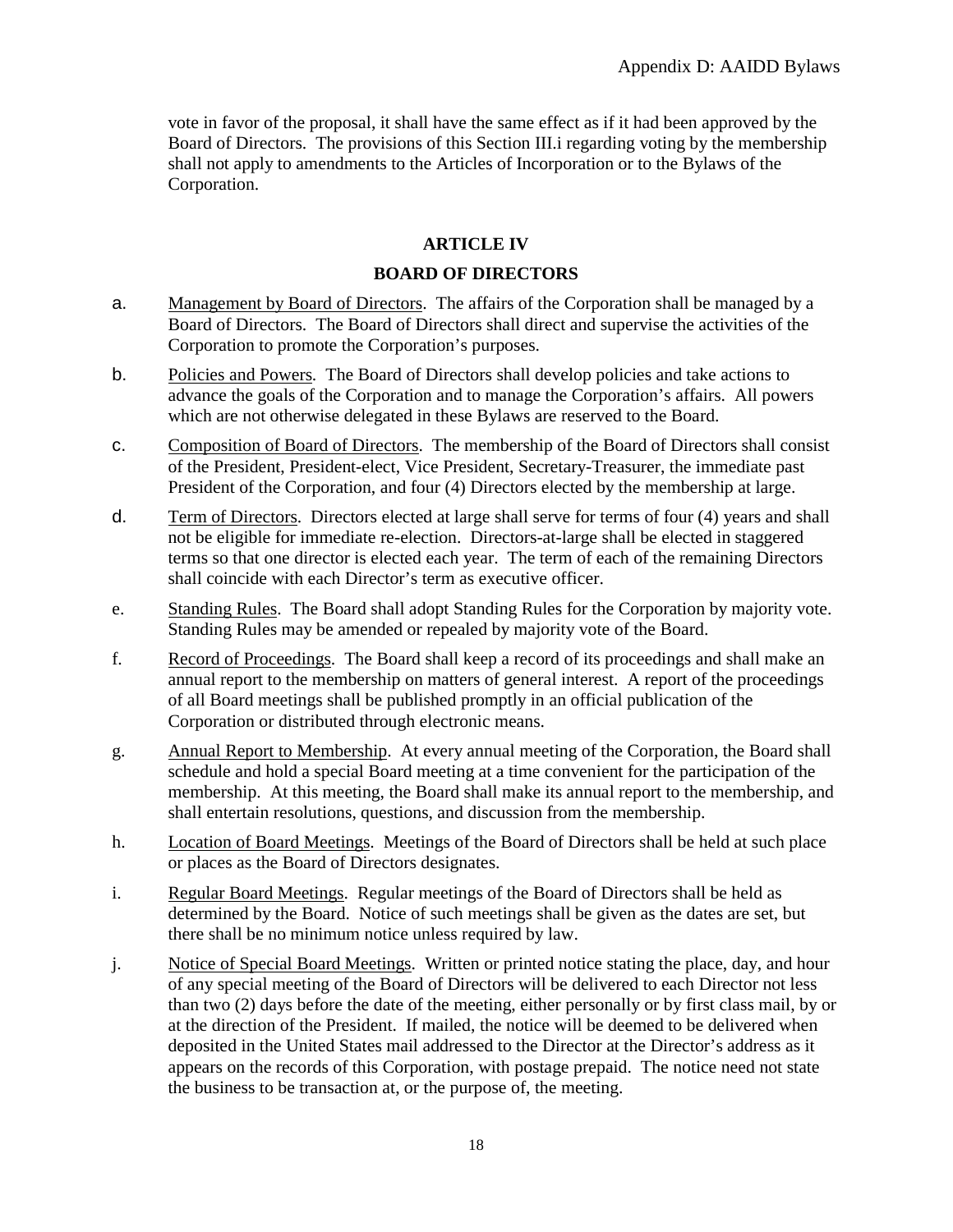- k. Waiver of Notice. Attendance of a Director at any meeting of the Board of Directors will constitute a waiver of notice of that meeting except when the Director attends a meeting for the express purpose of objecting, at the beginning of the meeting, to the transaction of any business because the meeting is not lawfully called or convened.
- l. Quorum and Action. A majority of the Directors in office will constitute a quorum. The act of a majority of the Directors present at a meeting at which a quorum is present will be the act of the Board of Directors unless a greater number is required under the provisions of the Pennsylvania Nonprofit Corporation Law of 1988, the Articles of Incorporation of this Corporation, or any provision of these Bylaws.
- m. Meetings by Telephone. One or more Directors may participate in any regular or special meeting of the Board of Directors or of a committee of the Board of Directors by means of conference telephone or similar communications equipment by means of which all persons participating in the meeting can hear each other. Participation in a meeting in this manner by a Director will be considered to be attendance in person for all purposes under these Bylaws.
- n. Personal Liability of Directors, Indemnification and Insurance. Provisions governing personal liability of directors, indemnification and insurance are as stated in the Articles of Incorporation of the Corporation and are incorporated herein by reference.

### **ARTICLE V**

### **ASSEMBLY**

- a. Purpose of Assembly. The Assembly shall coordinate geographic activities of the Corporation and shall promote membership and membership services at the regional, state, provincial, local, and international levels. Each entity represented on the Assembly shall prepare an action plan to advance the respective geographic interests and the mission of the Corporation. The Assembly shall meet at least annually. The Assembly shall respond to requests from the Board, serve in an advisory capacity to the Board, and may make recommendations to the Board on any issue.
- b. Membership of Assembly. The membership of the Assembly shall consist of representatives from the geographic entities of the Corporation. The Corporation's President-elect shall preside over the Assembly. In the absence of the Corporation's President-elect, a presidential appointee shall preside.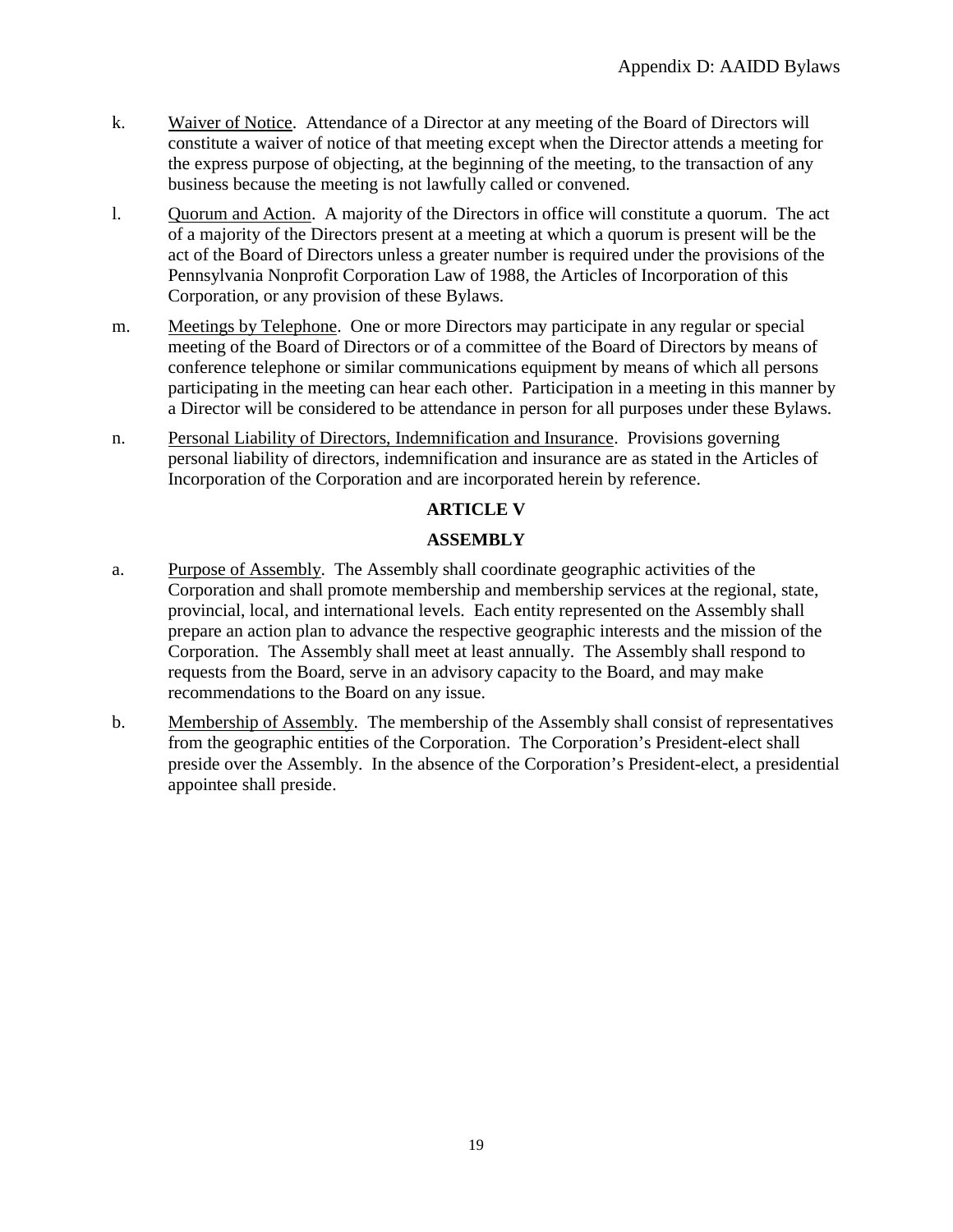### **ARTICLE VI**

### **CONFERENCE**

- a. Purpose of Conference. The Conference shall promote and coordinate professional interests and activities within the Corporation, shall oversee programs of continuing education for members and shall promote membership and membership services within divisions, special interest groups, action networks or other entities*.* The Conference shall meet at least annually. The Conference shall respond to requests from the Board, serve in an advisory capacity to the Board, and may make recommendations to the Board on any issue.
- b. Membership of Conference. The membership of the Conference shall consist of representatives of each of the Corporation's divisions, special interest groups, action networks or other entities. The Vice President of the Corporation shall preside over the Conference. In the absence of the Corporation's Vice President, a presidential appointee shall preside.

### **ARTICLE VII**

### **ORGANIZATION**

Corporate Organization. The Corporation shall establish appropriate groupings to represent the major geographic, professional, occupational, and topical interests of its members.

### **ARTICLE VIII**

### **EXECUTIVE OFFICERS**

- a. Executive Officers. The executive officers of the Corporation shall be the President, President-elect, Vice President, and Secretary-Treasurer.
- b. Term of Executive Officers. The term of office for executive officers shall be one year, except for the Secretary-Treasurer, whose term shall be three years.
- c. Re-Election. No executive officer shall be eligible for immediate re-election to the same office, except the Secretary-Treasurer, who may be elected to two consecutive terms of office. However, appointment to an executive office to fill a vacancy shall not preclude election to that office.
- d. Succession to Office. The President-elect, at the conclusion of his or her term, shall become President of the Corporation. The Vice President, at the conclusion of his or her term, shall become President-elect.
- e. Election by Membership. The Vice President and the Secretary-Treasurer shall be elected by the membership of the Corporation by mail and/or electronic ballot. All candidates for Vice President shall be Fellows of the Corporation.
- f. Duties of Executive Officers . The duties of the executive officers are as follows:
	- i. The President shall preside at all meetings of the Board of Directors, and may call special meetings of the Board. The President shall represent the Corporation in all matters related to the purposes of the Corporation.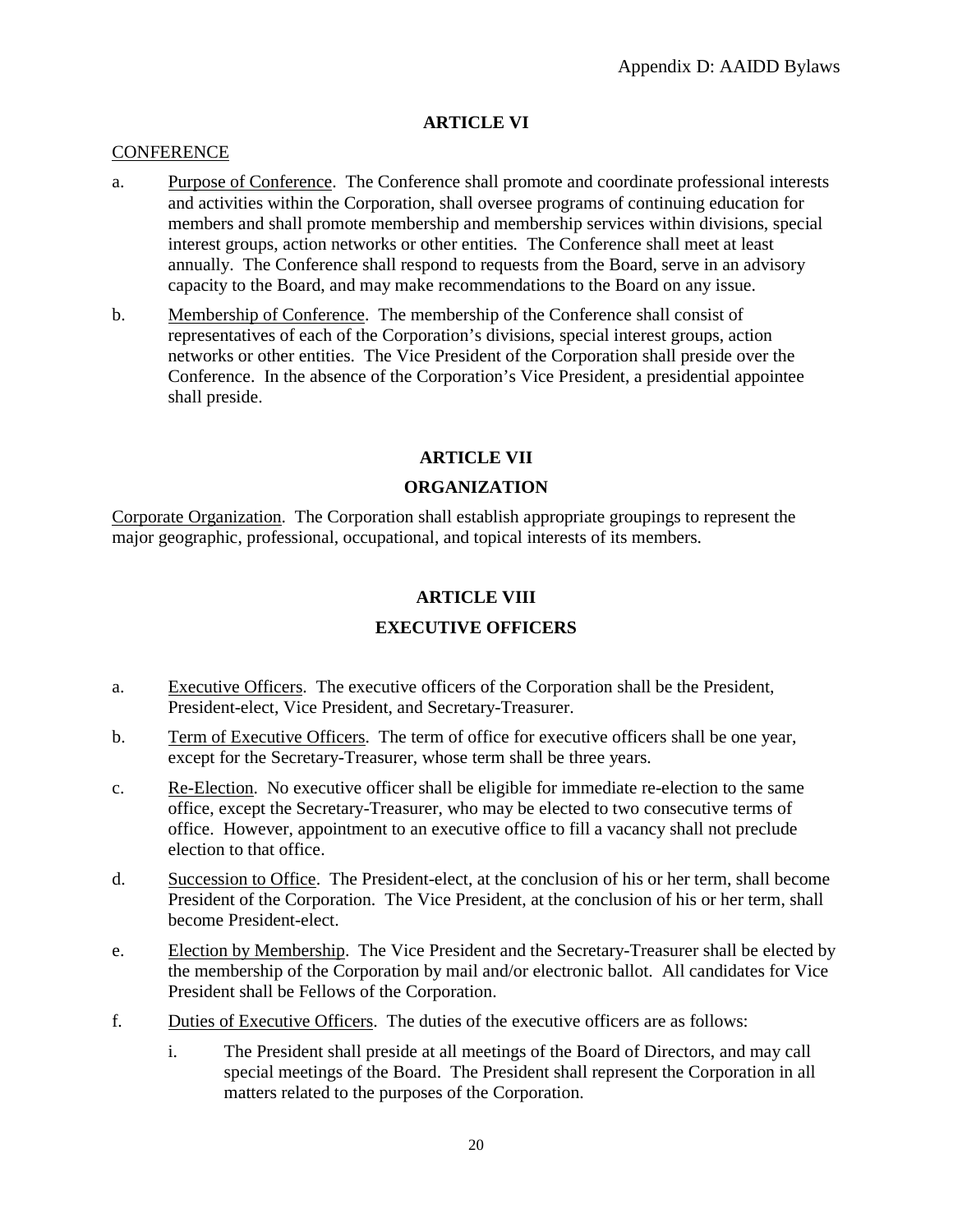- ii. The President-elect shall preside over the Assembly and serve as primary liaison between the geographic entities of the Corporation and the Board of Directors.
- iii. The Vice President shall preside over the Conference and serve as primary liaison between the professional entities of the Corporation and the Board of Directors.
- iv. The Secretary-Treasurer shall supervise the records of the Corporation and perform all duties usually associated with that office under the direction of the Board of Directors.
- g. Inability to Serve. If an executive officer or Director elected by the membership at large, as the case may be, is not able to serve, then the following shall apply:
	- i. In the absence or temporary disability of the President, the duties of that office shall be performed by the President-elect.
	- ii. If, for any reason, the President is not able to serve out the full term of office, the President-elect shall succeed to the unexpired remainder of that term plus his or her own term of office as President.
	- iii. If, for any reason, the President-elect is not able to serve out the full term of office, the Vice President shall succeed to the unexpired remainder of that term plus his or her own term of office as President-elect.
	- iv. If, for any reason, the Vice President is not able to serve out the full term of office the President, with the approval of the Board of Directors, shall appoint a director-atlarge to serve the remainder of the Vice President's term. At the next election, the membership shall select a new Vice President.
	- v. If, for any reason, the Secretary-Treasurer is not able to serve out the full term of office, the President, with approval from the Board of Directors shall appoint a successor to complete the unexpired term.
	- vi. If, for any reason, a Director elected by the membership at large is not able to serve out the full term of office, the President, with approval from the Board of Directors shall appoint a successor to complete the unexpired term.
- h. Removal of Executive Officer. Any executive officer elected or appointed to office may be removed at any time by the Board of Directors whenever in its judgment the best interests of this Corporation will be served.

### **ARTICLE IX**

### **UNANIMOUS WRITTEN CONSENT**

Unanimous Written Consent. Any action required by law or under the Articles of Incorporation of this Corporation or these Bylaws, or any action that otherwise may be taken at a meeting of the Board of Directors, may be taken without a meeting if a consent in writing, setting forth the action taken, is signed by all Directors in office and filed with the Secretary-Treasurer of the Corporation.

### **ARTICLE X**

### **COMMITTEES and WORKGROUPS**

a. Standing Committees. The Corporation shall maintain Standing Committees as described in these Bylaws. Members of Standing Committees shall be appointed by the Board of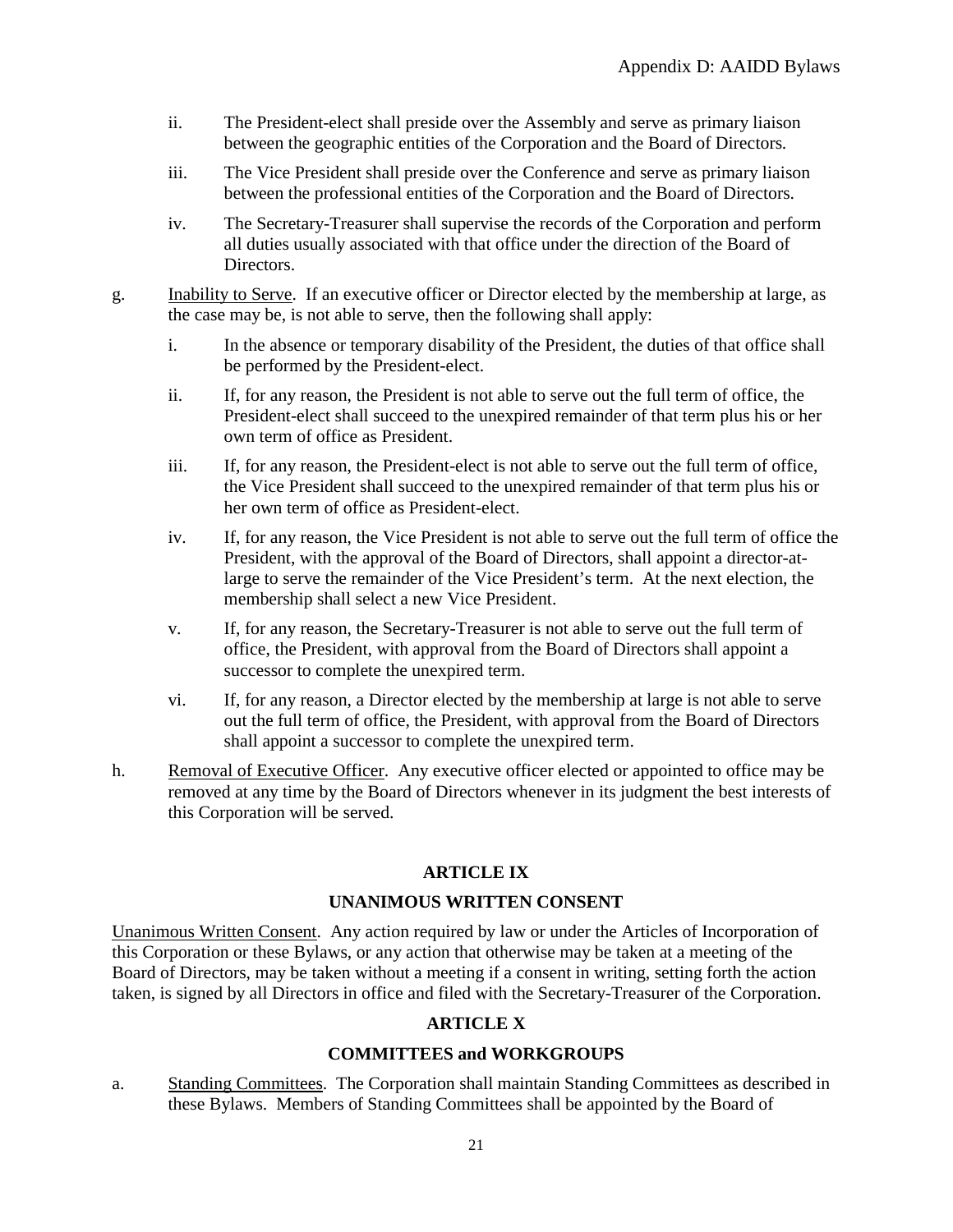Directors after recommendations have been received from the Committee on Nominations and Elections. Except as otherwise provided in these Bylaws, each Standing Committee shall consist of a minimum of seven (7) members, including at least one member of the Board of Directors, who shall also serve as liaison between the Board and that Committee. Committee members who are also members of the Board shall serve on the Committee for a term of one year, and shall be eligible for reappointment. Other members of Standing Committees shall serve staggered terms of three years, and shall be eligible for reappointment. The Chairperson of each Standing Committee shall be appointed by the President from among the Committee's members and no Chairperson may hold this position for more than three (3) consecutive years.

- i. The *Committee on Awards and Fellowship* shall evaluate applications for promotion of Active Members to status as Fellows, and shall make recommendations on those applications to the Board of Directors. The Committee shall make recommendations to the Board regarding designation in other membership categories that require Board approval. The Committee shall select recipients of Corporation Awards. All members of the Committee must be Fellows of the Corporation.
- ii. The *Committee on Nominations and Elections* shall select candidates for Corporation offices, conduct elections, and make recommendations regarding appointments to Standing Committees as provided in the Corporation's Articles of Incorporation and these Bylaws. The Committee shall consist of seven members who at the time of their appointment, reside in five different geographic areas of the Corporation and shall include two members *s*elected from the Conference, two members *s*elected from the Assembly, two past Presidents, and one member appointed by the current President. Each of these individuals shall serve a two-year term with the exception of the one member appointed by the current President. Members who are selected to serve on the Nominations and Elections Committee are not eligible to be candidates for executive office or director elected at large. The most recent past President shall serve as Chairperson of the Nominations and Election Committee.
- b. Ad Hoc Committees. The President shall appoint such other Ad hoc Committees and Workgroups as may be necessary to: promote the objectives; address important issues, policies and/or tasks; and otherwise generally carry out the work of the Corporation. The Chair of each Ad hoc Committee and Workgroup shall be appointed by the President. At the end of the President's term of office such Ad hoc Committees and Workgroups shall disband unless reappointed or reconstituted by the new President. The specific focus, expected outcomes and duration of each Ad hoc Committee and Workgroup shall be clearly delineated. Such entities are to be task specific and are not intended to be long term.
- c. Committee Membership. The membership of Standing Committees, Ad hoc Committees and Workgroups shall reflect, insofar as practical, the professional and geographic diversity of the Corporation's membership.
- d. Committee Report to Board of Directors. Each Standing Committee, Ad hoc Committee and Workgroup shall submit a written plan and an annual report to the Board of Directors, as well as such other reports as the Board may require.
- e. Additional Committee/Workgroup Appointments. Nothing in these Bylaws is intended to limit the authority of the Assembly or the Conference to appoint such committees and workgroups, as they deem necessary.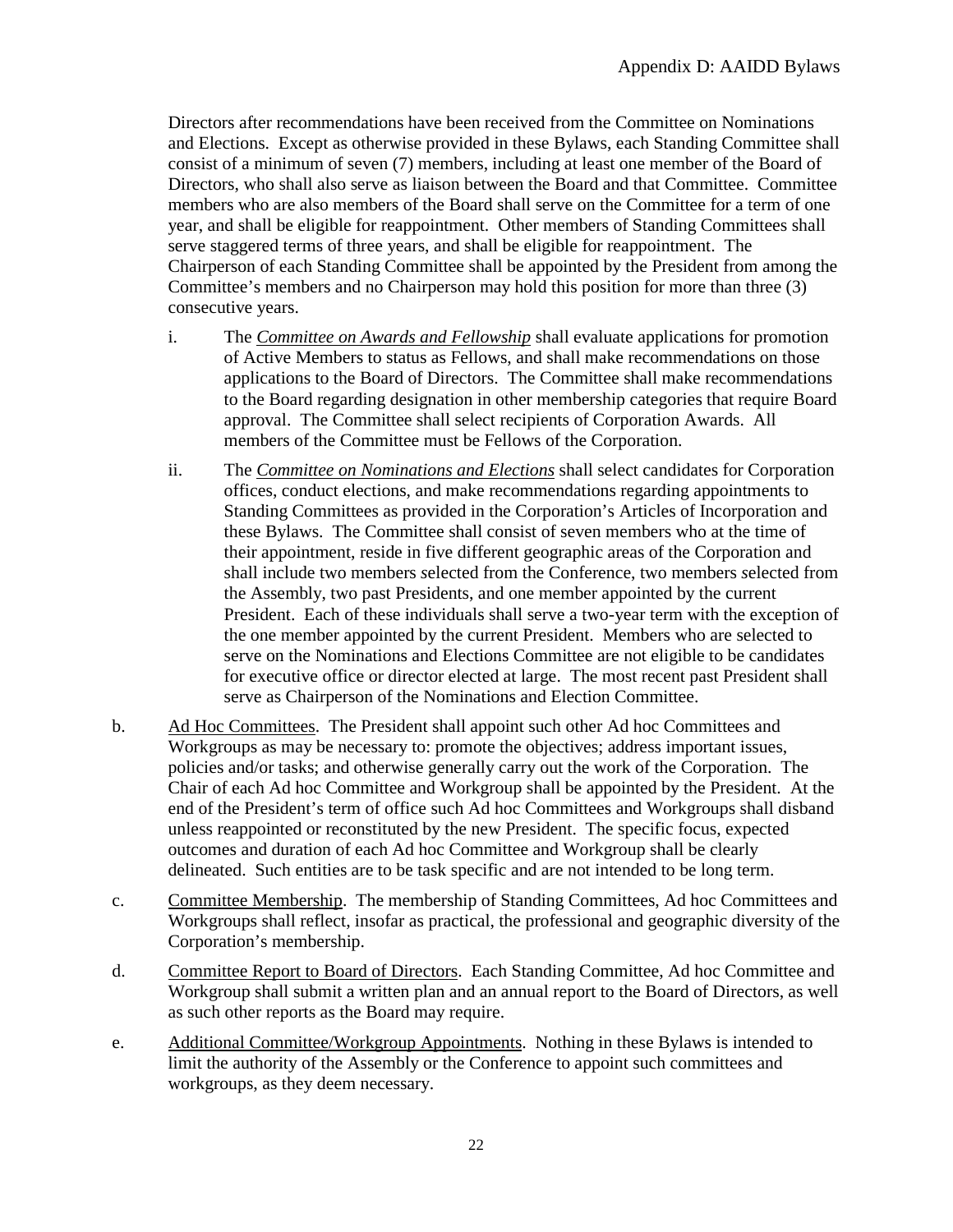### **ARTICLE XI**

### **STAFF**

- a. Executive Director. An Executive Director shall be appointed by the Board of Directors. The Executive Director shall perform the duties of that office in compliance with the Boards' directives and under the supervision of the President. The Executive Director shall supervise the work of the Corporation's other employees.
- b. Employees as Elected Officers. No employee of the Corporation shall serve as an elected officer of the Corporation.

### **ARTICLE XII**

### **ELECTIONS**

- a. Elections for Executive Officers, Directors at Large, and National Ballot Measures. Elections for executive officers, Directors elected at large, and national ballot measures shall be conducted by the Committee on Nominations and Elections by mail and/or electronic ballot.
- b. Elections for Regions, States, Provinces, Local and International Chapters. Elections for office in regions, states, provinces, local and international chapters shall be conducted by the respective body. All elections for offices shall be conducted by mail and/or electronic ballot. Regions*,* states, provinces, local or international chapters may have the Committee on Nominations and Elections assist in conducting its elections. Such request should be made to the Committee in writing six (6) months prior to change or initiation of offices.
- c. Elections for Divisions, Special Interest Groups, Action Networks and Other Entities. Elections for Office in Divisions, Special Interest Groups, Action Networks and other entities shall be conducted by the respective body. All elections for office shall be conducted by mail and/or electronic ballot. Divisions, Special Interest Groups, Action Networks and other entities may have the Committee on Nominations and Elections assist in conducting its elections. Such a request should be made to the Committee in writing six (6) months prior to change or initiation of offices.
- d. Candidates for Election. For each election to be conducted by the Committee on Nominations and Elections, the Committee shall designate, whenever possible, at least two candidates for each position to be filled. The Committee on Nominations and Elections shall solicit recommendations for national office candidates from members of the Assembly, the Conference and from the membership at large. The Committee shall obtain the permission of each candidate before placing the name on the ballot.
- e. Preferential Voting. When the ballot for a position contains the names of more than two candidates, the Committee shall designate a system of preferential voting. Such a system shall be designated to ensure that if no candidate obtains a majority of the ballots cast, the preferences of all voters will decide which of the top two candidates will be elected.
- f. Election of Two or More Directors at Large. When two, or more, Directors are to be elected at large, the two or more candidates who receive the highest number of votes shall be elected.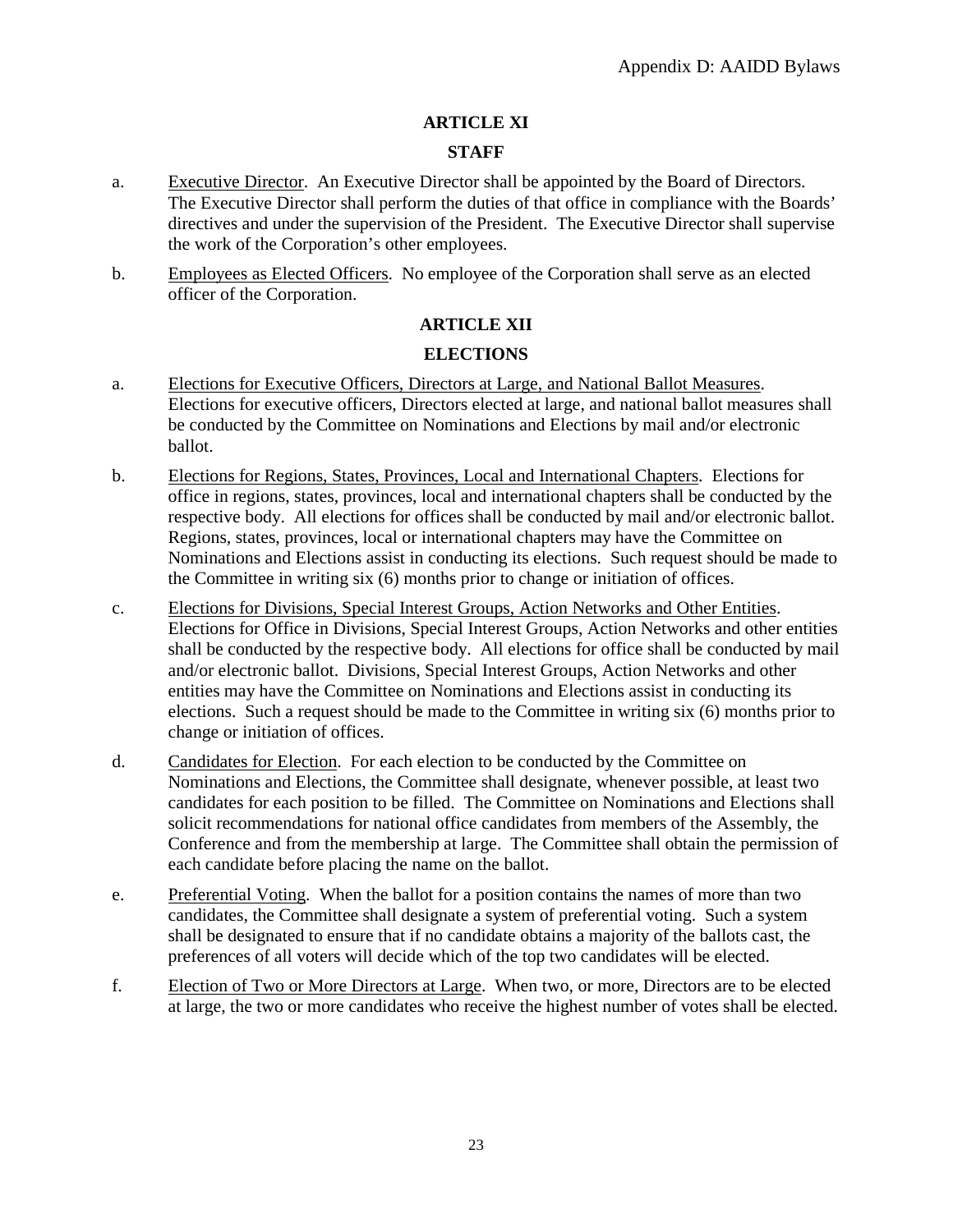- g. Certification of Winning Candidates. The Committee shall certify the election of winning candidates and report the election results to the Board of Directors. In case of a tie in an election for national office the winner shall be selected by the Board of Directors. Provision for breaking an election tie in a region, state, province, local or international chapter, Division, Special Interest Group, Action Network or other entity shall be determined by the respective body involved.
- h. Terms of National Officers. The terms of office of national officers shall begin on July  $1<sup>st</sup>$  of each year*.* The terms of office for regions, states, provinces, local chapters, Divisions, Special Interest Groups, Action Networks and other entities shall begin on a date set by the respective body involved*.*

### **ARTICLE XIII OPERATIONS**

- a. Fiscal Year. The fiscal year of the Corporation shall end on such day as shall be fixed by the Board of Directors.
- b. Execution of Notes, Checks, Contracts and Other Instruments. All notes, bonds, drafts, acceptances, checks, endorsements (other than for deposit), guarantees and all evidences of indebtedness of the Corporation whatsoever, and all deeds, mortgages, contracts and other instruments requiring execution by the Corporation, may be signed by the President or the Secretary-Treasurer, and authority to sign any of the foregoing, which may be general or confined to specific instances, may be conferred by the Board of Directors upon any other person or persons. Any person having authority to sign on behalf of the Corporation may delegate, from time to time, by instrument in writing, all or any part of such authority to any other person or persons if authorized to do so by the Board of Directors, which authority may be general or confined to specific instances. Facsimile signatures on checks may be used if authorized by the Board of Directors.

### **ARTICLE XIV**

### **PUBLICATIONS**

- a. Journals / Publications. The Corporation shall publish journals and other publications, which will advance the purposes of the Corporation.
- b. Publication Supervision. The goals and direction of the publication program will be established by the Board of Directors. The Editors of the Corporation's publications shall be selected by the President with the approval of the Board of Directors.

### **ARTICLE XV AMENDMENTS**

Amendments to Bylaws. These Bylaws may be amended only by the following procedures:

- a. A proposed amendment must be approved by a simple majority vote of the Board of Directors.
- b. When a proposed amendment has received such approval by the Board of Directors, it shall be submitted for debate to the Assembly and the Conference, and shall also be submitted to the membership for discussion. The presentation to the membership shall be sent in print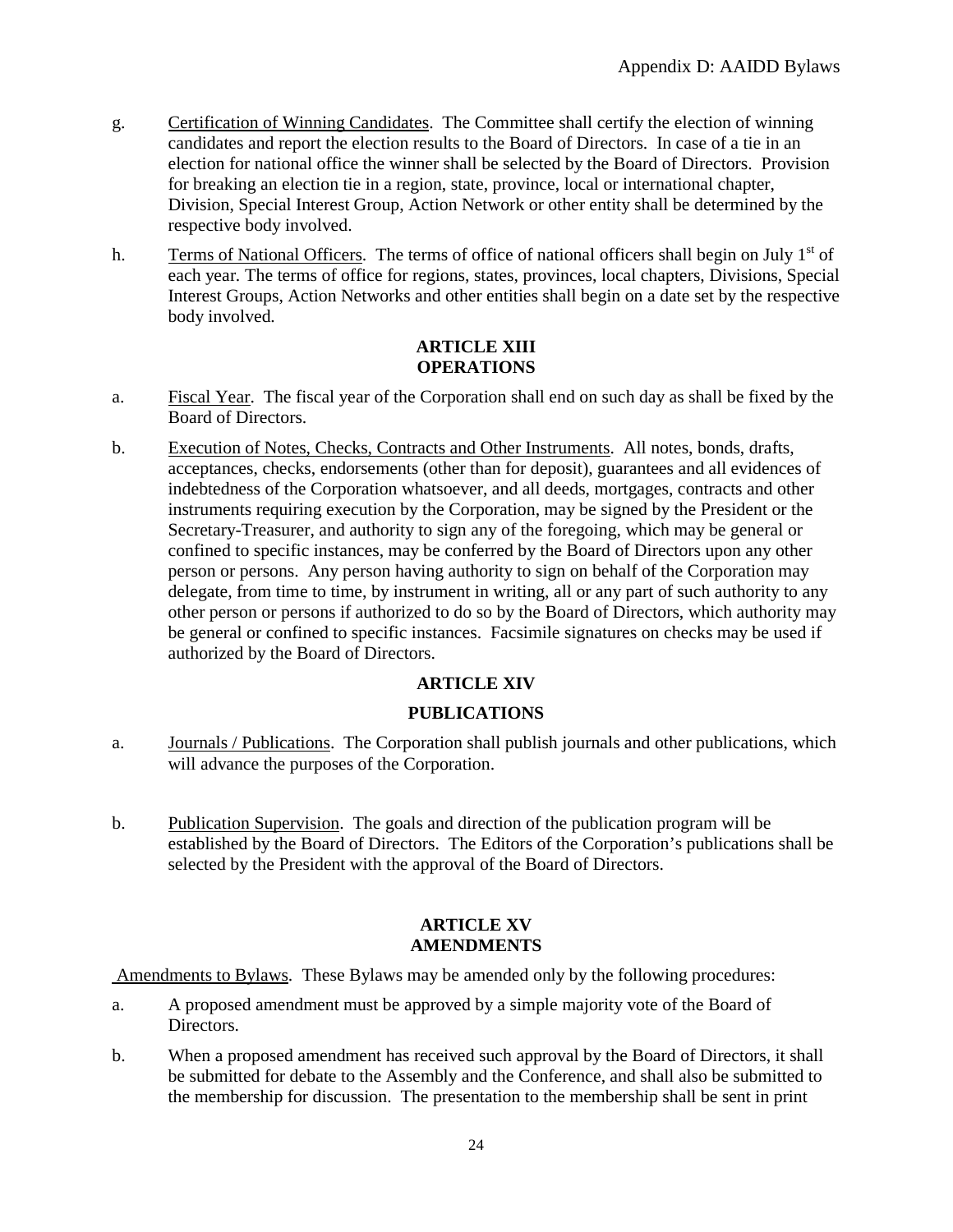and/or electronic formats to all members of the Corporation. In any form, the presentation shall contain a statement regarding the reasons for the proposed amendment and the views of any dissenting Directors. Once sufficient time for general discussion and feedback by the Assembly, the Conference and the general membership has been allowed, the proposed amendment returns to the Board of Directors for ratification.

c. A proposed amendment shall be ratified by a two-thirds (2/3) vote of the members of the Board of Directors. If a proposed amendment has been ratified by the Board, the proposed amendment shall become effective on a date submitted by the Board.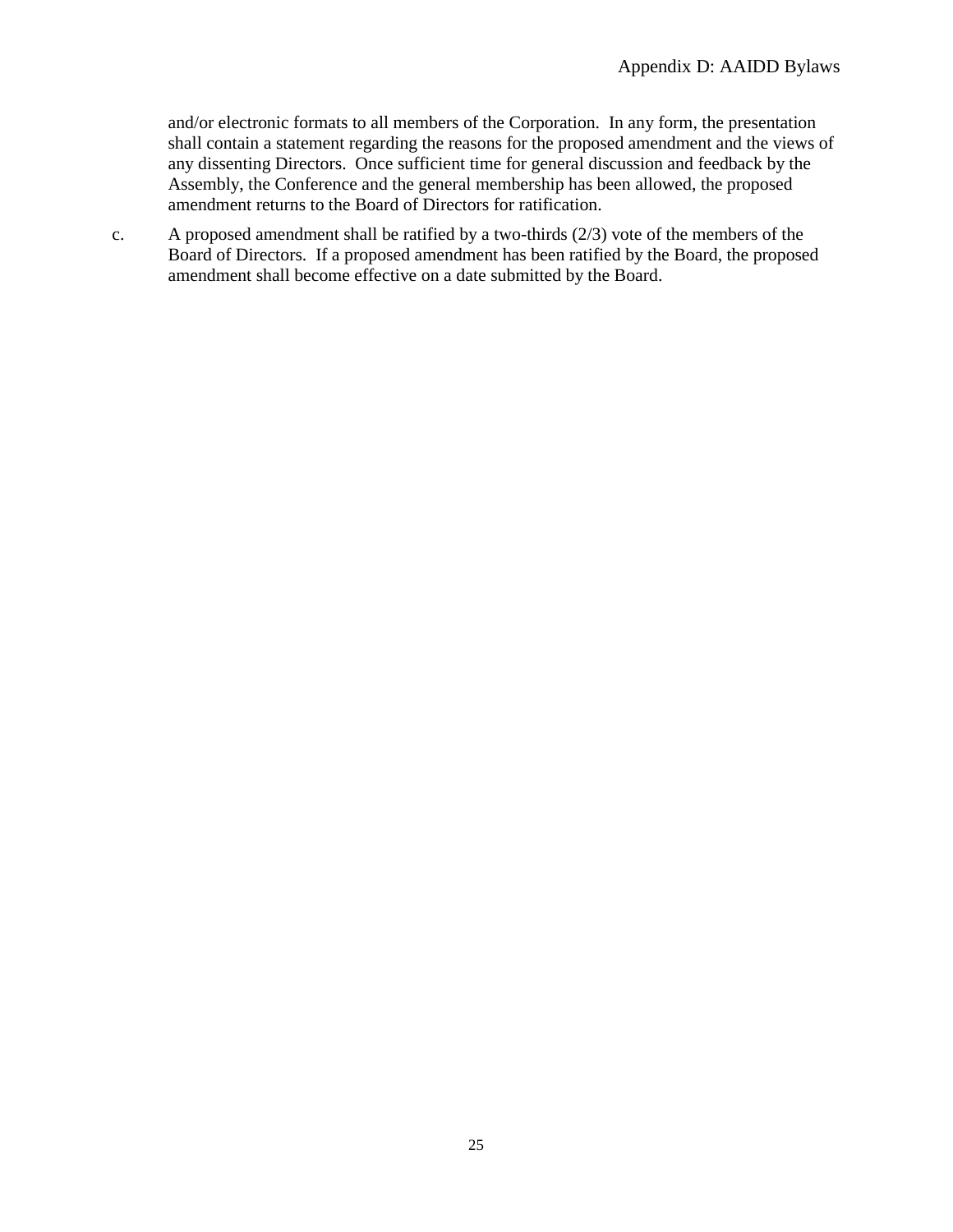# **Sample Chapter Constitution**

### **The \_\_\_\_\_\_\_\_\_\_\_\_\_\_\_\_\_\_\_\_ Chapter of the**

### **American Association on Intellectual and Developmental Disabilities**

#### **Constitution**

*The Constitution will name the Chapter, State, or Region's purpose for its existence. This document outlines the membership criteria and gives guidance for conducting the business of the Chapter. The Constitution will explain who has the authority to act on behalf of the Chapter and what documents will govern the Chapter, as well as provide a means for amendments.*

### **Article I.**

### **Name**

The name of the association shall be the the Chapter, of the American Association on Intellectual and Developmental Disabilities, hereafter known as \_\_\_\_\_\_\_\_\_\_\_\_\_\_\_\_\_\_\_\_\_, and is established pursuant to Bylaw VII of the American Association on Intellectual and Developmental Disabilities Inc. (AAIDD) The \_\_\_\_\_\_\_\_\_\_\_\_\_\_\_\_ Chapter is an affiliate of the AAIDD as well as the Region of the AAIDD and is subject to the Constitution and Bylaws of both of these parent organizations.

### **Article II.**

### **Purpose**

The purposes of the Chapter are: (You will want to develop your purposes appropriate for your Chapter)

- A. To foster cooperation among professionals in the field of intellectual and developmental disabilities and allied fields.
- B. To support the purposes and mission in the Constitutions of the AAIDD State and Region of the AAIDD.

### **Article III.**

### **Membership**

All members of the AAIDD residing in \_\_\_\_\_\_\_\_\_\_\_\_\_\_\_\_\_\_ state / province shall be members of the Chapter without additional assessment of membership dues or fees for the exercise of voting privileges. Members shall hold the same class of membership and voting privilege in the Chapter as they hold in the AAIDD. Membership shall be limited to members of the AAIDD.

### **Article IV.**

### **Administration**

The Executive Committee / Board (governing authority) as defined in the Bylaws shall conduct the affairs of the Chapter.

### **Article V.**

### **Meetings**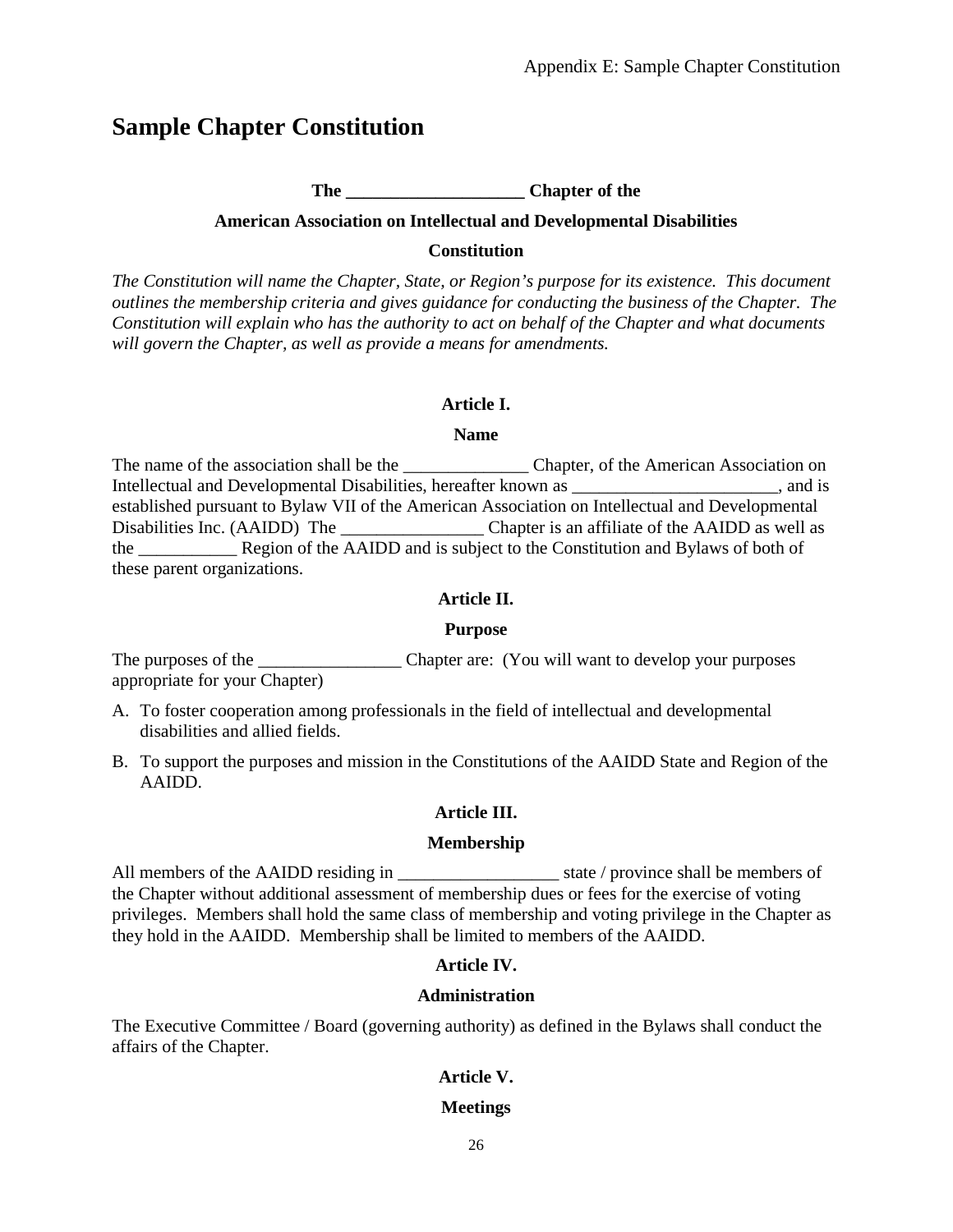The Chapter should attempt to hold at least one business meeting per year which should take place face-to-face when possible, but if not possible, by teleconference or other electronic means. An Annual meeting is also recommended to update membership on the business of the Chapter and to solicit input from members.

### **Article VI.**

### **Amendments**

Amendments to this Constitution that do not conflict with the Constitution and Bylaws of the AAIDD, as they pertain to its State chapters, may be proposed by a member of the Board of Directors / Executive Committee or by petition of a decided number of its members. Proposed amendments shall be presented to the members and shall become effective by a majority vote of the participating members.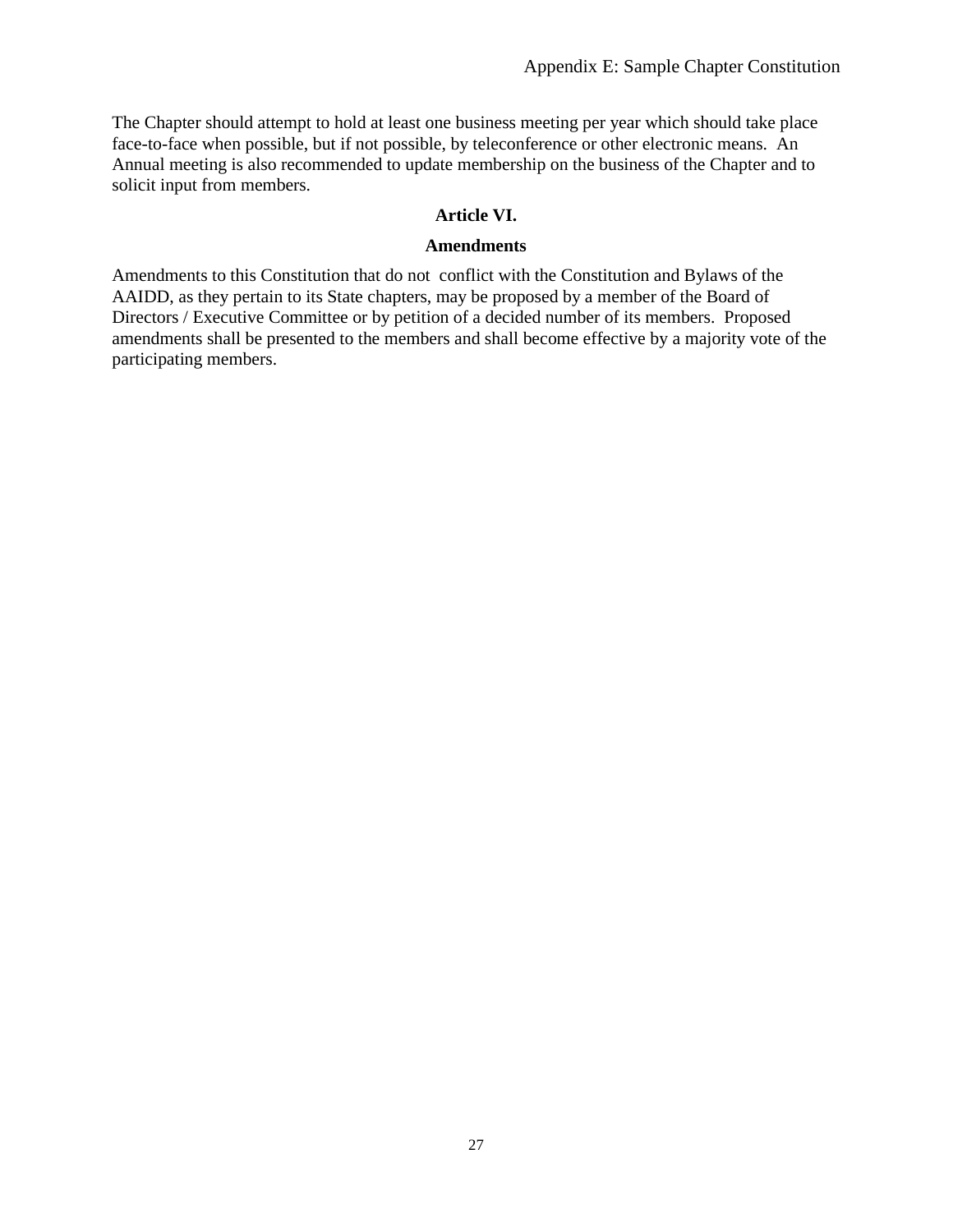# **Sample Chapter Bylaws**

### **Bylaws of \_\_\_\_\_\_\_\_\_\_\_\_\_\_\_\_\_\_\_\_\_ Chapter of the**

### **American Association on Intellectual and Developmental Disabilities**

*The Bylaws provide the specific rules and regulations for the operational details of the association. The Bylaws can be very flexible to meet the needs of the Chapter but it is recommended the Bylaws include the following key elements:*

- Purpose
- Officers: qualifications, term, election, duties, powers, meetings, succession
- Committees: Standing and ad hoc, meetings, appointments, term, duties and powers
- Handling of association assets and liabilities. Tax returns, fiscal year
- Corporate records, reports, minutes, legal documents
- Election process
- Amendments
- Membership: qualifications, meetings, prerogatives, dues

### **Bylaw I**

### **Purpose**

The purpose of the the chapter of the AAIDD, hereafter known as the "Chapter," shall be accomplished by conducting meetings and conferences of those interested in the field of intellectual and developmental disabilities, cooperating with other organizations and engaging in such other activities as authorized by the Executive Committee / Board. (Your Chapter may be flexible in defining the purpose – this should match the key objectives of your chapter.)

### **Bylaw II**

### **Administration**

- A. Officers of the Chapter are often the President / Chair, the President-elect / Chair-elect, the immediate past President / Chair the Secretary and Treasurer but it is open to the interpretation of each Chapter to determine the structure of its leadership.
- B. The Executive committee/ Board as decided by its members shall conduct the business of the Chapter and shall develop policies and procedures to advance the goals of the Chapter keeping in mind its relationship to the Region and AAIDD.

### **Bylaw III**

### **Election of Officers and Terms of Office**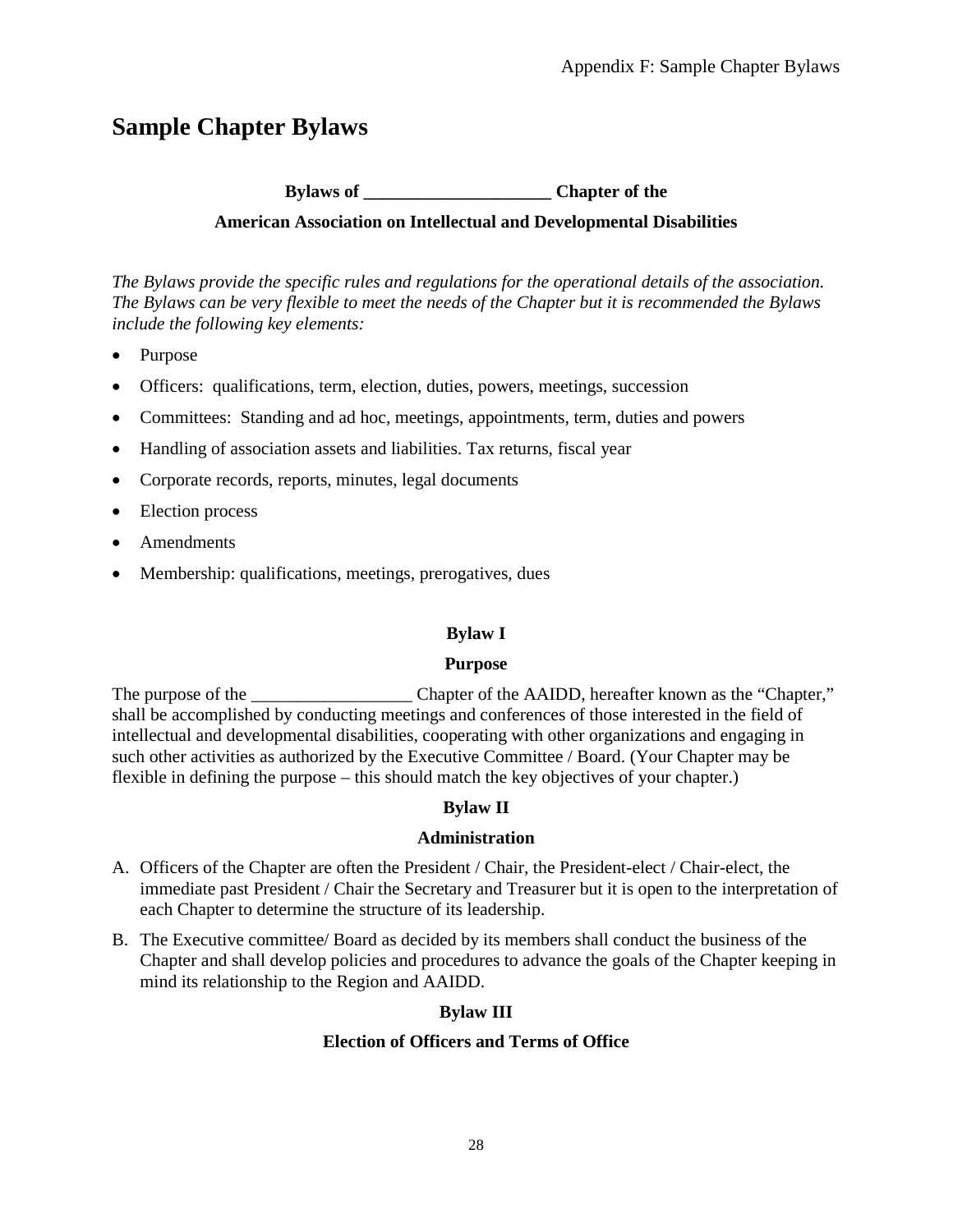- A. The election of officers shall be conducted by ballot. Members nominated for election must give their permission to be placed on the ballot. The results of elections should be reported to AAIDD national to keep their records and contact information current.
- B. The terms of office shall begin June  $1<sup>st</sup>$  of each year for the period of time specified by the Executive committee / Board. No person shall hold two elective offices. It is not recommended that the President / Chair and the President-elect / Chair-elect serve for more than one term. Other positions may be re-elected if the Executive committee / Board deems it appropriate.

### **Bylaw IV**

### **Duties of Officers**

Duties of the officers and the number of officers can be flexible depending on the needs of the Chapter. These are examples / recommendations:

- A. The President / Chair shall preside at any business meeting of the Chapter and at meetings of the Executive committee / Board. The President may call special meetings of the Executive committee / Board. The President / Chair may be involved as a consulting member of all committees of the Chapter and may confer with them at any time on matters affecting the interest of the Chapter.
- B. The President-elect / Chair-elect shall serve as the Program President of the annual meeting and shall organize whatever committees and individuals that are necessary to organize the annual meeting. The President-elect / Chair-elect shall perform other duties as prescribed by the Chapters Bylaws and the President / Chair.
- C. The Secretary shall keep the records of the Chapter and perform all duties usually pertaining to the office under the direction of the President / Chair and the Executive committee / Board. The duties shall include providing notice and preparing minutes of all the Chapter's business and Executive committee / Board meetings. The Secretary shall keep permanent files of the Chapter, and turn them over to the duly elected successor. The secretary shall handle all correspondence on behalf of the Chapter.
- D. The Treasurer shall receive, dispense, and account for all sums of money belonging to the Chapter and keep an accurate account of receipts and disbursements on behalf of the Chapter. The Treasurer shall prepare and present annually to the Executive Committee / Board a financial report for the preceding year and interim reports as appropriate or requested by the Executive committee / Board. The Treasurer shall see that the books are audited annually by an Audit Committee of three persons appointed by the President / Chair.
- E. The members-at-large (and other elected / appointed members of the committee) shall represent the Chapter membership on the Executive Committee / Board and entitled to one vote per member and may be asked to handle individual assignments by the President / Chair during their term of office. Members at large may be elected by the membership or appointed by the president or the executive committee as specified in approved bylaws of the State or Region. In addition, a special need may arise within the Chapter that requires a necessary, appointed member to participate in a particular activity.

### **Bylaw V**

### **Committees**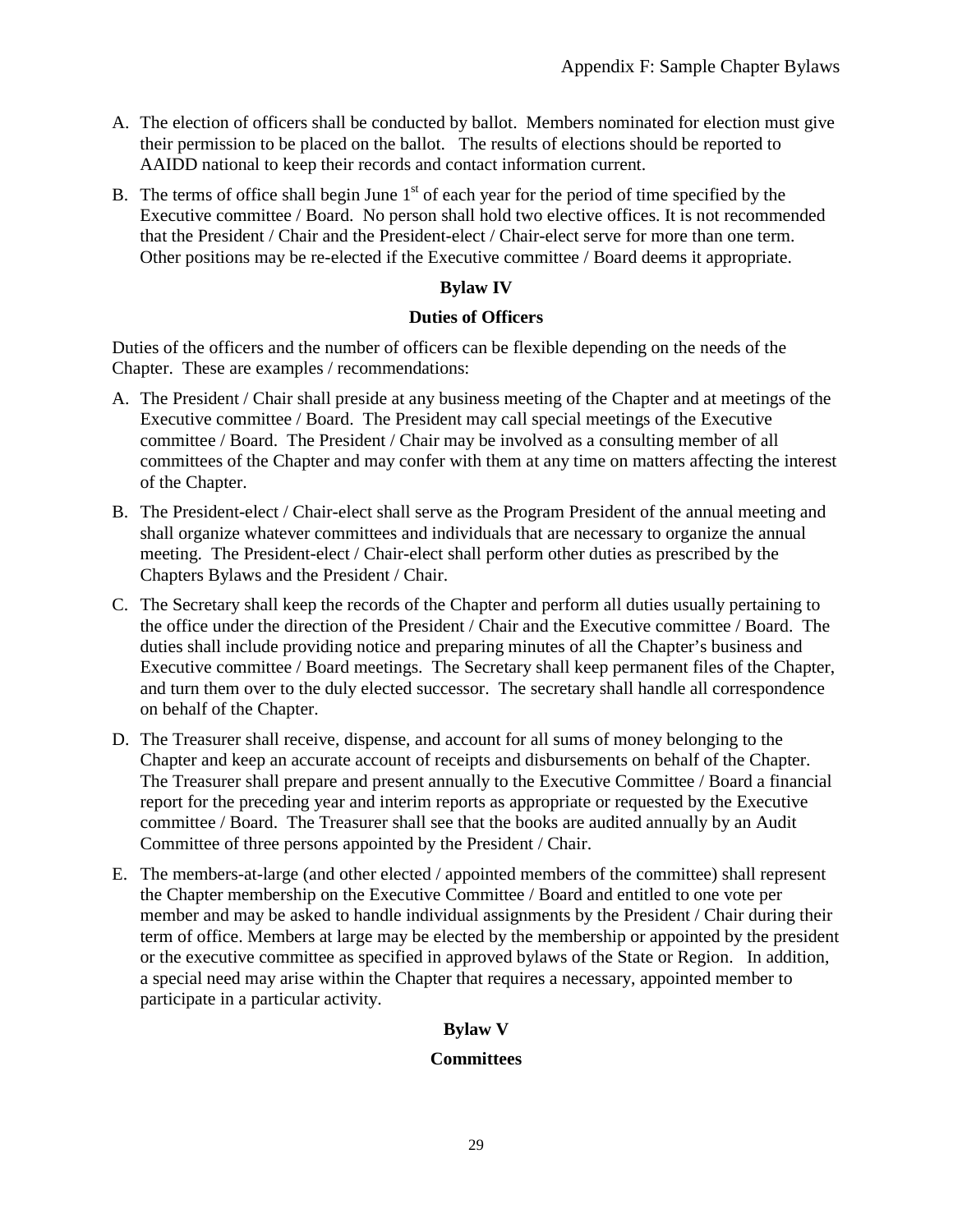The committees of the Chapter shall be standing committees as listed in the Bylaws or additional committees that are established through approval of the Executive committee/ Board. Their organization and function shall be provided in the Bylaws or as determined by the Executive committee/ Board. Some examples of standing committees may be: Nominations, Elections and Awards, Membership, Bylaws, Communications, Training, Student Chapters, Legislation, Annual Meeting and Executive. Other special committees may be formed as needed or appointed.

Each chapter leadership team will need to determine the number of committees and the priorities of these committees depending on your Chapter's size and capabilities. Committees can be subject to change, as the needs of your organization change and evolve.

### **Bylaw VI**

### **Amendments**

Amendments to these Bylaws shall have been approved by the Executive Committee / Board or petitioned by a designated number of members and shall have been ratified by a two-thirds vote of the voting members. Amendments shall be effective upon ratification.

### **Bylaw VIII**

### **Quorum**

At least \_\_\_\_\_\_ members must be present at a business meeting to constitute a quorum.

### **Bylaw IX**

### **Parliamentary Authority**

Roberts Rules of Order (Revised) are recommended to serve as the parliamentary authority for conducting the business of the Chapter.

### **Bylaw X**

### **Dissolution**

Upon dissolution, all assets and record of the Chapter shall revert to the AAIDD Region or AAIDD national if there is not a viable Region.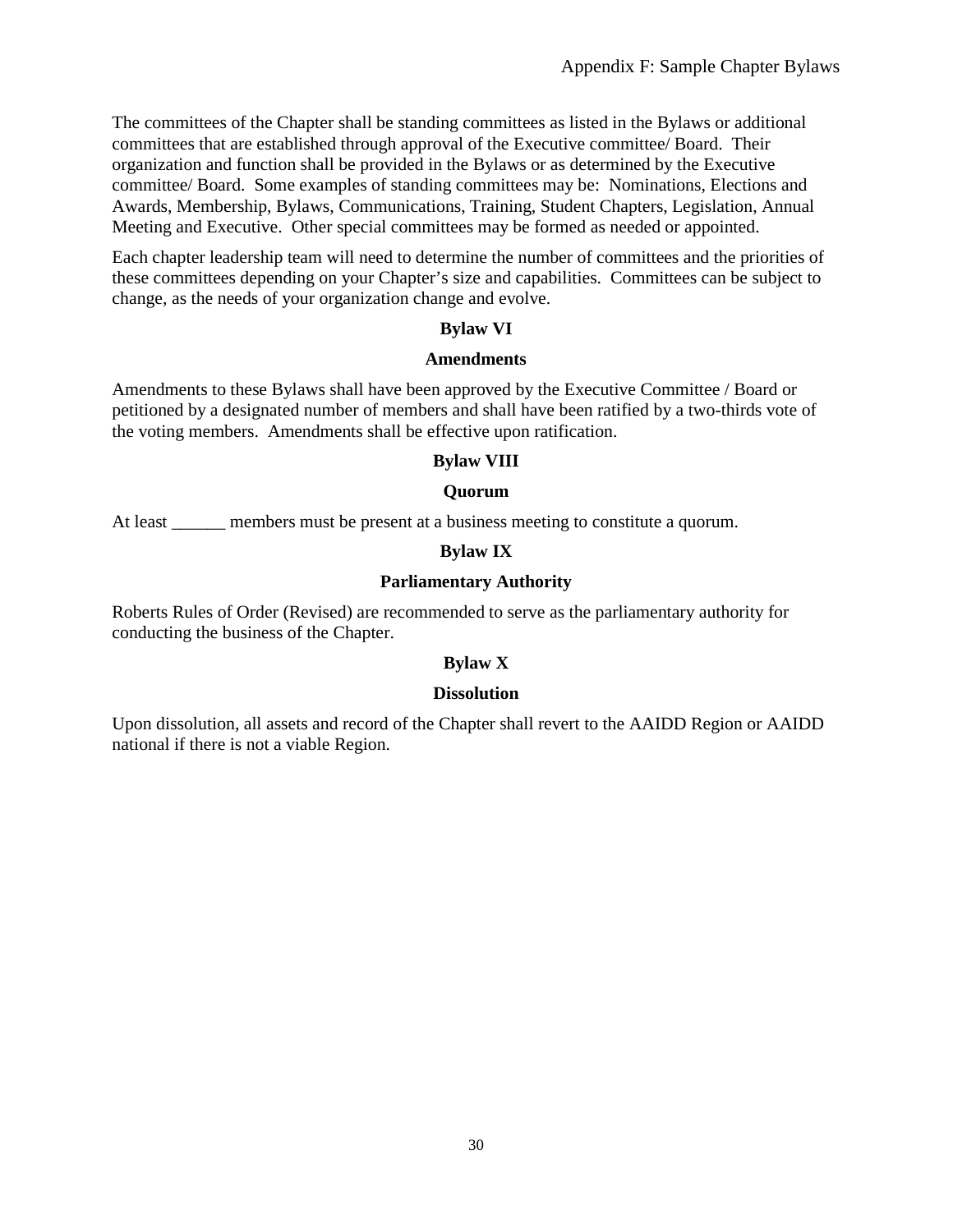# **Constitution of the Louisiana Chapter**

### **AMERICAN ASSOCIATION ON INTELLECTUAL AND DEVELOPMENTAL DISABILITIES -LOUISIANA CHAPTER**

### **CONSTITUTION**

### *ARTICLE I*

### **NAME**

The official name of this state unit shall be the "American Association on Intellectual and Developmental Disabilities - Louisiana Chapter". The Chapter shall also be known as "AAIDD-LA", and herein referred to as "the Chapter" or "the Association".

### *ARTICLE II*

### **MISSION AND VALUES**

The mission of the Chapter shall be:

The **Mission** of the American Association on Intellectual and Developmental Disabilities - Louisiana Chapter is to provide practical information to people with developmental and intellectual disabilities and their support network.

The vision of the Chapter shall be:

The American Association on Intellectual and Developmental Disabilities Louisiana Chapter's **vision** is to be recognized as an organization that provides information and education to increase life opportunities.

The values of the Chapter shall be as follows:

As an association we value…

- Education
- Life Opportunities
- Inclusion
- Human Rights
- Progressive Public Policy
- Professionalism
- Mentoring

### *ARTICLE III*

### **MEMBERSHIP**

Membership in the Association shall consist of all AAIDD members residing in the State of Louisiana.

### *ARTICLE IV*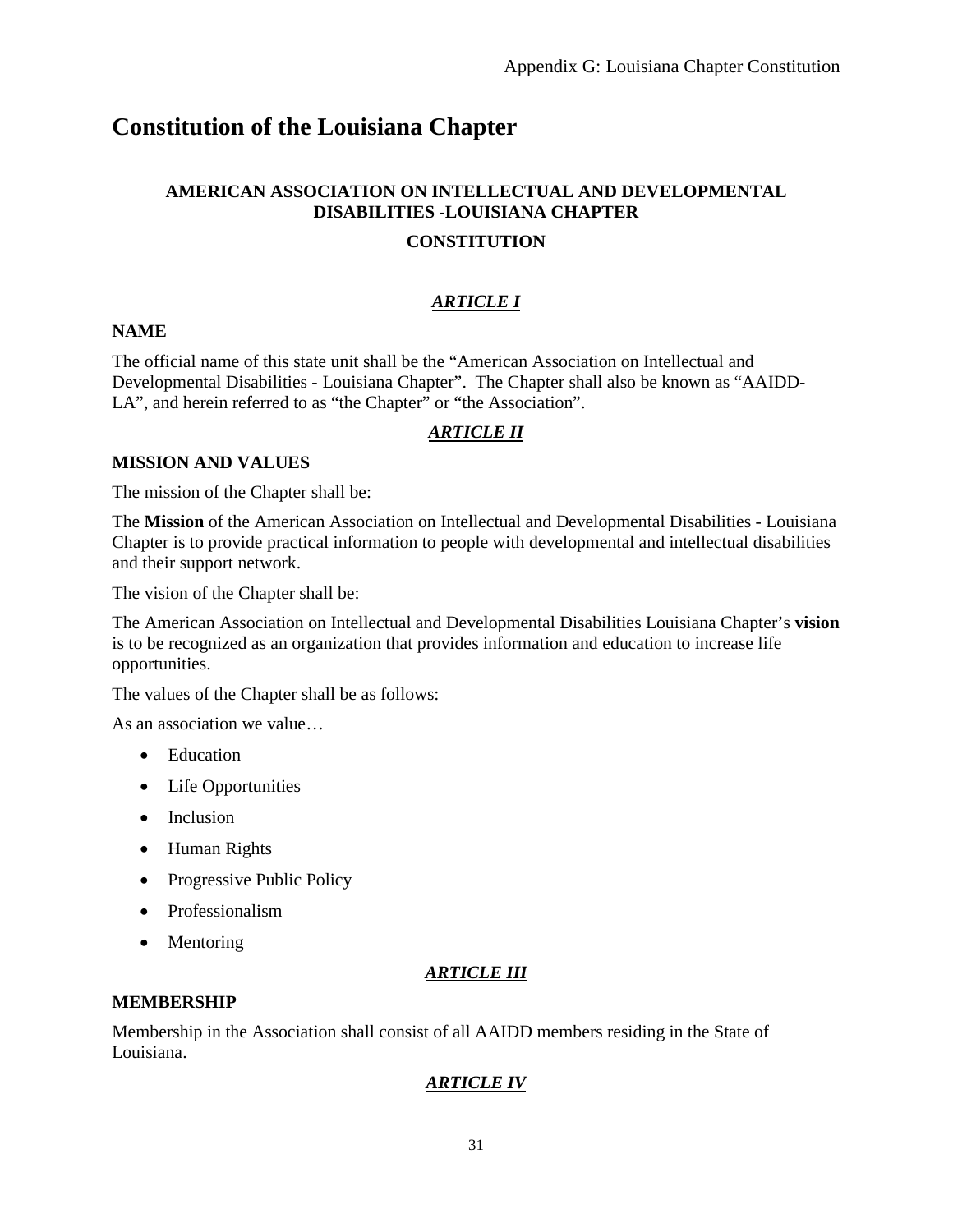### BOARD OF DIRECTORS

A. The Board of Directors of the Chapter shall be the President, President-Elect, Vice President for Conferences, Vice President for Training, Vice President for Membership, Vice President for Marketing, Secretary, Treasurer, and up to three Board Members at Large.

B. The term of office for Board Members shall be one year for the President, President-Elect, and the three Board Members at Large, two years for the four Vice Presidents and the Secretary, and four years for the Treasurer.

C. No Officer shall be eligible for immediate re-election to the same office except the Secretary and the Treasurer, who may be elected to two consecutive terms of office. However, appointment to an Office to fill a vacancy shall not preclude election to that office.

D. The President-Elect, at the conclusion of his or her term, shall become President of the Chapter.

E. The President-Elect, Vice Presidents, the Secretary, and the Treasurer shall be elected by the membership at large.

F. The three Board Members at Large shall be appointed by the President with the approval of the Board of Directors. Board members shall be appointed for a period of one year in staggered terms with one member rotating off the Board each year. Upon initial appointment, a rotating system shall be set up so that no more than one individual rolls off the Board each year from this group.

G. The Board shall develop policies and take actions to advance the goals of the Chapter and to manage the Chapter's affairs. All powers which are not otherwise delegated in this Constitution are reserved to the Board.

H. Attendance at Meetings: Members of the Board of Directors shall be required to attend all regular meetings of the Board. Absence from more than one-half of the meetings for the year shall be considered for resignation by the Board.

I The President, with approval of the Board of Directors, shall appoint replacements to the Board as specifically provided in the By-Laws.

### *ARTICLE V*

### **INITIATIVE PETITION**

Any member or group of members may petition the Board to request that it take action on any matter within its authority. The Board shall act on all such petitions. If the Board of Directors fails to take favorable action on the petition at the meeting immediately following its submission, the matter shall be submitted to a direct vote of the membership of the Chapter if the petitioners then obtain the valid signatures of five percent (5%) of the voting membership of the Chapter. The direct vote of the membership shall be conducted by mail ballot, and if a majority of the members casting ballots vote in favor of the proposal, it shall have the same effect as if it had been approved by the Board of Directors. The provisions of this Article regarding voting by the membership shall not apply to amendments to this Constitution or to the Bylaws of the Association.

### *ARTICLE VI*

### **AMENDMENTS**

A. This Constitution may be amended only by the following procedures.

B. A proposed Amendment must be approved by a two-third (2/3) vote of the Board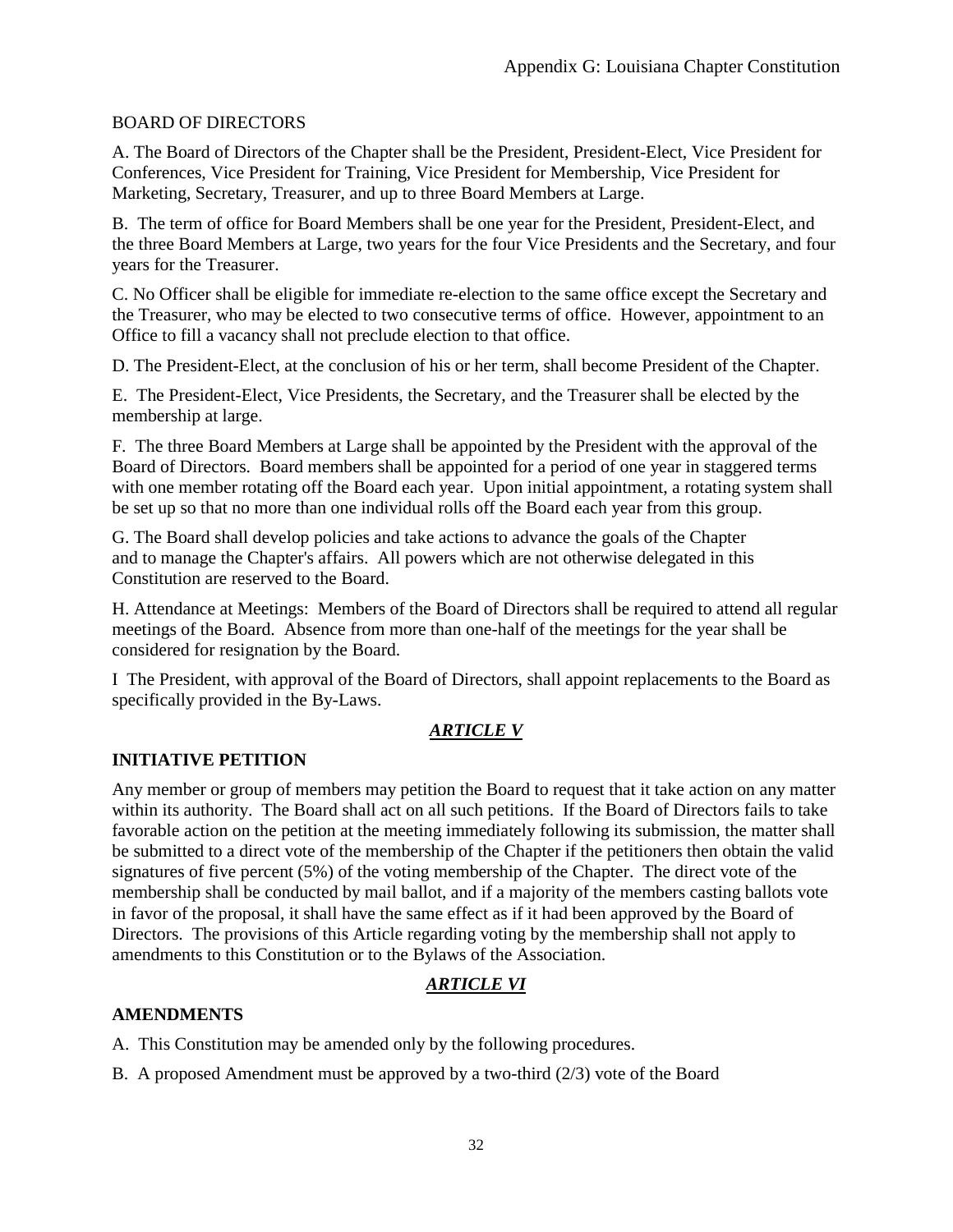- C. When a proposed amendment has received such approval by the Board, it shall be submitted for debate and discussion to the membership. The presentation to the membership shall be by means of official publication of the Chapter, by a mailing to all members of the Chapter, by sending an email notification to all members, or presented to the general assembly. The presentation shall contain a statement regarding the reasons for the proposed amendment and the view of any dissenting Board Members.
- D. The proposed amendment shall be submitted to the membership for ratification at its annual meeting. A proposed amendment shall be ratified if approved by a majority of the members present.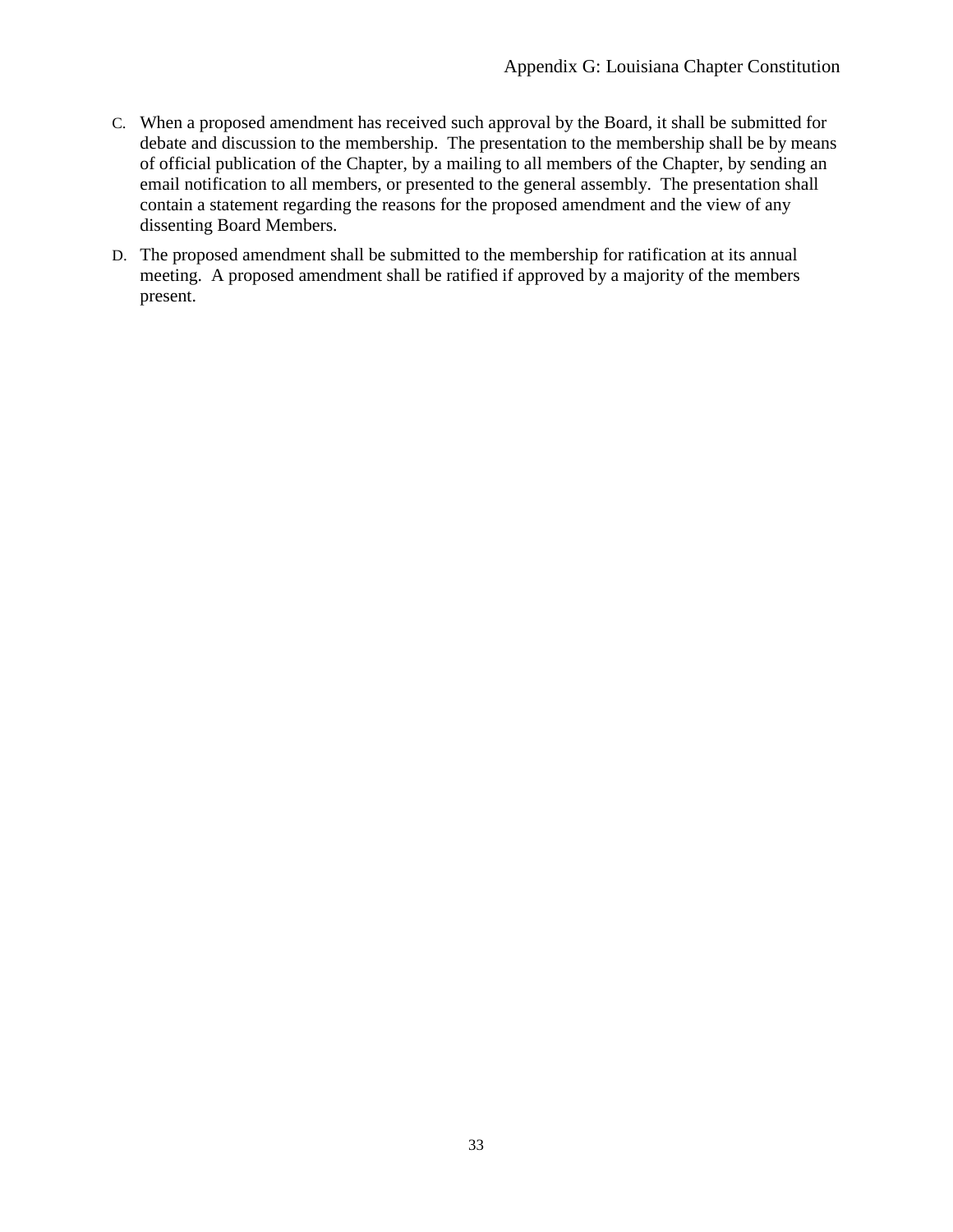# **Bylaws of the Louisiana Chapter**

### **AMERICAN ASSOCIATION ON INTELLECTUAL AND DEVELOPMENTAL DISABILITIES–LOUISIANA CHAPTER**

### **BYLAWS**

### *BYLAW I*

### **IDENTIFICATION AND SEAL**

- A. The Louisiana Chapter is a unit of the AAIDD and a non-profit scientific and educational body which was organized at the regular business meeting of the 92<sup>nd</sup> Annual AAMR Convention held in Boston, Massachusetts, May 2, 1978.
- B. The Official Seal of the chapter shall be:



### *BYLAW II*

### $\Box$ **MEETINGS**

The purposes of the Chapter shall be accomplished by conducting meetings and conferences of those interested in the field of intellectual and developmental disabilities; developing programs of continuing education; encouraging appropriate community-based services; cooperating with other organizations; reviewing and addressing public policy issues which affect people with intellectual and developmental disabilities; and engaging in such other activities as are authorized by the Board.

### A. **MEETINGS**:

• BOARD MEETINGS - The Chapter shall conduct at least one annual Board meeting and three other Board meetings throughout the year for the purpose of conducting Chapter business.

 ANNUAL MEETING - An annual meeting shall be held with both business and program sessions. The program sessions should focus on issues affecting the services provided in the Intellectual and Developmental Disability field.

### B. **ROBERTS RULES OF ORDER:**

All meetings of the Chapter shall be conducted according to Robert's Rules of Order.

### C. **QUORUM**

- One-third (1/3) of the voting Board members present shall constitute a quorum at the Board Meetings held.
- Five (5%) percent of the voting members of the Chapter shall constitute a quorum at the annual business meeting.

### *BYLAW III*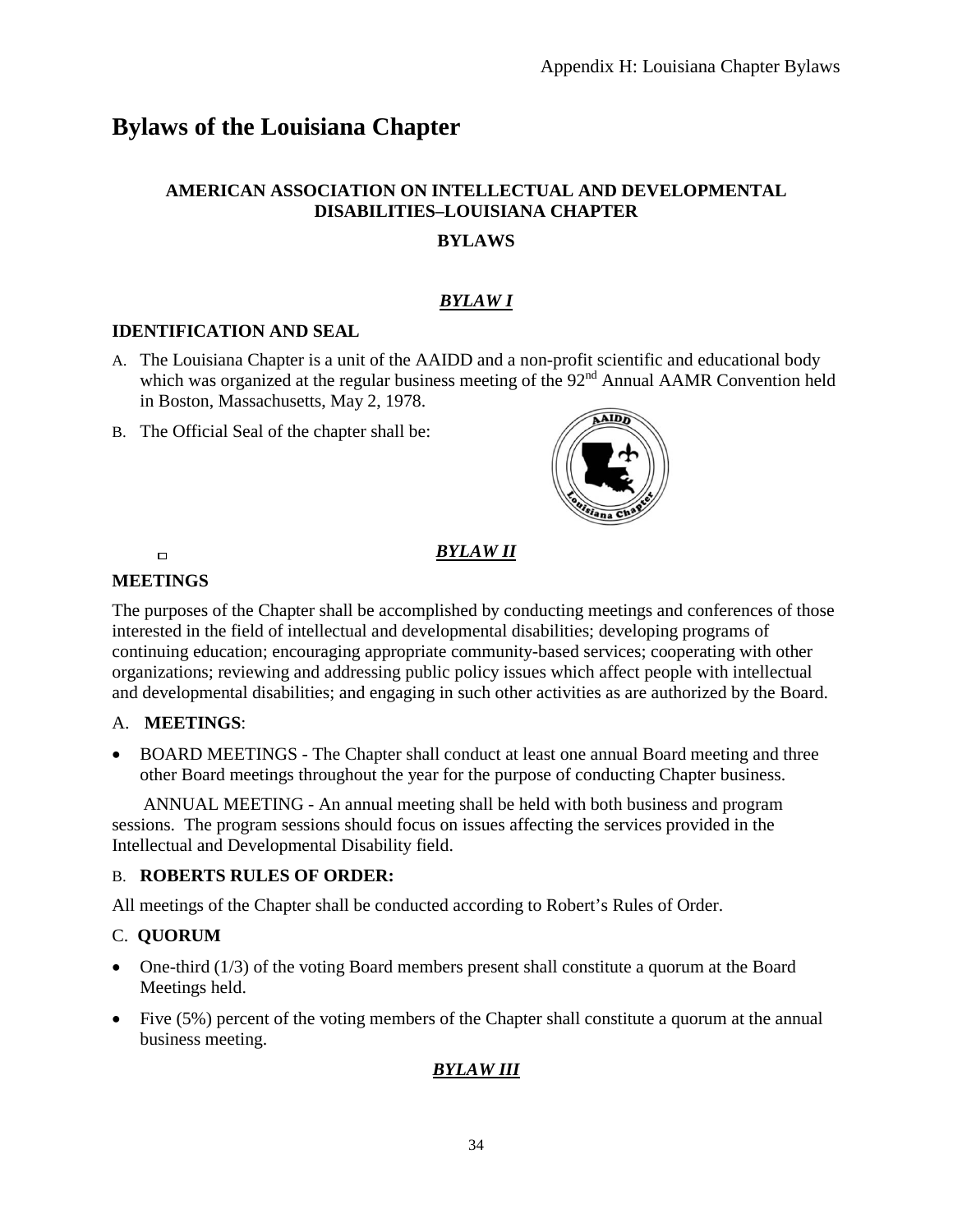A. The Board of Directors shall determine membership categories of the Association. All members in these categories shall have the rights and privileges of membership in respective categories as defined by the Board.

• Fellows shall be individuals who have had at least seven (7) years of continuous Active membership in the Association at the time of their nomination. Fellows shall have participated in the professional and business affairs of the Association and shall have made meritorious contributions to the field of developmental and intellectual disabilities and related developmental disabilities in one or more of the following areas.

a.Contributions to program development or administration and the improvement of services or supports for people with mental retardation and related developmental disabilities.

b.Contributions that benefit people with intellectual and related developmental disabilities through skillful and diligent advocacy.

c.Contributions to the field of developmental disabilities through academic achievements, research, publications, and presentation of professional papers.

Any Active Members desiring promotion to Fellow status shall apply and present supporting evidence to the National Committee on Awards and Fellowship. The applicant shall become a Fellow if the Committee's recommendation for promotion is approved by the National Board of Directors.

B. Active Members shall be individuals regularly engaged in the field of Developmental disabilities or closely allied fields.

C. A member in any category may be separated from membership for conduct which tends to injure the Association, is contrary to, or destructive of its purposes, or infringes the rules of professional conduct as approved by the Board of Directors. Charges of such conduct shall not be entertained unless submitted in writing to the Board by two Association members. Upon receiving the charges, the Board shall notify the member, giving him or her the opportunity to respond to the charges. A member shall not be separated from membership except by two-thirds (2/3) vote of the Board. Restoration of membership shall require approval by a majority vote of the Board.

D. A member may resign in good standing, provided that he or she is not in arrears for dues payment or other obligations and has not been notified of a charge of misconduct pursuant to Bylaw III-C.

E. A member will not be considered in arrears for dues if pro-rata payment is made to the date of resignation. A person who has resigned in good standing may be reinstated without prejudice.

### *BYLAW IV*

### DUTIES OF BOARD MEMBERS

A. The President shall serve as the Chairman of the Board and shall preside at all meetings of the Board and Chapter. The President shall serve as the chief spokesperson for the Chapter. The President shall be responsible for all governmental and organizational affairs of the Chapter. The President would automatically assume the role after serving as President-Elect of the Chapter.

B. The President-Elect shall work in conjunction with the President and be responsible for the governmental and organizational affairs of the Chapter. The President-Elect shall be elected by the membership to serve a one year term and shall automatically advance to the Presidency after serving as President-Elect.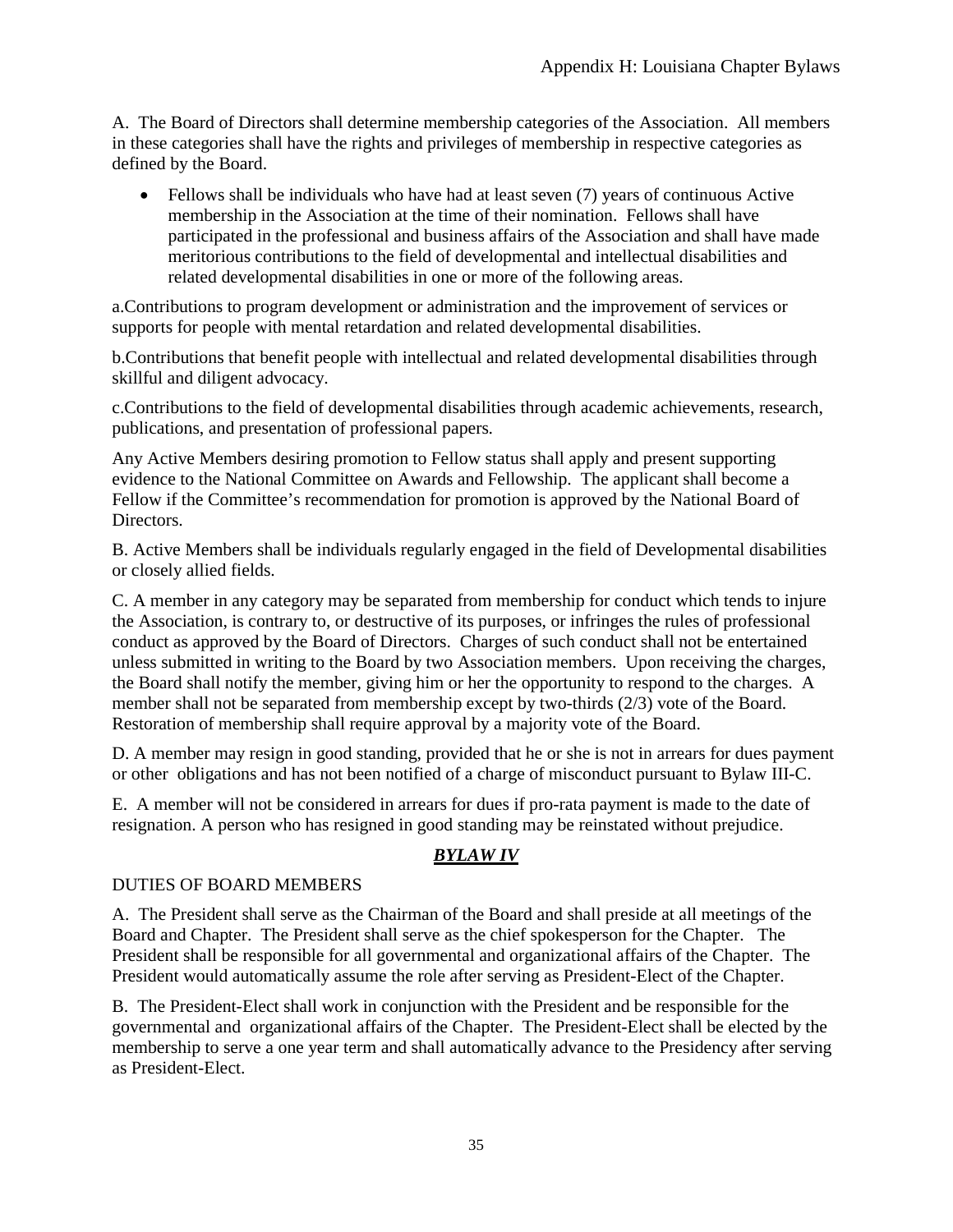C. The Vice President for Conferences shall be responsible for the organization of every activity related to the planning and execution of the annual meeting. The Vice President for Conferences shall be elected by the membership to serve a two year term.

D. The Vice President for Training shall be responsible for developing and implementing at least two continuing education opportunities per year. The Vice President for Training shall be elected by the membership to serve a two year term.

E. The Vice President for Membership shall be responsible for all activities related to membership recruitment, oversight of any special interest groups of the Chapter, and the nominations and elections process. The Vice President for Membership shall be elected by the membership to serve a two year term.

F. The Vice President for Marketing shall be responsible for all outreach and public awareness activities of the Chapter and shepherding the strategic plan of the Chapter. The Vice President for Marketing shall be elected by the membership to serve a two year term.

G.The Secretary shall supervise the issuance of Chapter correspondence and record keeping functions, including the minutes of all Chapter meetings and Board Meetings and perform all duties otherwise associated with that office under the direction of the Board. The Secretary shall be elected by the membership to serve a two-year term and is eligible for re-election to another two-year term.

H. The Treasurer shall track the fiduciary functions of the Chapter, and prepare and oversee the budget and finances of the Chapter. The Treasurer shall be elected by the membership to serve a four-year term and is eligible for re-election to another four-year term.

I. The Board Members At Large shall have demonstrated skills in and knowledge of the field of intellectual and developmental disabilities, awareness of programmatic needs and product development of the Chapter.

### *BYLAW V*

### **SUCCESSION TO OFFICE**

A. In the absence or temporary disability of the President, the duties for that office shall be performed by the President-Elect. If, for any reason, the President is not able to serve out the full term of office, the President-Elect shall succeed to the unexpired remainder of that term plus his or her own term of office as President.

B. Within the Board's power shall be the approval of replacements of its own members in the event that one or more cannot serve his or her full term. Such interim appointments shall be either unexpired terms or until the next business meeting of the Chapter, whichever comes first. In the latter case, a special election shall be held.

### *BYLAW VI*

### **COMMITTEES**

### STANDING COMMITTEES:

The Chapter shall maintain Committees to assist the chapter in the fulfillment of its mission. Members of Committees shall be appointed by the President. The Chairperson of each Committee shall be appointed by the President unless otherwise specified in the by-laws.

The Conference Committee shall be responsible for the program and other arrangements of the Chapter's Annual Meeting. The committee shall be chaired by the Vice President for Conferences.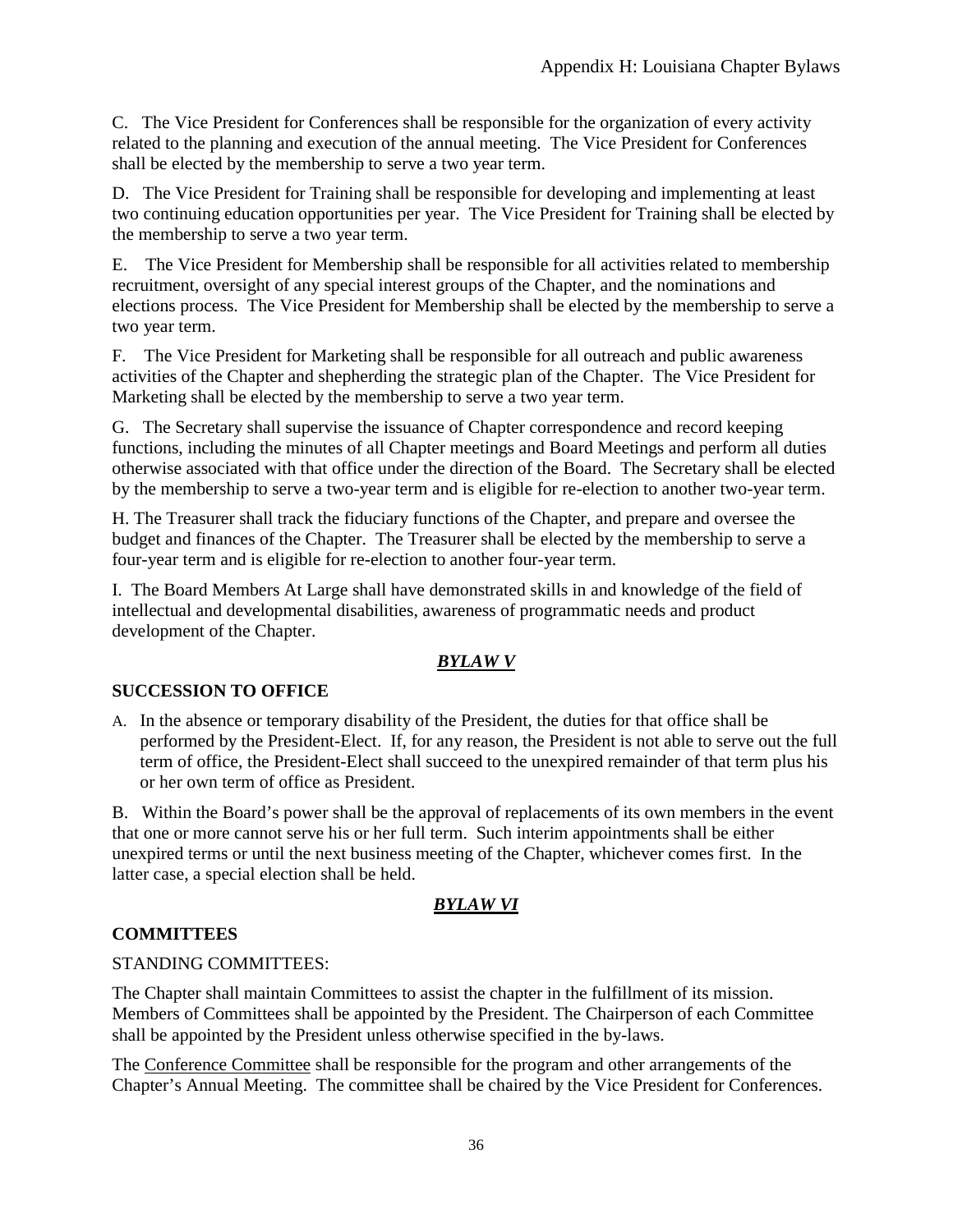The Awards Committee shall be responsible for the solicitation of award nominees. The President – Elect will chair this committee and oversee the awards solicitation. The Board of Directors will be responsible for choosing the award recipients. All elected board members are ineligible for the annual awards excluding the President's Award and the Helen Thompson Award.

The Training Committees shall engage in the presentation of at least two continuing education opportunities throughout the State. The committee shall be chaired by the Vice President for Training.

The Membership Committee shall be responsible for membership recruitment and the nominations and elections process. The committee shall be chaired by the Vice President for Membership.

The Marketing Committee shall be responsible for all outreach and public awareness activities that the chapter engages. The committee shall be chaired by the Vice President for Marketing.

The Constitution and By-Laws Committee shall consist of the entire Board of Directors. The committee shall annually review the Bylaws and Constitution and propose changes for approval by the membership as described in Article X. The committee shall be chaired by the President.

The Finance Committee shall consist of the entire Board of Directors. The committee shall develop the annual operating budget and shall submit all financial records for an annual audit by a competent accountant or agency. The Finance Committee shall be chaired by the Treasurer.

Other additional committees (ad hoc) may be designed and established by the President with the approval of the Board to promote the objectives and work of the Association. The Chairperson of each ad hoc committee shall be appointed by the President. At the end of the President's term of office such ad hoc committees disband unless appointed or reconstituted by the new President.

The membership of Committees shall reflect, insofar as practical, the professional and geographic diversity of the chapter's membership.

Each Committee shall submit a written annual report to the Board of Directors, as well as such other reports as the Board may require.

### *BYLAW VII*

### **STAFF**

- A. The State Chapter may utilize an Executive Coordinator position. In the event one is so used, the following is to be followed in such an appointment.
- B. An Executive Coordinator shall be appointed by the Board of Directors. The Executive Coordinator shall perform the duties of the office in compliance with the Board's directives and under the supervision of the President. The duties of the Executive Coordinator shall be specified in a contract to be updated annually and signed by the Coordinator and the President. The Coordinator shall supervise the work of the Chapter's other employees.
- C. No employee of the Chapter shall serve as an elected officer of the Chapter.

### *BYLAW VIII*

### **ELECTIONS**

A. Elections for the Board shall be conducted by the Membership Committee by mail ballot.

B. For each office up for re-election the Membership Committee shall solicit, whenever possible, two candidates for each position to be filled. The Membership Committee shall solicit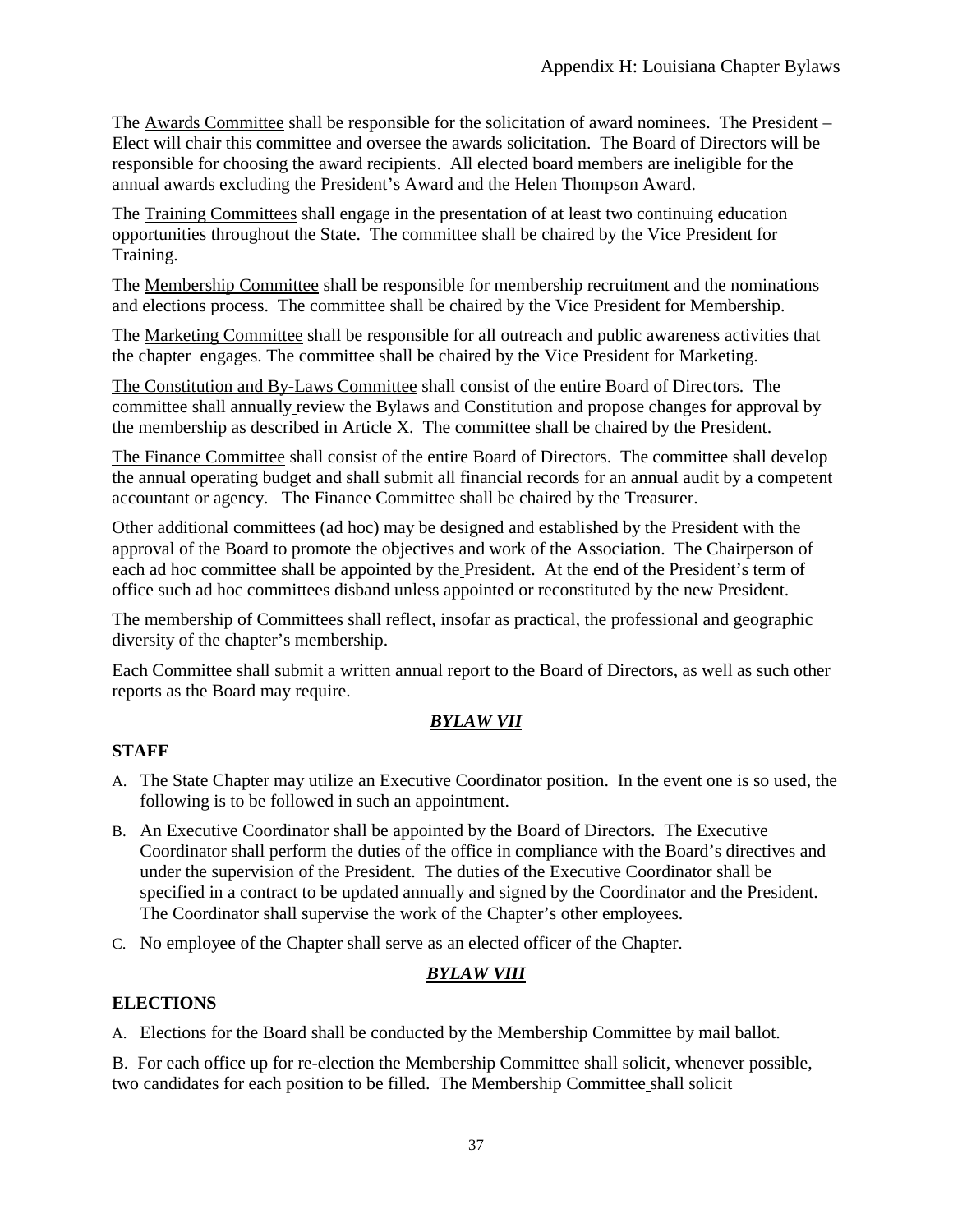recommendations on candidates from members of the Chapter*.* The Committee shall obtain the permission of each candidate before placing the name on the ballot.

C. The Committee shall certify the election of winning candidates and report the election results to the Board. In case of a tie, the winner shall be selected by the Board.

D. The terms of office of elected and appointed office holders or committee members begin at the conclusion of the Annual Business Meeting.

### *BYLAW IX*

### **PUBLICATIONS**

- A. The Chapter may publish a newsletter or journal. It may also publish a series of monographs and other publications which will advance the purposes of the Chapter.
- B. The publication activities of the Chapter will be supervised by the Board.

### *BYLAW X*

### **AMENDMENTS**

A. These ByLaws may be amended only through the following procedures.

- B. A proposed amendment must be approved by a majority vote of the Board of Directors.
- C. When a proposed amendment has received such approval from the Board, it shall be submitted for debate to the membership. The presentation to the membership shall be either by means of a publication in a newsletter, an email or by a mailing to all members of the Chapter. In either form, the presentation shall contain a statement regarding the reasons for the proposed amendment and the views of any dissenting Directors.
- D. A proposed amendment may be vetoed by a two-thirds  $(2/3)$  vote of the members.
- E. Any changes or amendments to the National AAMR Constitution and ByLaws that impact on state chapters will require appropriate changes in these ByLaws.

### *BYLAW XI*

### **DISSOLUTION**

In case of dissolution of American Association on Intellectual and Developmental Disabilities – Louisiana Chapter, all funds and assets will revert to the National Office.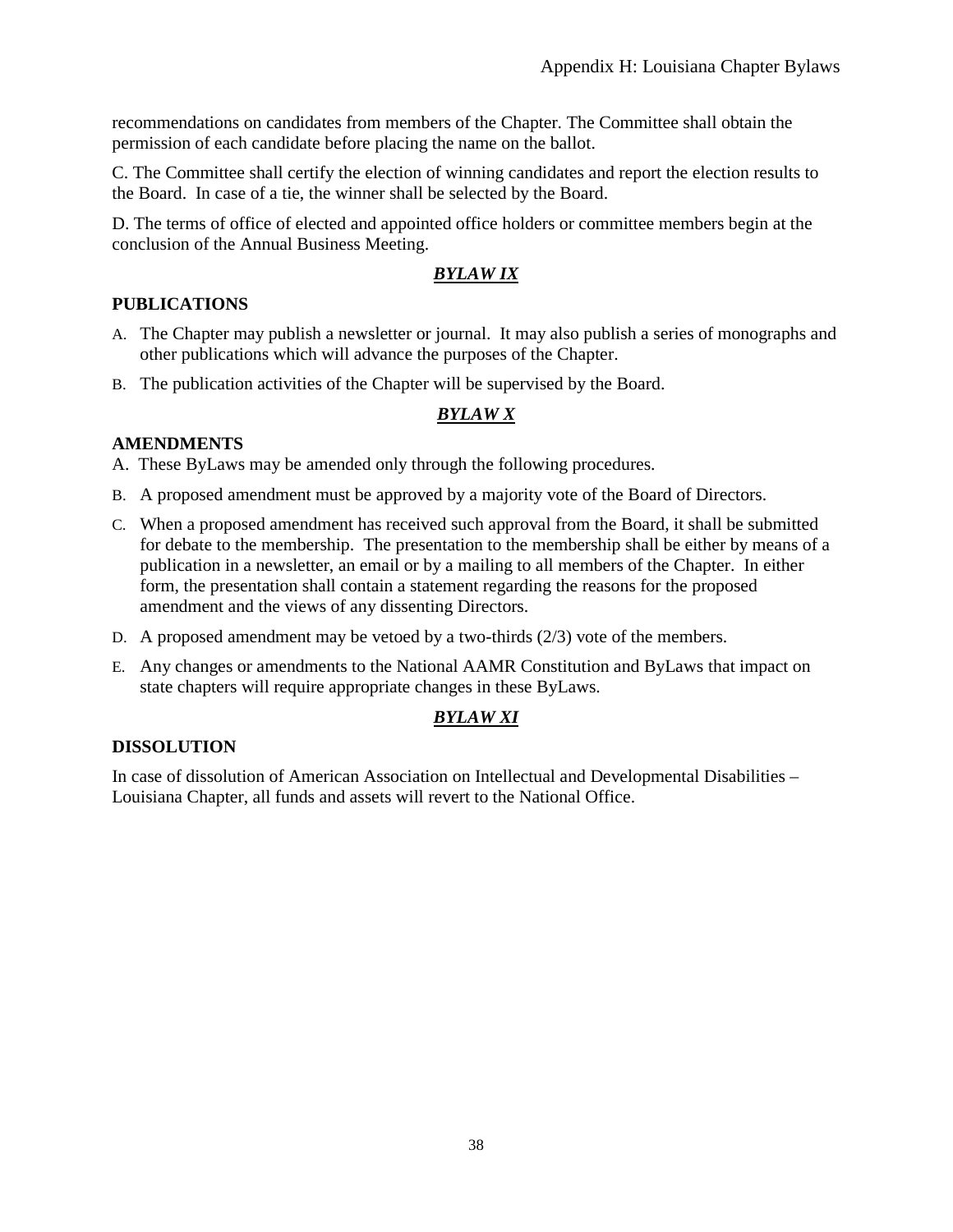# **Sample Officer Position Descriptions**

### **President/Chairperson**

- Preside at all business meetings of the Chapter and meetings of the Executive Committee
- Call special meetings of the Executive Committee as necessary
- Represent the Chapter in matters of public relations
- Appoint Chairs of all committees
- Create ad hoc committees as necessary
- Be an ex-officio member of all committees of the Chapter
- Attend all Executive Committee meetings and activities, participate in group discussions and vote on issues
- Participate in strategic planning and objectives
- Promote AAIDD membership to appropriate groups and/or populations that would broaden the organization's membership base and encourage diversified backgrounds
- Attend Regional/National meetings
- Prepare an annual written report of activities for the Region and National Office

### **President-elect/Chairperson–Elect**

- Have the primary responsibility for planning, coordinating and running the annual conference
- Represent the Chapter at all State, Regional, and National activities in the absence of the President
- Work with the President to ensure a smooth transition at the end of the term
- Attend all Executive Committee meetings and activities, participate in group discussions and vote on issues
- Participate in planning strategic goals and objectives for the Chapter
- Promote AAIDD membership to appropriate groups and/or populations that would broaden the organization's membership base and encourage diversified backgrounds
- Assist the President as needed

### **Vice President/Vice Chairperson–Elect**

- Assist the President-Elect as Co-chairperson in planning, coordinating and running the annual conference
- Support the work of the President-Elect in his/her absence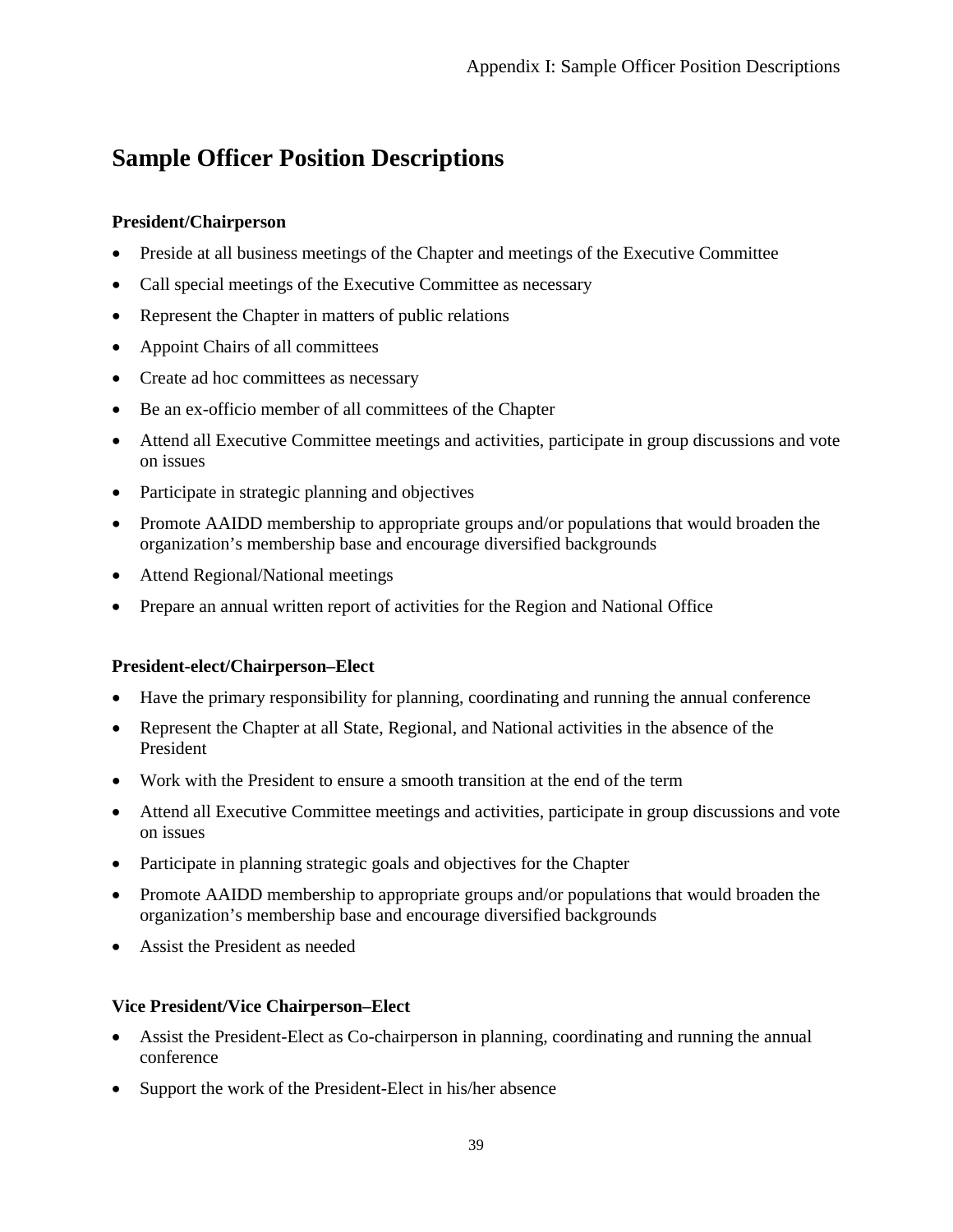- Chair or participate in committees as appointed by the President
- Attend all Executive Committee meetings, participate in group discussions and vote on issues
- Participate in planning strategic goals and objectives for the Chapter
- Promote AAIDD membership to all appropriate groups and/or populations that would broaden the organization's membership base and encourage diversified backgrounds

### **Secretary**

- Keep all the records of the Chapter and pass them on to the elected successor
- Handle all correspondence appropriate to the Office, including notifying Executive Committee and members of upcoming meetings and distributing materials to members
- Keep minutes of all business meetings and Executive Committee meetings and distribute to members
- Prepare and distribute election ballots as directed
- Maintain current, former and potential members contact information and share it with the Membership committee as appropriate
- Keep a permanent file of current and previous operations of the Office, including the Constitution, Bylaws, conference materials/registrations, prior financial records of the Chapter
- Assist with Conference planning and organization
- Attend all Executive Committee meetings and activities, participate in group discussions and vote on issues

### **Treasurer**

- Receive and dispense and duly account for all monies belonging to the Chapter
- Keep an accurate account of receipts and disbursements on behalf of the Chapter
- Maintain all financial records for the Chapter: audited financial statements, budgets, tax returns and provided them to your successor
- Prepare and monitor the annual Chapter budget
- Prepare all tax returns on behalf of the Chapter
- Prepare and present an annual financial report to the Executive Committee
- Assist with Conference planning and organization
- Participate in planning strategic goals for the Chapter
- Contract with a Certified Public Accountant firm to audit the Chapter's finances annually
- Maintain and oversee all property and assets of the Chapter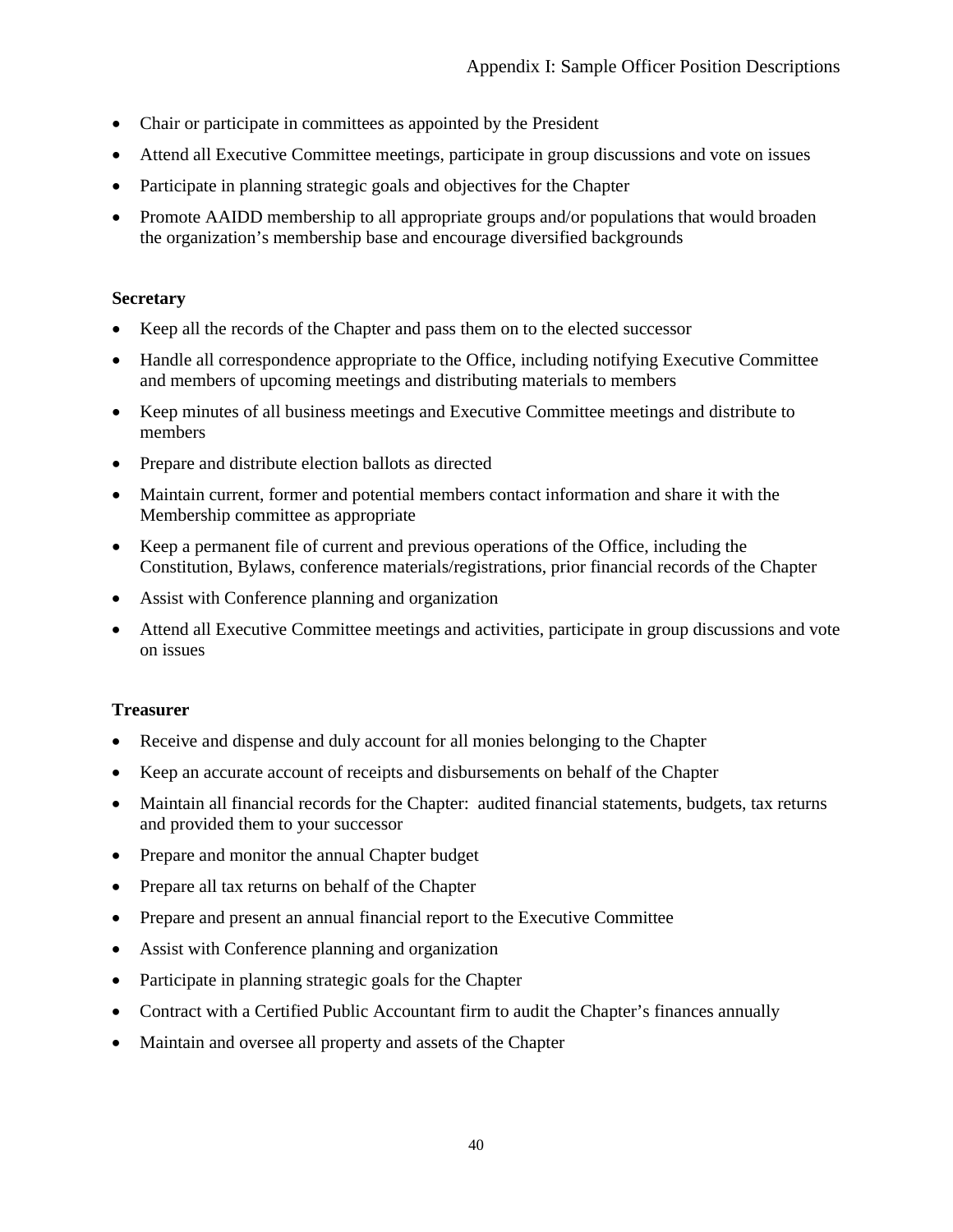### **Immediate Past President/Chairperson**

- Chair the Nominations and Awards Committee
- Prepare a slate of officers for balloting and oversee election process
- Attend all Executive Committee meetings and activities, participate in group discussions and vote on all issues
- Participate in planning strategic goals and objectives for the Chapter
- Promote AAIDD membership to all appropriate groups and/or populations that would broaden the Organization's membership base and encourage diversified backgrounds
- Assist in developing and implemented effective and successful conference activities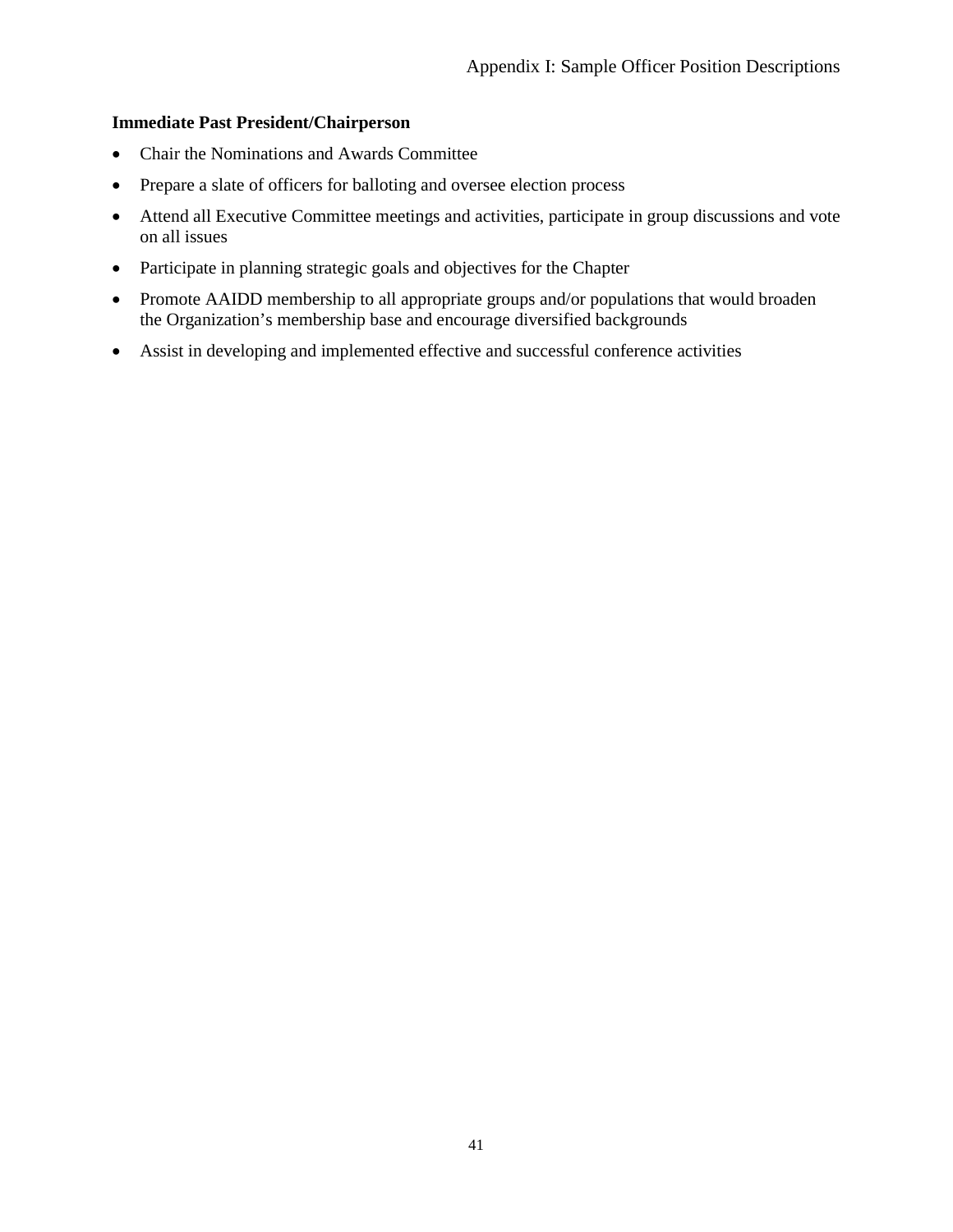# **Sample Articles of Incorporation**

\_\_\_\_\_\_\_\_\_\_\_\_\_\_\_\_\_\_\_\_\_\_\_\_\_\_.

**Articles of Incorporation of \_\_\_\_\_\_\_\_\_\_\_\_\_\_\_\_\_\_ Chapter of the American Association on Intellectual and Developmental Disabilities A \_\_\_\_\_\_\_\_\_\_\_\_\_\_\_\_\_\_\_\_\_\_\_\_\_\_\_\_\_\_\_\_\_\_\_\_ corporation**

One: The name of this corporation is equal to a set of the corporation is the set of the set of the set of the set of the set of the set of the set of the set of the set of the set of the set of the set of the set of the s

Two: This Corporation is a not-for-profit corporation and is not organized for the private gain of any person. It is organized under the not-for-profit Corporation Law for charitable and public (including scientific and educational) purposes. The specific purposes for which this corporation is organized are: (Insert your purpose here: the following is an example.)

- 1. To provide a professional organization promoting cooperation among those involved in services, training and research in the field of intellectual and developmental disabilities.
- 2. To support the highest standards of services, training and research in the field of intellectual and developmental disabilities.
- 3. To encourage research and to disseminate new knowledge in the field of intellectual and developmental disabilities.
- 4. To review and influence public policies through the education of the public in order to promote the welfare of individuals with disabilities, their families, and those who work on their behalf.
- 5. To develop and promote preventative measures designed to reduce the incidence of intellectual and developmental disabilities.
- 6. To encourage the recruitment and development of those who work on behalf of individuals with disabilities and to increase student interest in the field.
- 7. To stimulate professional communication among the membership of AAIDD.
- 8. To promote the development of appropriate community-based services for individuals with disabilities.

Three: The name and address in the State of this corporation's initial agent for service of process is:

\_\_\_\_\_\_\_\_\_\_\_\_\_\_\_\_\_\_\_\_\_\_\_\_\_\_\_\_\_\_\_\_\_\_\_\_\_\_\_\_\_\_\_\_\_\_ \_\_\_\_\_\_\_\_\_\_\_\_\_\_\_\_\_\_\_\_\_\_\_\_\_\_\_\_\_\_\_\_\_\_\_\_\_\_\_\_\_\_\_\_\_\_ \_\_\_\_\_\_\_\_\_\_\_\_\_\_\_\_\_\_\_\_\_\_\_\_\_\_\_\_\_\_\_\_\_\_\_\_\_\_\_\_\_\_\_\_\_\_

Four: (a) This corporation is organized and operated exclusively for charitable, scientific, and educational purposes within the meaning of Section 501 (c) (3) of the Internal Revenue Code and the requirements of  $\blacksquare$ 

(b) Notwithstanding any other provision of these Articles, the corporation shall not carry on any other activities not permitted to be carried on (1) by a corporation exempt from federal income tax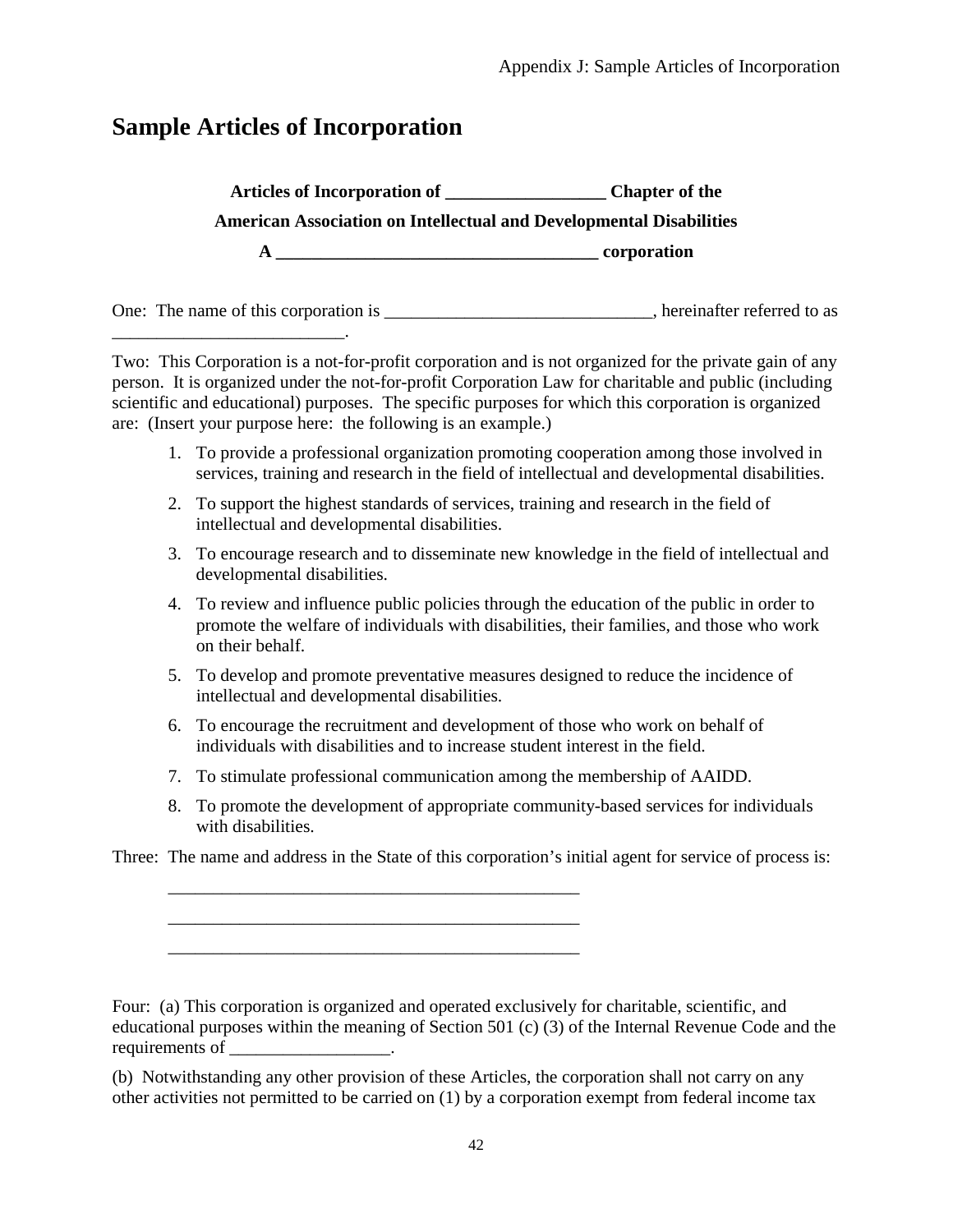under Section 501 (c) (3) of the Internal Revenue Code or (2) by a corporation contributions to which are deductible under Section 170 (c)(3) of the Internal Revenue Code.

(c) No substantial part of the activities of this corporation shall consist of carrying on propaganda, or otherwise attempting to influence legislation, and the corporation shall not participate or intervene in any political campaign (including the publishing or distribution of statements) on behalf of, or in opposition to, any candidate for public office.

Five: The names and addresses of the person appointed to act as the initial directors / leadership of this corporation are:

Name: Address:

1.

2.

3.

Six: The property of this corporation is irrevocably dedicated to charitable, scientific and educational purposes and no part of the net income or assets or the organization shall ever inure to the benefit of any director, officer or member thereof or to the benefit of any private person.

On the dissolution or winding up of the corporation, its assets remaining after payment of, or provision for payment of, all debts and liabilities of this corporation, shall be distributed to AAIDD national association at 501  $(c)(3)$  organization or to a nonprofit fund, foundation or corporation which is organized and operated exclusively for charitable purposes to benefit individuals with intellectual and developmental disabilities and which has established its tax-exempt status under Section 501 (c)(3) of the Internal Revenue Code.

We, the above-mentioned initial directors / leadership of this corporation, hereby declare that we are the persons who executed the foregoing Articles of Incorporation, which execution is our act and deed.

Signatures:

| Signature: |  |
|------------|--|
|            |  |

| Signature: |  |  |  |
|------------|--|--|--|
| Signature: |  |  |  |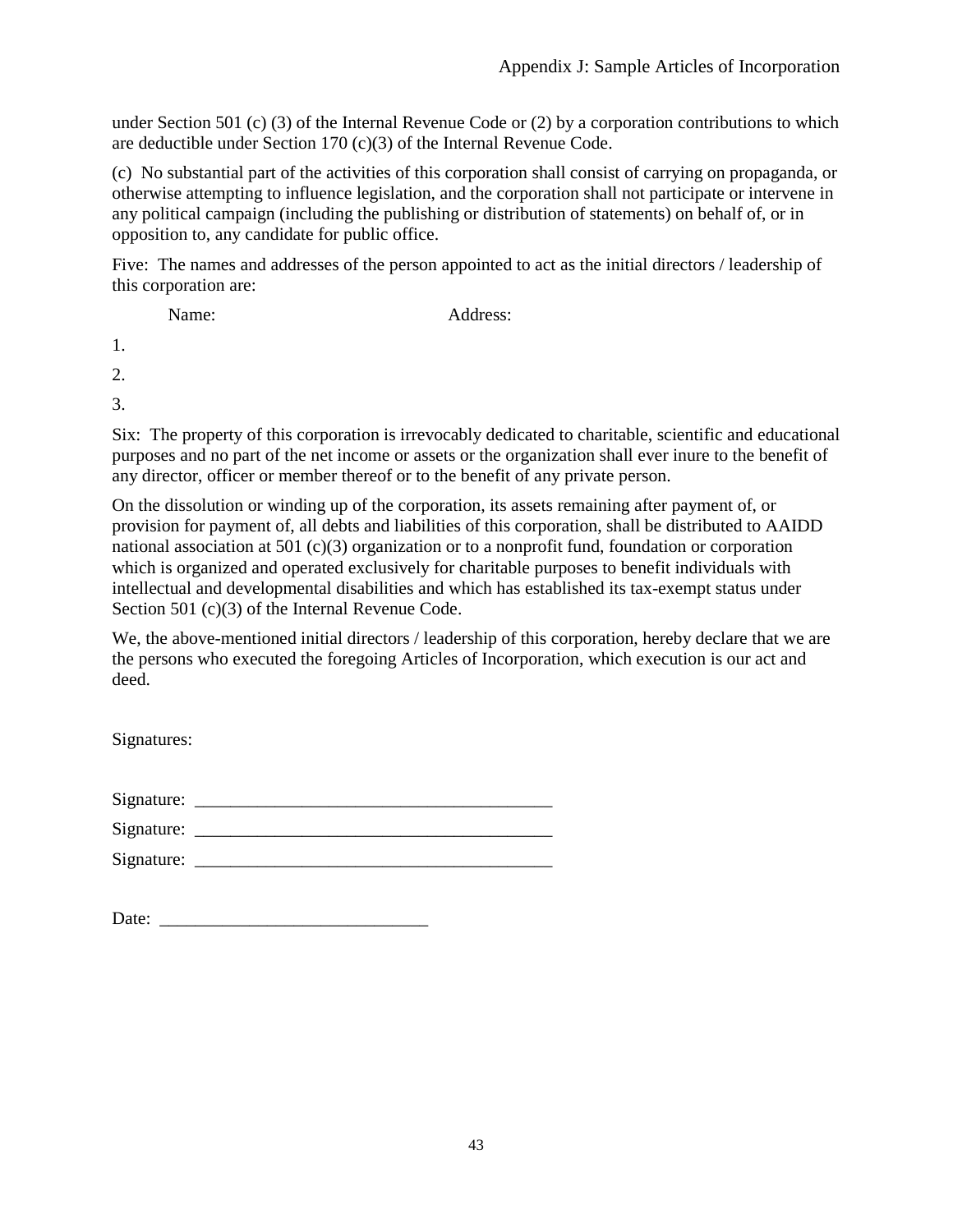### **Strategic Plan for the Louisiana Chapter 2010-2011**

American Association on Intellectual and Developmental Disabilities Louisiana Chapter Strategic Plan 2010 – 2011

**Goal 1: Become a statewide leader in demonstration of best practices** Activity 1.1: Hold an annual conference in conjunction annual meeting Responsible: VP Conferences - Elizabeth Watts Target Date: October 2011 Status:

> Activity 1.2: Provide 2 statewide one day training opportunities Responsible: VP Training - Michelle Bares Target Date: November 3, 2010 Status:

Activity 1.3: Form a Training Committee Responsible: VP Training - Michelle Bares Target Date: December 31, 2011 Status: Accomplished

Activity 1.4: VP Training will chair the Committee Responsible: VP Training - Michelle Bares Target Date: November 30, 2011 Status: Accomplished

Activity 1.5: Investigate possible trainings about supported employment, leadership training Responsible: VP Training - Michelle Bares & training committee Target Date: November 30, 2010 Status:

Activity1.6: Investigate the use of webinar technology for AAIDD LA Chapter training Events Responsible: VP Training - Michelle Bares Target Date: December 31, 2010 Status:

### **Goal 2: Collaborate with State Agencies and Entities**

Activity 2.1: Meet with State OCDD Employment and Vocational Services Initiative Coordinator Responsible: Sharon Delvisco and VP Training - Michell Bares Target Date: December 2010 Status: Ongoing

Activity 2.2: Meet with LRS about supported employment training initiatives and certification of employment staff in LA Responsible: VP Training - Michelle Bares & Sharon Delvisco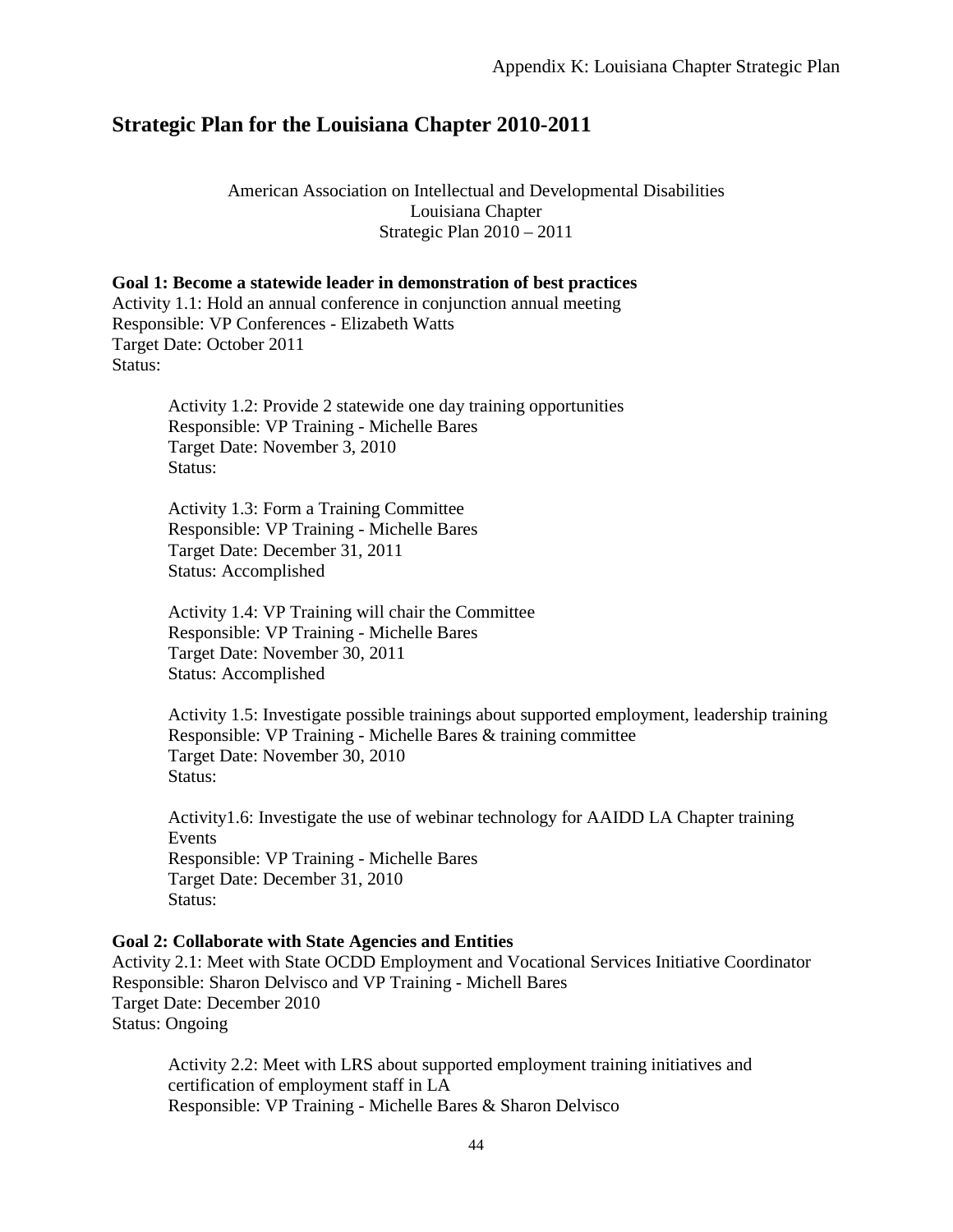Target Date: January 2010 Status:

Activity 2.3: Appoint new representative for the LA Disability Summit Foundation, Inc. Board Responsible: Board of Directors Target Date: November 15, 2011 Status: Completed

### **Goal 3: Increase awareness of AAIDD LA Chapter**

Activity 3.1: Maintain and update AAIDD LA website Responsible: VP Marketing - David Van Gossen Target Date: December 1, 2010 Status:

> Activity 3.2 Advertise training events using blast fax in collaboration with State OCDD office Responsible: VP Marketing - David Van Gossen Target Date: February 1, 2011 Status:

Activity 3.3 Advertise membership benefits Responsible: VP Marketing - David Van Gossen and VP Membership - Alycia Burch Target Date: January 31, 2011 Status:

Activity 3.4 Increase membership to 135 Responsible: VP Membership - Alycia Burch Target Date: September 2011 Status:

Activity 3.5: Add the new national membership categories to the state chapter website Responsible: VP Marketing - David Van Gossen Target Date: November 30, 2010 Status:

Activity 3.6: Request to be on the agenda for the provider meetings for OCDD regional offices, districts and authorities Responsible: VP Marketing and VP Membership - David Van Gossen and Alycia Burch Target Date: February 28, 2011 Status:

Activity 3.7: Maintain and update email list on AAIDD LA email account Responsible: Sharon Delvisco Target Date: December 31, 2010 Status:

Activity 3.8: Send info to all OCDD Offices, Districts and Authorities about membership and activities of AAIDD - LA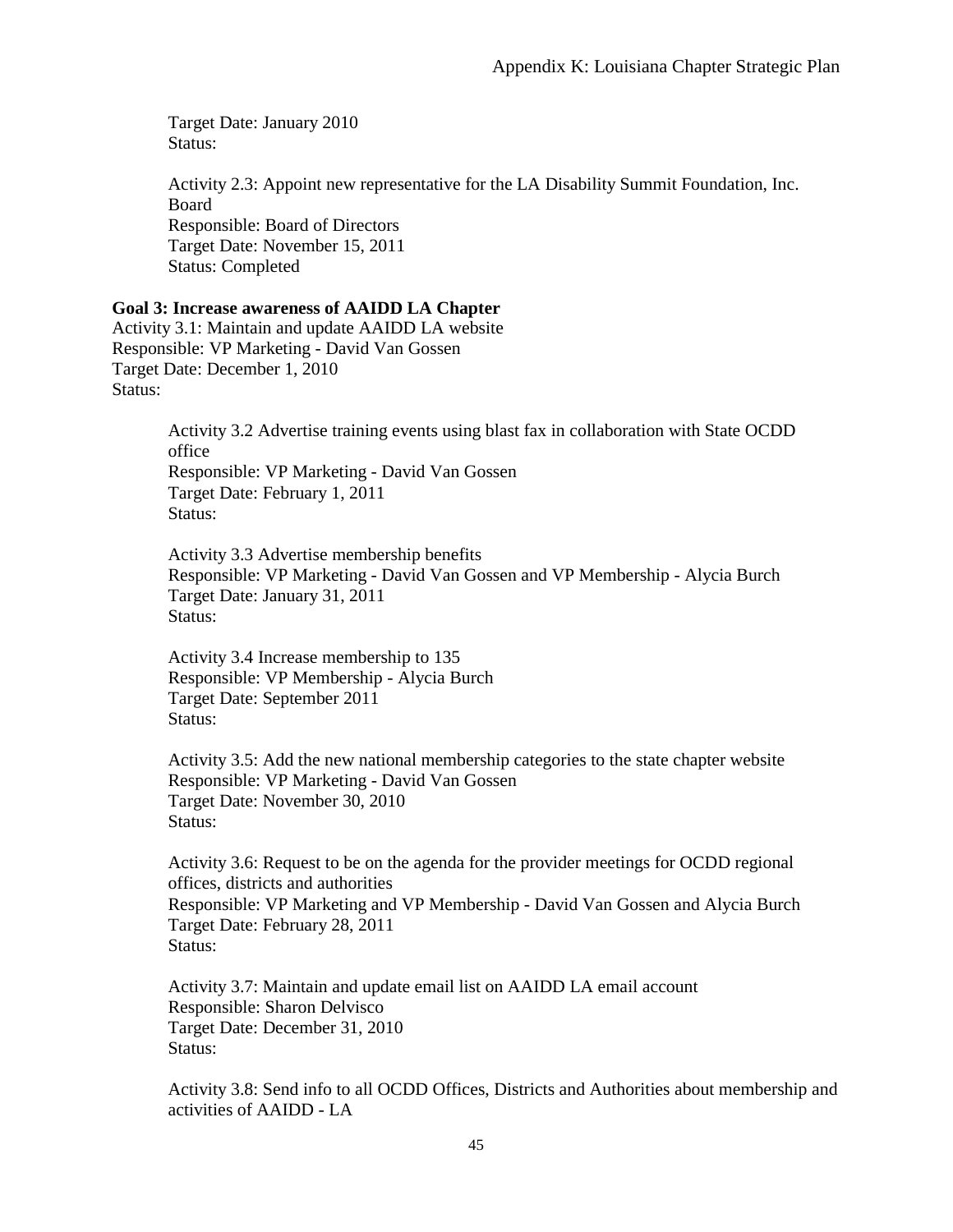Responsible: VP Membership - Alycia Burch Target Date: December 31, 2010 Status:

Activity 3.9: Investigate possibility of AAIDD LA representative presenting at State and Regional Advisory Committee meeting Responsible: VP Membership - Alycia Burch Target Date: December 31, 2010 Status:

### **Goal 4: Collaborate with National Office**

Activity 4.1: Invite Jim Ellis to provide training about death penalty and people with Intellectual and Developmental Disabilities Responsible: National Board President Elect - Sharon Gomez Target Date: December 31, 2010 Status:

Activity 4.2: Collaborate with Christine Lehmann at LA Capital Assistance Center for training being offered in February 2011 Responsible: National Board President Elect - Sharon Gomez Target Date: November 30, 2011 Status:

#### **Goal 5: Become a more efficient organization**

Activity 5.1: Maintain accurate minutes reflecting actions Responsible: Secretary - Kristy Buras Target Date: Ongoing Status:

Activity 5.2: Store documents in secure manner using AAIDD National strategies Responsible: Secretary - Kristy Buras Target Date: January 31, 2011 Status:

Activity 5.3: Collaborate with Maggie Nygren from National AAIDD Office for electronic document storage Responsible: Secretary - Kristy Buras Target Date: January 31, 2011 Status:

Activity 5.4: Update and Maintain PayPal account Responsible: President Elect - Yvonne Miller Nixon Target Date: December 1, 2010 Status:

Activity 5.5: Send a recruitment letter to September 2010 conference attendees about membership benefits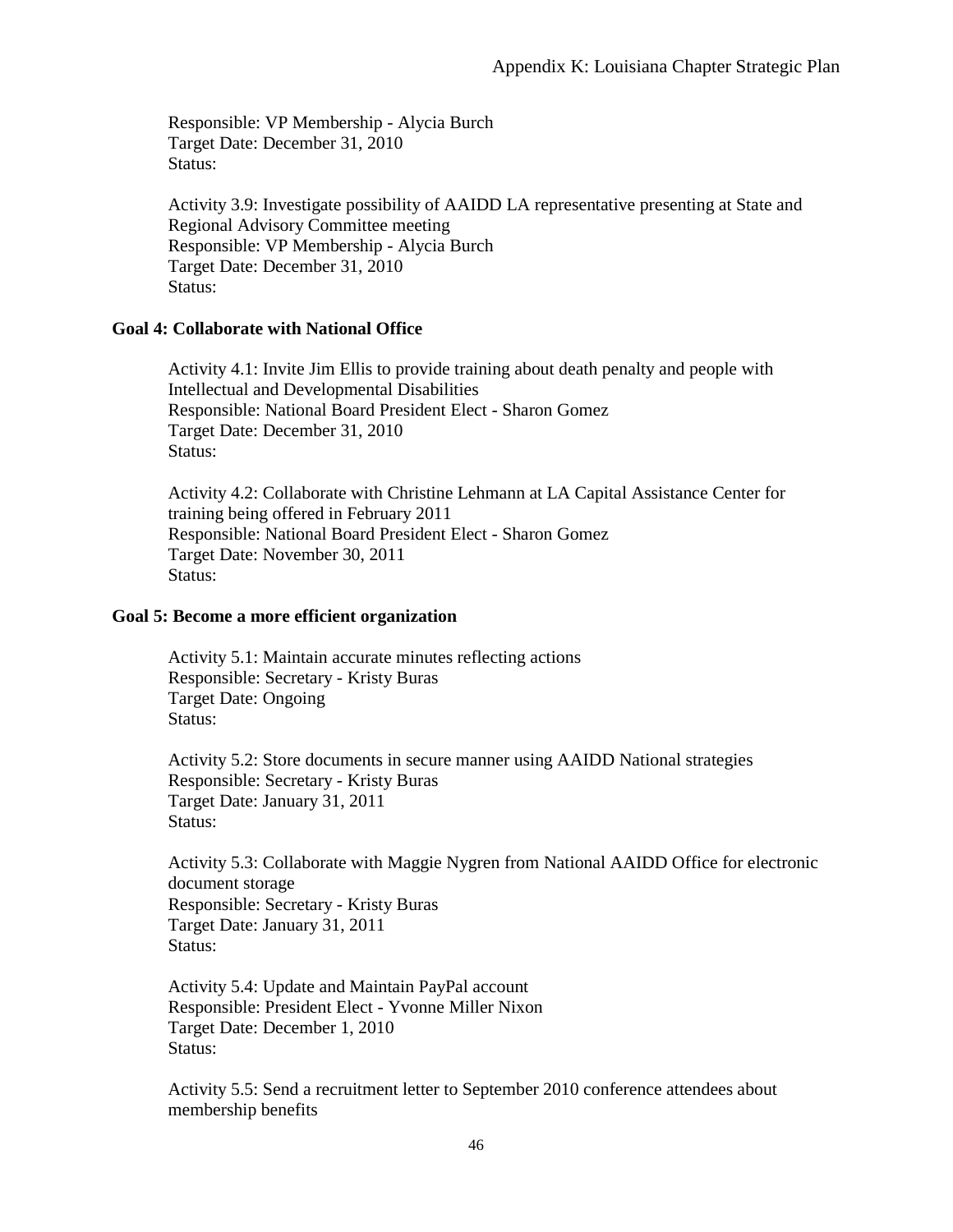Responsible: VP Membership - Alycia Burch Target Date: December 1, 2010 Status:

Activity 5.6: Review and Update Bylaws and Constitution Responsible: Board of Directors Target Date: January 18, 2010 Status:

Activity 5.7: Maintain accurate financial records Responsible: Treasurer - Doug Ryland Target Date: December 31, 2011 Status:

Activity 5.8: Maintain and update the AAIDD LA email, website, and facebook page Responsible: Sharon Delvisco Target Date: December 31, 2011 Status:

Activity 5.9: Contact North Western State University Library about status AAIDD LA archived information Responsible: Secretary - Kristy Buras Target Date: November 17, 2010 Status:

Activity 5.10: Request meeting room for the January 18, 2011 meeting at North Western State University Library Responsible: Secretary - Kristy Buras Target Date: November 17, 2010 Status:

Activity 5.11: Provide a five year financial history Responsible: President Elect - Yvonne Miller Nixon Target Date: December 1, 2010 Status:

Activity 5.12: Formulate policies for financial operations Responsible: Board of Directors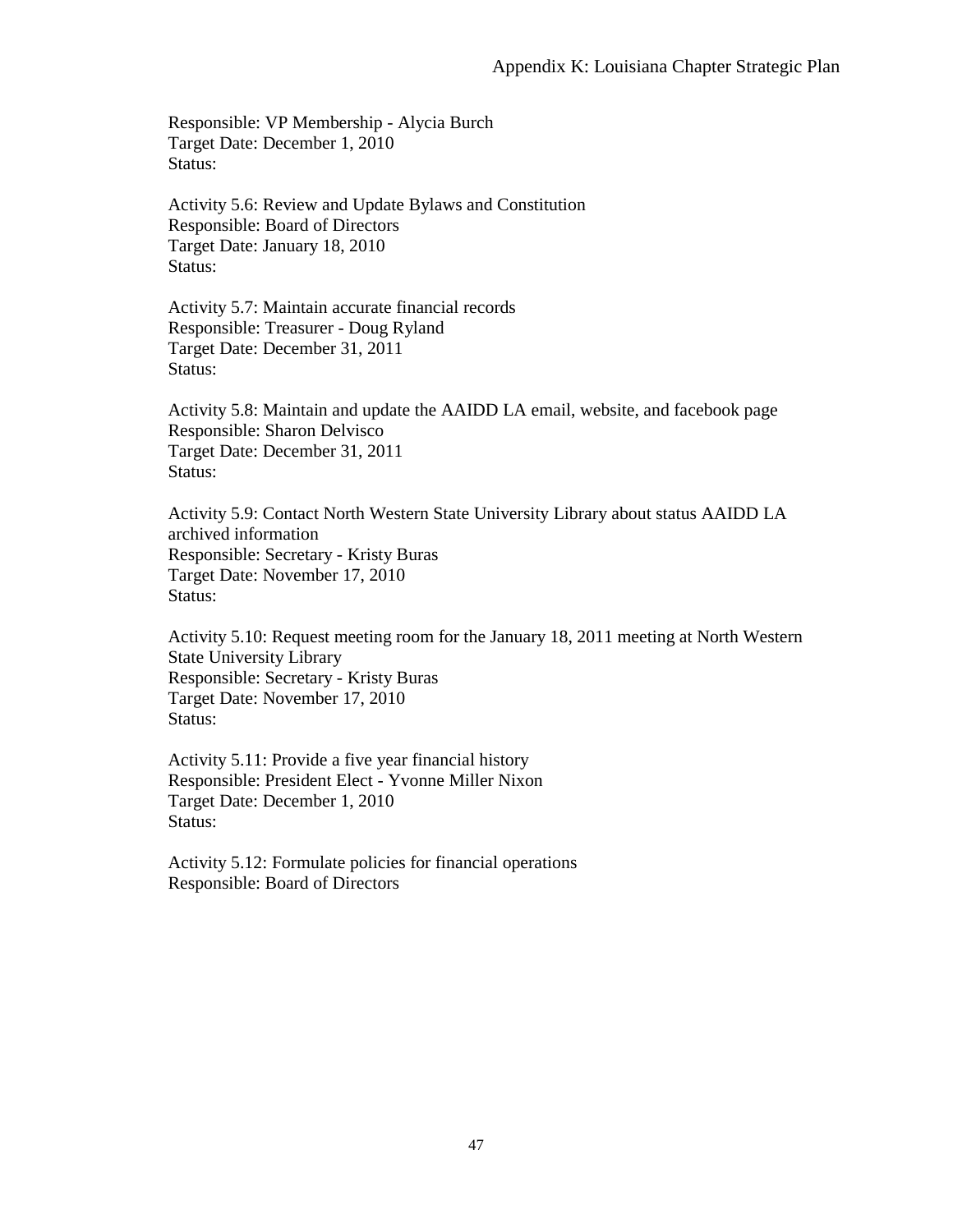# **Sample Meeting Agenda**

| I.    | Call to Order (determine if quorum is present)                                 |
|-------|--------------------------------------------------------------------------------|
| П.    | Opening Statement and Remarks (highlight business to be conducted and program) |
| III.  | Minutes of Previous Meeting                                                    |
| IV.   | Secretary's Report (include communications received)                           |
| V.    | Treasurer's Report                                                             |
| VI.   | Membership Report                                                              |
| VII.  | <b>Officers Report</b>                                                         |
| VIII. | <b>Committee Reports</b>                                                       |
| IX.   | New Business (you can list topics and issued to be discussed)                  |
| X.    | Old Business (you can list unfinished business to be discussed)                |
| XI.   | Program                                                                        |
| XII.  | Adjourn                                                                        |
|       |                                                                                |